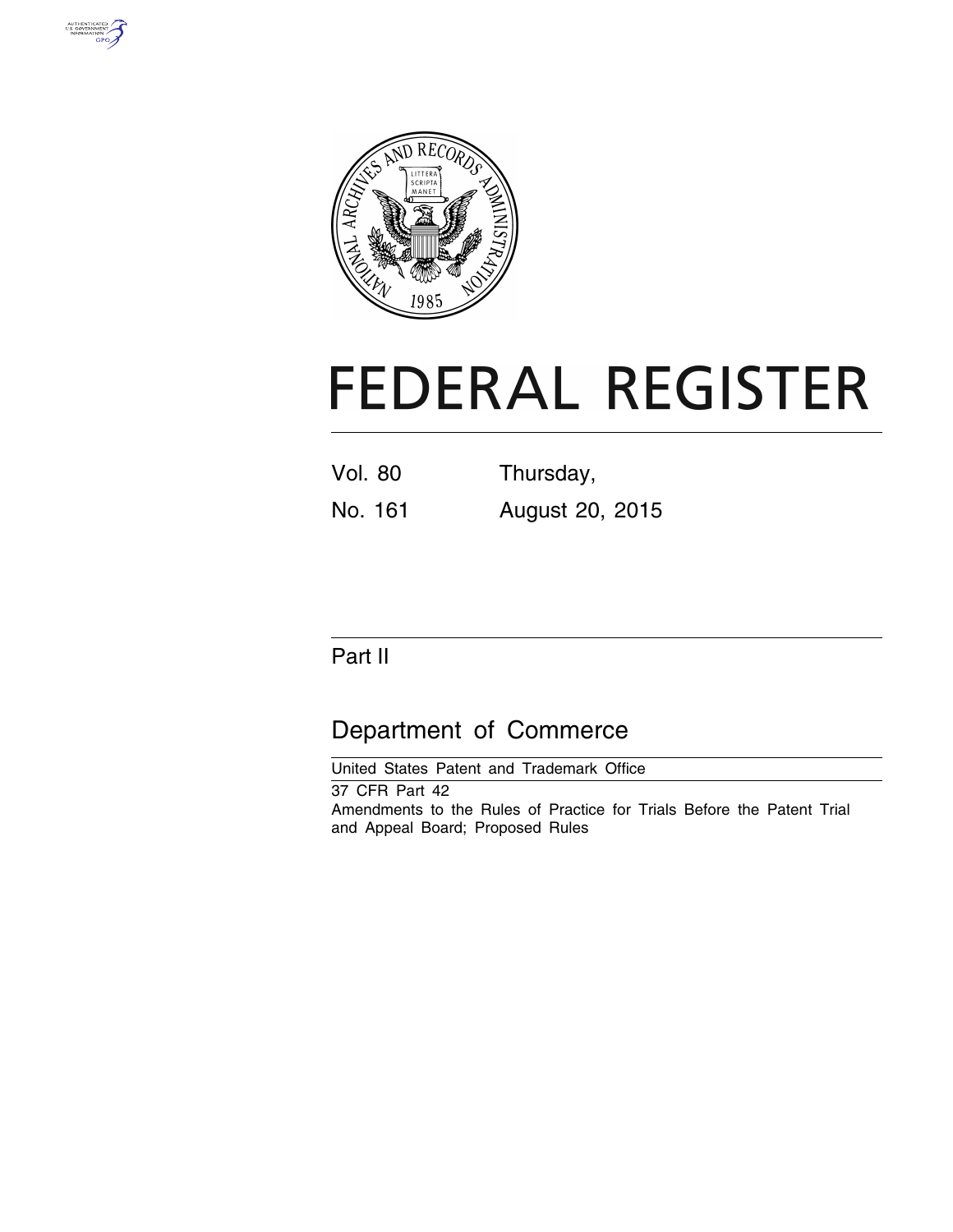## **DEPARTMENT OF COMMERCE**

#### **United States Patent and Trademark Office**

#### **37 CFR Part 42**

**[Docket No. PT0–P–2015–0053]** 

#### **RIN 0651–AD01**

#### **Amendments to the Rules of Practice for Trials Before the Patent Trial and Appeal Board**

**AGENCY:** Patent Trial and Appeal Board, United States Patent and Trademark Office, U.S. Department of Commerce. **ACTION:** Proposed rule.

**SUMMARY:** This proposed rule would amend the existing consolidated set of rules relating to the United States Patent and Trademark Office (Office or USPTO) trial practice for *inter partes*  review (''IPR''), post-grant review (''PGR''), the transitional program for covered business method patents (''CBM''), and derivation proceedings that implemented provisions of the Leahy-Smith America Invents Act (''AIA'') providing for trials before the Office.

**DATES:** *Comment date:* The Office solicits comments from the public on this proposed rulemaking. Written comments must be received on or before October 19, 2015 to ensure consideration.

*Roadshow Dates:* The Office, in concert with the American Intellectual Property Association (''AIPLA''), will have a Road Show Series in August 2015 where the proposed rules will be discussed. This AIPLA/USPTO Road Show Series, entitled ''Enhancing Patent Quality and Conducting AIA Trials,'' will be held on August 24, 2015 in Santa Clara, California, August 26, 2015 in Dallas, Texas, and August 28, 2015 in Alexandria, Virginia.

**ADDRESSES:** Comments should be sent by electronic mail message over the Internet addressed to: *[trialrules2015@](mailto:trialrules2015@uspto.gov) [uspto.gov.](mailto:trialrules2015@uspto.gov)* Comments may also be submitted by postal mail addressed to: Mail Stop Patent Board, Director of the United States Patent and Trademark Office, P.O. Box 1450, Alexandria, VA 22313–1450, marked to the attention of ''Lead Judge Susan Mitchell, Patent Trial Proposed Rules.''

Comments may also be sent by electronic mail message over the Internet via the Federal eRulemaking Portal. *See* the Federal eRulemaking Portal Web site (*[http://](http://www.regulations.gov) [www.regulations.gov](http://www.regulations.gov)*) for additional instructions on providing comments via the Federal e-Rulemaking Portal.

Although comments may be submitted by postal mail, the Office prefers to receive comments by electronic mail message to be able to more easily share all comments with the public. The Office prefers the comments to be submitted in plain text, but also accepts comments submitted in ADOBE® portable document format or MICROSOFT WORD® FORMAT. Comments not submitted electronically should be submitted on paper in a format that accommodates digital scanning into ADOBE® portable document format.

The comments will be available for public inspection at the Patent Trial and Appeal Board, currently located in Madison East, Ninth Floor, 600 Dulany Street, Alexandria, Virginia. Comments also will be available for viewing via the Office's Internet Web site *[http://](http://www.uspto.gov/patents/law/comments/index.jsp) [www.uspto.gov/patents/law/comments/](http://www.uspto.gov/patents/law/comments/index.jsp) [index.jsp](http://www.uspto.gov/patents/law/comments/index.jsp)*. Because comments will be made available for public inspection, information that the submitter does not desire to be made public, such as address or phone number, should not be included in the comments.

# **FOR FURTHER INFORMATION CONTACT:**

Susan L. C. Mitchell, Lead Administrative Patent Judge by telephone at (571) 272–9797.

# **SUPPLEMENTARY INFORMATION:**

*Executive Summary: Purpose:* This proposed rule would amend the existing consolidated set of rules relating to the United States Patent and Trademark Office (Office or USPTO) trial practice for *inter partes* review, post-grant review, the transitional program for covered business method patents, and derivation proceedings that implemented provisions of the Leahy-Smith America Invents Act (''AIA'') providing for trials before the Office.

#### **Summary of Major Provisions**

In an effort to gauge the effectiveness of the rules governing AIA trials, the Office conducted a nationwide listening tour in April and May of 2014, and in June 2014, published a Federal Register Notice asking for public feedback about the AIA trial proceedings. The Office has carefully reviewed the comments and, in response to public input, already has issued a first, final rule, which was published on May 19, 2015. That final rule addressed issues concerning the patent owner's motion to amend and the petitioner's reply brief that involved ministerial changes. For instance, the final rules provided ten additional pages for a patent owner's motion to amend, allowed a claims appendix for a motion to amend, and provided ten additional pages for a petitioner's reply brief, in

addition to other ministerial changes to conform the rules to the Office's established practices in handling AIA proceedings.

This second, proposed rule (the subject of this Federal Register document) addresses more involved proposed changes to the rules and proposed revisions to the Office Patent Trial Practice Guide. The Office presents the following proposed rules to address issues and public comments that were raised concerning the claim construction standard for AIA trials, new testimonial evidence submitted with a patent owner's preliminary response, Rule 11-type certification, and word count for major briefing. The Office will also later amend its Office Patent Trial Practice Guide to reflect developments in practice before the Office concerning how the Office handles additional discovery, live testimony, and confidential information. In response to the USPTO's roundtable on attorney-client privilege issues held in February 2015, the Office also requests input on recognizing privilege for communications between a patent applicant or owner and its U.S. patent agent or foreign patent practitioner in a possible future rulemaking.

The Office anticipates that it will continue to refine the rules governing AIA trials to continue to ensure fairness and efficiency while meeting the congressional mandate. Therefore, the Office continues to encourage comments concerning how the rules may be refined to achieve this goal.

*Costs and Benefits:* This rulemaking is not economically significant, and is not significant, under Executive Order 12866 (Sept. 30, 1993), as amended by Executive Order 13258 (Feb. 26, 2002) and Executive Order 13422 (Jan. 18, 2007).

#### **Background**

#### **Development of These Proposed Rules**

On September 16, 2011, the AIA was enacted into law (Pub. L. 112–29, 125 Stat. 284 (2011)), and shortly thereafter in 2012, the Office implemented rules to govern Office trial practice for AIA trials, including *inter partes* review, post-grant review, the transitional program for covered business method patents, and derivation proceedings pursuant to 35 U.S.C. 135, 316 and 326 and AIA 18(d)(2). *See* Rules of Practice for Trials Before the Patent Trial and Appeal Board and Judicial Review of Patent Trial and Appeal Board Decisions, 77 FR 48612 (Aug. 14, 2012); Changes to Implement *Inter Partes*  Review Proceedings, Post-Grant Review Proceedings, and Transitional Program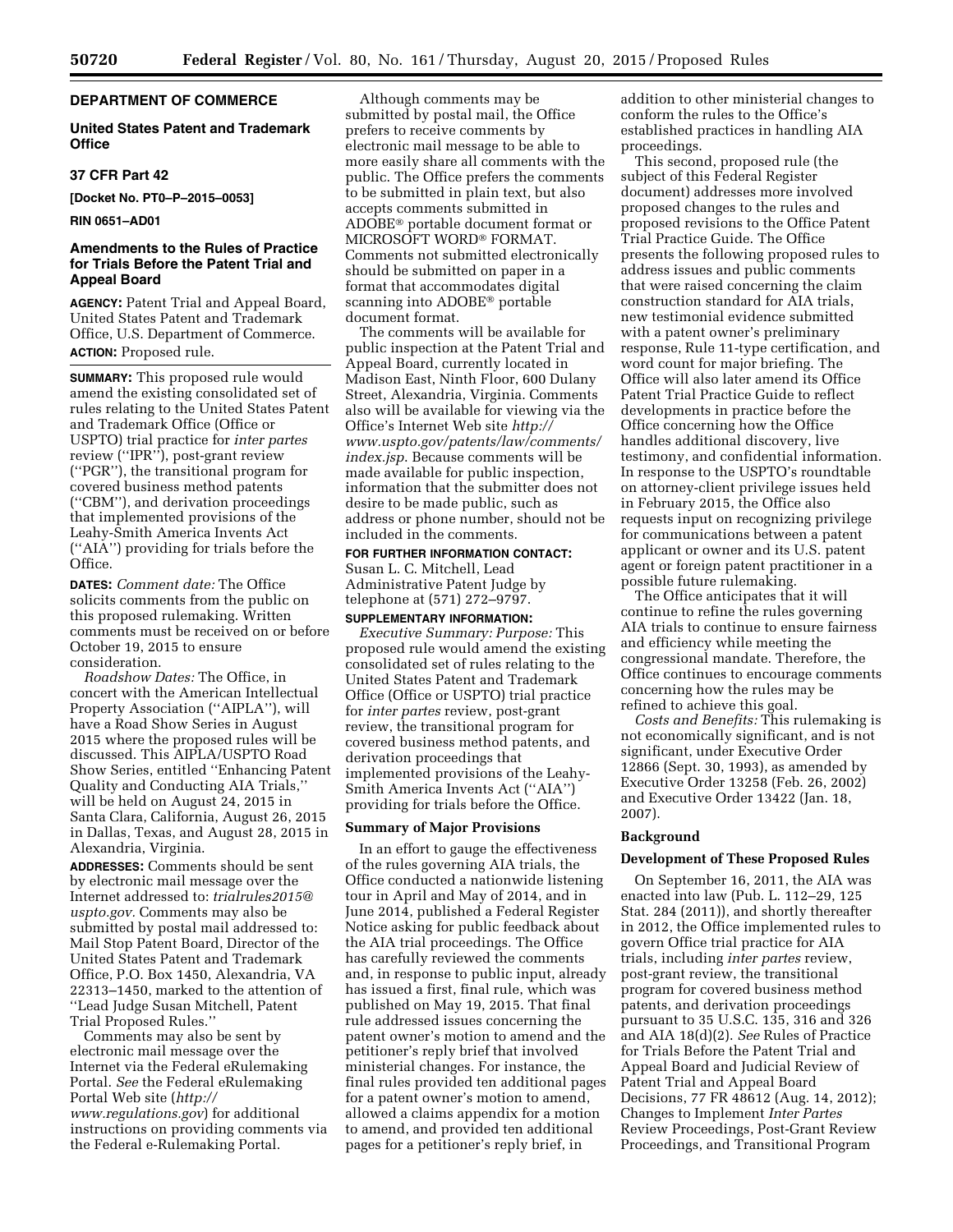for Covered Business Method Patents, 77 FR 48680 (Aug. 14, 2012); Transitional Program for Covered Business Method Patents—Definitions of Covered Business Method Patent and Technological Invention, 77 FR 48734 (Aug. 14, 2012). Additionally, the Office published a Patent Trial Practice Guide for the rules to advise the public on the general framework of the regulations, including the structure and times for taking action in each of the new proceedings. *See* Office Patent Trial Practice Guide, 77 FR 48756 (Aug. 14, 2012).

In an effort to gauge the effectiveness of these rules governing AIA trials, the Office conducted a nationwide listening tour in April and May of 2014. During the listening tour, the Office solicited feedback on how to make the trial proceedings more transparent and effective by adjusting the rules and guidance where necessary. To elicit even more input, in June of 2014, the Office published a Request for Comments in the **Federal Register** and, at stakeholder request, extended the period for receiving comments to October 16, 2014. *See* Request for Comments on Trial Proceedings Under the America Invents Act Before the Patent Trial and Appeal Board, 79 FR 36474 (June 27, 2014).

The Request for Comments asked seventeen questions on ten broad topics, including a general catchall question, to gather stakeholder feedback on any changes to the AIA trial proceedings that might be beneficial. *See* Request for Comments, 79 FR at 36476–77. The Office received thirty-seven comments from bar associations, corporations, law firms, and individuals encompassing a wide range of issues. The Office expresses its gratitude for the thoughtful and comprehensive comments provided by the public, which are available on the USPTO Web site: *[http://](http://www.uspto.gov/page/comments-trial-proceedings-under-america-invents-act-patent-trial-and-appeal-board) www.uspto.gov/page/comments-trial[proceedings-under-america-invents-act](http://www.uspto.gov/page/comments-trial-proceedings-under-america-invents-act-patent-trial-and-appeal-board)patent-trial-and-appeal-board.* 

Several commenters expressed satisfaction with the current rules governing AIA trial proceedings, and several commenters offered suggestions on how to strengthen the AIA trial proceeding rules. For example, some suggestions concerned the claim construction standard used by the PTAB, motions to amend, discovery procedures, and handling of multiple proceedings. The Office addressed all public comments that involved changes to the page limitations for a patent owner's motion to amend or a petitioner's reply brief in the first, final rulemaking. The Office will address the

remaining comments in this second, proposed rulemaking.

#### **Differences Between the Proposed Rules and the Current Rules**

The Office will address the differences between the proposed rules and the current rules in relation to the seventeen questions that the Office asked in the June 27, 2014 Notice concerning the following ten topics: (1) Claim construction standard; (2) a patent owner's motions to amend; (3) a patent owner's preliminary response; (4) additional discovery; (5) obviousness; (6) real party in interest; (7) multiple proceedings; (8) extension of one year period to issue a final determination; (9) oral hearing; and (10) general topics. *See*  79 FR at 36476. The comments provided support for, opposition to, and diverse recommendations on the current rules. The Office appreciates the thoughtful comments, and has considered and analyzed the comments thoroughly. In this discussion, the Office will respond to the comments submitted in response to the seventeen questions (besides those which involved suggestions for page limitation changes for a patent owner's motion to amend or petitioner's reply brief) and set forth proposed changes to the rules and the Office Patent Trial Practice Guide. In addition, in order to further attempt to prevent any misuse of the AIA proceedings, the Office proposes to amend 37 CFR 42.11 (which prescribes the duty of candor owed to the Office in these proceedings) to include a Federal Rule of Civil Procedure Rule 11-type certification for all papers filed with the Board in these proceedings, including a provision for sanctions for misconduct in connection with such papers. If appropriate, such misconduct in the course of AIA proceedings might also be reported to the Office of Enrollment and Discipline.

#### **Claim Construction Standard**

The Office asked, ''Under what circumstances, if any, should the Board decline to construe a claim in an unexpired patent in accordance with its broadest reasonable construction in light of the specification of the patent in which it appears?'' 79 FR at 36476. The Office received comments advocating various positions, including that it should continue to apply the broadest reasonable interpretation standard in construing terms of an unexpired patent, that it should use a *Phillips*-type construction standard for all patents at issue in AIA proceedings, and that it use the claim construction standard set forth in *Phillips* v. *AWH Corp.,* 415 F.3d 130 (Fed. Cir. 2005 (en banc), under certain

circumstances. The Office will address each of these suggestions in turn.

*Comment 1:* Multiple commenters recommended that the Office continue to apply the broadest reasonable interpretation standard in construing terms of an unexpired patent at issue in an *inter partes* review proceeding, postgrant review proceeding, or covered business method review proceeding. These commenters stressed that ''the broadest reasonable construction standard used during traditional *ex parte* prosecution, reissue, and reexamination practice is a reasonable standard to use in PTAB proceedings.'' These same commenters noted that the ''PTO has a long-standing practice of giving patent claims their broadest reasonable interpretation during examination and during other postissuance proceedings such as reexamination, reissue and interference for good reason,'' which ''serves the public interest by reducing the possibility that claims, finally allowed, will be given broader scope than is justified.''

Conversely, the Office received a comment suggesting the use of a *Phillips*-type construction standard for all patents, stating that ''claims in AIA trials should be construed as they have been or would be construed in a civil action to invalidate a patent under Patent Act section 282, including construing each claim of the patent in accordance with the ordinary and customary meaning of such claim as understood by one of ordinary skill in the art, the prosecution history pertaining to the patent, and prior judicial determinations and stipulations relating to the patent.'' The commenter also stated that ''the PTAB should apply the Phillips construction during AIA trials because they are adjudicative proceedings like litigation,'' and not examination proceedings like *inter partes* reexamination.

*Response:* The comments favoring retention of the BRI approach are adopted. The Office appreciates the suggestions and will continue to apply the broadest reasonable interpretation standard to claims in an unexpired patent at issue in an AIA proceeding. The United States Court of Appeals for the Federal Circuit (''Federal Circuit'') has held recently that the Office is authorized to employ the broadest reasonable construction approach to construing terms of an unexpired patent at issue in an *inter partes* review proceeding—the Federal Circuit found that the BRI approach is consistent with legislative intent and reasonable under the Office's rulemaking authority. *In re Cuozzo Speed Techs., LLC,* No. 2014–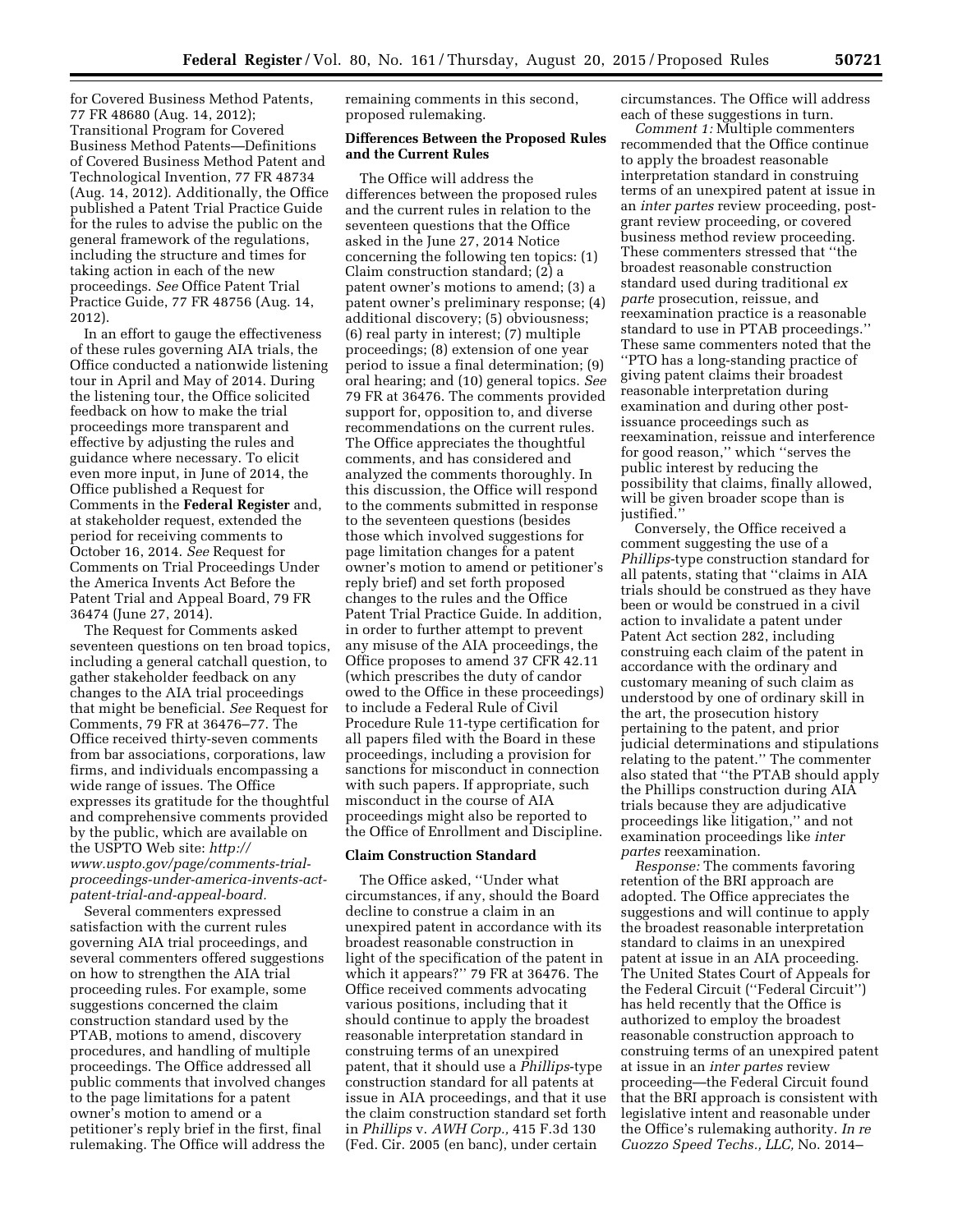1301, 2015 WL 4097949, at \*7–8 (Fed. Cir. July 8, 2015). In making this determination, the Federal Circuit observed that ''[t]here is no indication that the AIA was designed to change the claim construction standard that the PTO has applied for more than 100 years. Congress is presumed to legislate against the background of the kind of longstanding, consistent existing law that is present here. Moreover, Congress in enacting the AIA was well aware that the broadest reasonable interpretation standard was the prevailing rule.'' *Id.* at \*6. The Federal Circuit recognized that because an *inter partes* review proceeding provides the patent owner the opportunity to amend its claims, use of the broadest reasonable interpretation approach is appropriate, regardless of ''the fact that IPR may be said to be adjudicatory rather than an examination.'' *Id.* at \*16. The Federal Circuit also stated, ''[a]lthough the opportunity to amend is cabined in the IPR setting, it is thus nonetheless available,'' and specifically addressed the prohibition on post-issuance broadening at issue in the case, further stating that at least this restriction on motions to amend ''does not distinguish pre-IPR processes or undermine the inferred congressional authorization of the broadest reasonable interpretation standard in IPRs.'' *Cuozzo,* 2015 WL 4097949, at 7.

*Comment 3:* The Office received multiple comments recommending changing the claim construction standard in certain circumstances. These commenters advocated for the use of the claim construction standard set forth in *Phillips* v. *AWH Corp.,* 415 F.3d 1303 (Fed. Cir. 2005) (en banc) for some or all of the following circumstances: (a) Unexpired patents where the ability to amend claims is no longer present in the trial, such as when a patent owner has elected to forego the opportunity to amend; (b) unexpired patents where the patent will expire prior to the final decision; (c) unexpired patents subject to a terminal disclaimer prior to final decision; and/or (d) unexpired patents when the parties to the trial have each filed claim construction briefings in another tribunal on terms at issue in the trial.

*Response:* These comments are adopted in part. The Office agrees that the application of a *Phillips*-type claim construction for claims of a patent that will expire prior to the issuance of a final decision is appropriate. Such patents essentially lack any viable opportunity to amend the claims in an AIA proceeding. Therefore, for patents that will expire prior to issuance of any final written decision by the Office, the Office proposes to apply a *Phillips*-type standard during the proceeding.

A scenario where it is clear that a patent will expire before a final decision is issued by the Office is a definitive circumstance where a petitioner can determine which claim construction will be applied with guidance from the Office. Specifically, the Office proposes to amend 37 CFR 42.100(b), 42.200(b), and 42.300(b) to reflect this change in the claim construction standard for claims in patents that will expire before a final written decision is issued in an AIA proceeding. The Office also intends to issue specific guidelines in the Office Patent Trial Practice Guide. The Office invites comments on how to structure guidelines to implement this change. For instance, the Office welcomes comments on the following questions: Should the Office set forth guidelines where a petitioner may determine, before filing a petition, which claim construction approach will be applied by the Office based on the relevant facts? Should the petitioner, who believes that the subject patent will expire prior to issuance of a final written decision, be required to submit claim interpretation analysis under both a *Phillips*-type and broadest reasonable interpretation approaches or state that either approach yields the same result? Should the Office entertain briefing after a petition if filed, but before a patent owner preliminary response is filed, concerning what standard should be applied?

As to the remaining scenarios set forth by commenters, the Office will continue to apply a broadest reasonable interpretation standard because at the time that a petition is filed in each of those scenarios, the patent owner's ability to amend remains available. To allow the patent owner unilaterally to decide to forego any opportunity to amend after a petition has been filed, and thereby opt-in to a *Phillips*-type construction, appears to be unworkable, given the timeline applicable to AIA proceedings. In particular, the timeline would not allow a petitioner adequate time to amend the petition to reflect a different claim construction standard. The Office invites comments suggesting any workable and efficient solutions for scenarios where the patent owner chooses to forego the right to amend claims in an AIA proceeding, including any suggested revisions to the rules or the Office Patent Trial Practice Guide.

#### **Patent Owner's Motions To Amend**

The Office asked, ''What modifications, if any, should be made to the Board's practice regarding motions to amend?'' 79 FR at 36476. The Office

received a spectrum of comments that ranged from seeking no change in amendment practice to proposals for liberal grant of amendments in AIA proceedings. The Office addresses these comments below.

Since receipt of these comments, the Office has clarified its statement made in *Idle Free System, Inc.* v. *Bergstrom, Inc.,* Case IPR2012–00027 (PTAB June 11, 2013) (Paper 26) (informative), that ''[t]he burden is not on the petitioner to show unpatentability, but on the patent owner to show patentable distinction over the *prior art of record* and also *prior art known to the patent owner.*'' *Id.* at 7 (emphasis added). Specifically, the Office addressed what the references to ''prior art of record'' and ''prior art known to the patent owner'' mean, and how the burden of production shifts to the petitioner once the patent owner has made its *prima facie* case for patentability of the amendment. *See MasterImage 3D, Inc.* v. *RealD Inc.,* Case IPR2015–00040, slip op. at 1–3 (PTAB July 15, 2015) (Paper 42). This decision clarifies that a patent owner must argue for the patentability of the proposed substitute claims over the prior art of record, including any art provided in light of a patent owner's duty of candor, and any other prior art or arguments supplied by the petitioner, in conjunction with the requirement that the proposed substitute claims be narrower than the claims that are being replaced.

*Comment 1:* A number of commenters expressed satisfaction with the Board's current rules and practices for motions to amend. One commenter identified *Idle Free Systems, Inc.* v. *Bergstrom, Inc.,* Case IPR2014–00027 (PTAB June 11, 2013) (Paper 26) (informative), as outlining practices consistent with congressional intent and ''striking an appropriate balance between the public's interest in challenging the patentability of questionable patents and a patent owner's interest in maintaining patent protection for a legitimate invention.'' Another commenter stated that although the Board's current requirements for motions to amend provide patent owners with a fair opportunity to narrow claims in response to a petitioner's arguments and provide petitioners with fair notice regarding the type of amendment they need to rebut, the Office should consider providing consistent guidance through a precedential opinion or other means.

*Response:* These comments are adopted. The Office is committed to improving its rules and practices for motions to amend and AIA trial practice in general. Accordingly, the Office will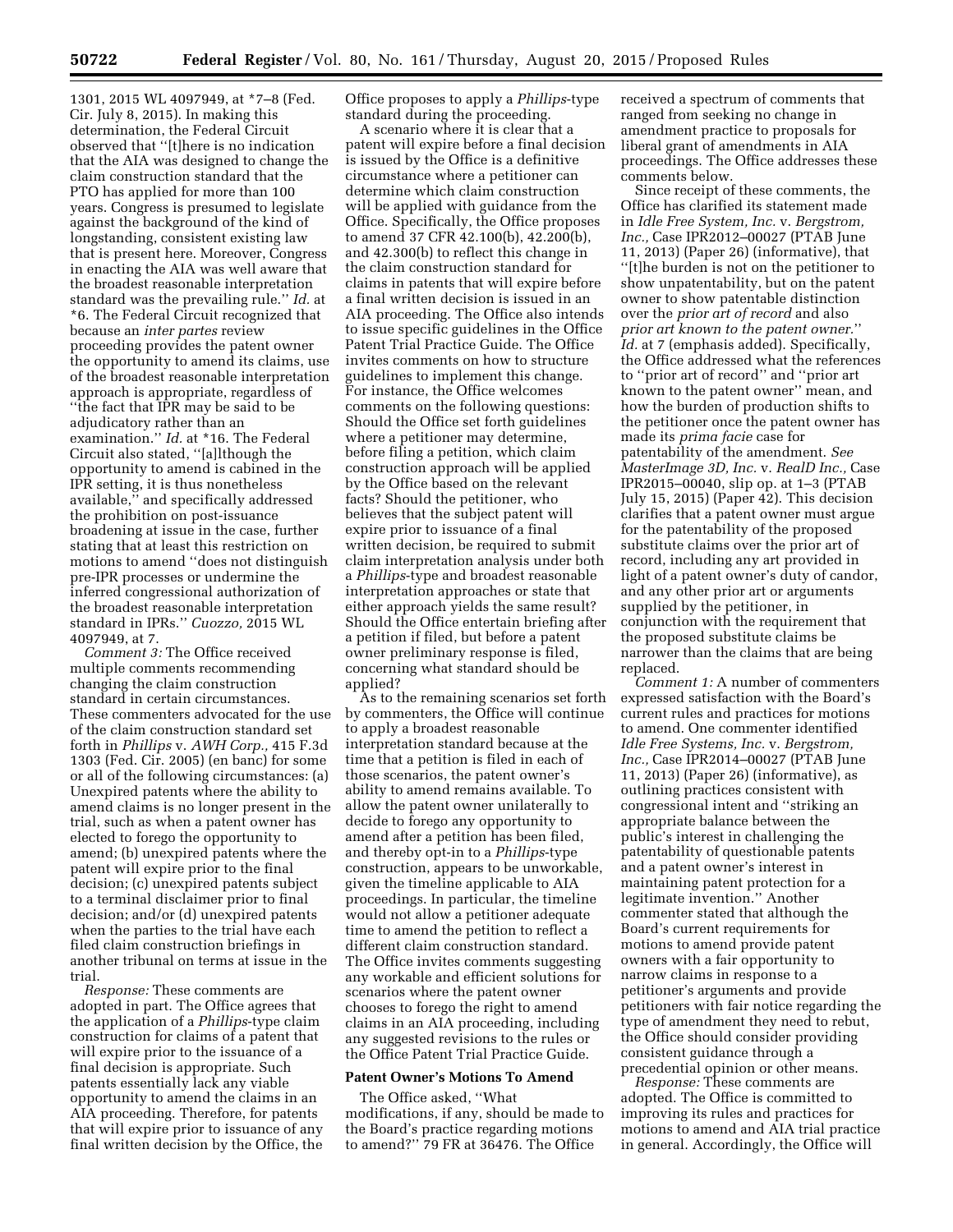continue to make improvements and clarifications via the rule-making process, by updating the Office Patent Trial Practice Guide, and by designating opinions as precedential or informative, as warranted. For example, as discussed above, the Office has issued an opinion that clarifies what is meant by ''prior art of record'' and ''prior art known to the patent owner'' in the context of a patent owner's *prima facie* case of patentability in a motion to amend. *See MasterImage,*  slip op. at 1–3.

*Comment 2:* One commenter advocated eliminating the opportunity to amend claims in AIA trial proceedings based on the premise that AIA trial proceedings are better designed to be expedited proceedings for determining claim patentability, not an examination.

*Response:* As the commenter recognizes, a patent owner's right to file a motion to amend is statutorily mandated (35 U.S.C. 316(d), 326(d)), as is the duty of the Director to provide standards and procedures for allowing such amendment (35 U.S.C. 316(a)(9), 326(a)(9)). Absent a change in statutory authority, the Office cannot withdraw the opportunity to amend claims in AIA trial proceedings.

*Comment 3:* Several commenters stated that the burden of proving the patentability of any proposed substitute claim should remain with the patent owner. Other commenters stated the contrary—that the burden should be shifted to the patent challenger to prove a proposed substitute claim unpatentable. Other commenters suggested intermediate positions targeted to reducing the burden on the patent owner, who submits a motion to amend, by requiring that the patent owner only bear the burden of proving patentability over the cited art in the petition or asserted grounds of unpatentability. Another commenter suggested that, similar to practice before the European Patent Office, motions to amend in AIA trials could include the participation of a USPTO Examiner from the technology center, preferably the examiner who originally granted the subject patent, and be limited to reviewing the broadest claim of a substitute claim set to allow patent owners to present multiple narrowing claim sets as fallback positions.

*Response:* These comments are adopted in part. The Board currently does not contemplate a change in rules or practice to shift the ultimate burden of persuasion on patentability of proposed substitute claims from the patent owner to the petitioner. Depending on the amendment, a petitioner may not have an interest in

challenging patentability of any substitute claims. Therefore, the ultimate burden of persuasion on patent owner's motion to amend remains best situated with the patent owner, to ensure that there is a clear representation on the record that the proposed substitute claims are patentable, given that there is no opportunity for separate examination of these newly proposed substitute claims in these adjudicatory-style AIA proceedings. *See Microsoft Corp.* v. *Proxyconn, Inc.,* Nos. 2014–1542, 2014– 1543, 2015 WL 3747257, at \*12 (Fed. Cir. June 16, 2015) (stating ultimate burden of persuasion remains with the patent owner, the movant, to demonstrate the patentability of the substitute claims).

The Board's decision in *MasterImage*  clarifies the meaning of the terms ''prior art of record'' and ''prior art known to the patent owner'' as set forth in *Idle Free,* which stated that the burden is on the patent owner ''to show patentable distinction over the prior art of record and also prior art known to the patent owner.'' *Idle Free,* slip op. at 7. The Office stated in *MasterImage that,* ''[t]he reference to 'prior art of record' in the above-quoted text, as well as everywhere else in *Idle Free,* should be understood as referring to: a. any material art in the prosecution history of the patent; b. any material art of record in the current proceeding, including art asserted in grounds on which the Board did not institute review; and c. any material art of record in any other proceeding before the Office involving the patent.'' *MasterImage,* slip op. at 2. The Office also stated that the term ''prior art known to the patent owner,'' as used in *Idle Free,* ''should be understood as no more than the material prior art that Patent Owner makes of record in the current proceeding pursuant to its duty of candor and good faith to the Office under 37 CFR 42.11, in light of a Motion to Amend.'' *Id.* 

At this time, the Office does not contemplate seeking assistance from the Examining Corps for review of motions to amend.

In addition, the Office has clarified how the burden of production shifts between the parties with regard to a motion to amend. ''With respect to a motion to amend, once Patent Owner has set forth a *prima facie* case of patentability of narrower substitute claims over the prior art of record, the burden of production shifts to the petitioner. In its opposition, the petitioner may explain why the patent owner did not make out a *prima facie*  case of patentability, or attempt to rebut that *prima facie* case, by addressing

Patent Owner's evidence and arguments and/or by identifying and applying additional prior art against proposed substitute claims. Patent Owner has an opportunity to respond in its reply. The ultimate burden of persuasion remains with Patent Owner, the movant, to demonstrate the patentability of the amended claims.'' *MasterImage,* slip op. at 2 (citing *Microsoft,* 2015 WL 3747257, at \*12).

*Comment 4:* Several commenters suggested that patent owners should not be required to cancel a challenged claim in order to submit a substitute claim and/or should be permitted to propose more than one substitute claim per challenged claim.

*Response:* Rule 42.221(a)(3) provides that a motion to amend may ''cancel a challenged claim or propose a reasonable number of substitute claims,'' and for efficiency, sets forth the rebuttable presumption ''that only one substitute claim would be needed to replace each challenged claim.'' As 37 CFR 42.121(a)(3) and 42.221(a)(3) provides, this presumption ''may be rebutted by a demonstration of need.'' This strikes a reasonable balance between maintaining the efficiency of the proceedings and allowing a patent owner to present additional substitute claims when need is shown. Although patent owners are encouraged to submit a single substitute claim for each canceled claim, the Rules do not prohibit a motion to amend that proposes more than one replacement claim for each cancelled claim. Patent owners are encouraged to confer with the Board where an appropriate showing of need can be made. The Board does not, however, contemplate a change in rules or practice at this time.

*Comment 5:* Several commenters suggested that motions to amend should be liberally allowed. One commenter suggested the Office should evaluate a motion to amend in the same way that the entry of a supplemental response in prosecution is evaluated, as under 37 CFR 1.111(a)(2).

*Response:* These suggestions are not adopted. Under 35 U.S.C. 316(a)(9) and 326(a)(9), the Office has the authority to set forth standards and procedures for allowing a patent owner to move to amend the patent under 35 U.S.C. 316(d) and 326(d). And 35 U.S.C. 316(d) and 326(d) sets forth certain statutory limitations for amendments for a patent in an AIA proceeding, including limiting the number of proposed claims to a ''reasonable number of substitute claims'' (35 U.S.C. 316(d)(1)(B)) and prohibiting amendments that ''enlarge the scope of the claims of the patent or introduce new matter'' (35 U.S.C.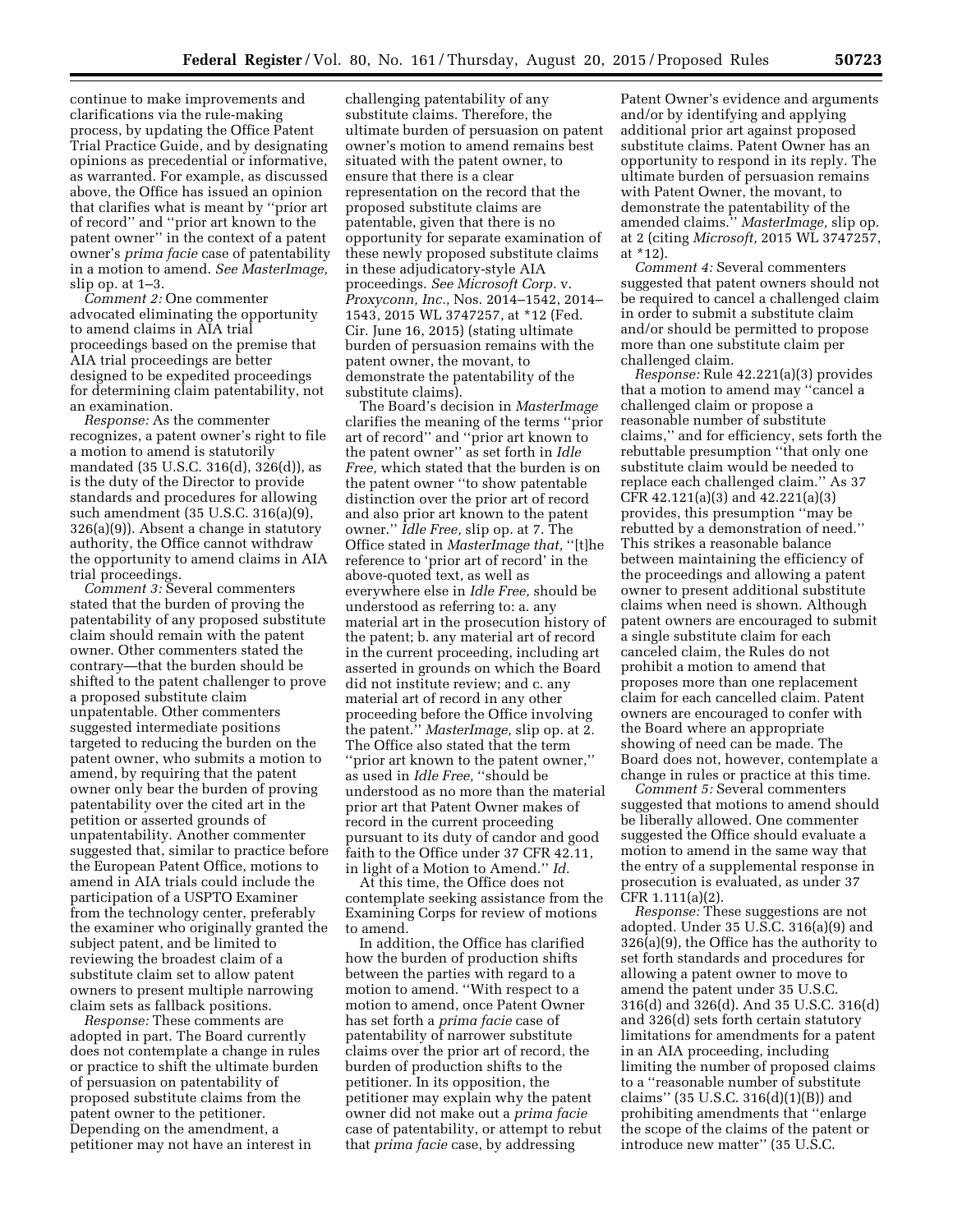316(d)(3)). Thus, by statute, motions to amend cannot be entered in the same way as amendments that are entered during prosecution, which are not bound by such restrictions.

Moreover, AIA proceedings are neither *ex parte* patent prosecution nor patent reexamination or reissue. The Board does not conduct a prior art search to evaluate the patentability of the proposed substitute claims, and any such requirement would be impractical given the statutory structure of AIA proceedings. If a motion to amend is granted, the substitute claims become part of an issued patent, without any further examination by the Office. Because of this constraint, the Office has set forth rules for motions to amend that account for the absence of an independent examination by the Office where a prior art search is performed as would be done during prosecution, reexamination, or reissue.

As set forth above, however, the Office does recognize a clarification of amendment practice that affirmatively states that a patent owner must argue for the patentability of the proposed substitute claims over the prior art of record, including art provided in light of a patent owner's duty of candor and any other prior art or arguments supplied by the petitioner, in conjunction with the statutory requirement that the proposed substitute claims be narrower than the claims that are being replaced. In light of these requirements, the Office has explained how the burden of production shifts to the petitioner once the patent owner has set forth a *prima facie* case of patentability of narrower substitute claims. *MasterImage,* slip op. at 3.

*Comment 6:* Several commenters suggested that the Office provide additional guidance in conferences regarding motion to amend practice, including guidance on what prior art the patent owner needs to distinguish in a motion to amend. One commenter stated that the Office could confirm for a patent owner whether a new prior art search is required and whether providing information similar to the accelerated examination support documents (ESD) would be sufficient for a patent owner to carry its burden. Another commenter suggested making clear in the Rules and the Trial Practice Guide that a reissue application can be utilized after a final written decision as an examination mechanism for amending claims and that the burden of persuasion for permitting the Board to consider a motion to amend is not the same as the burden of proof as to the patentability of any claims that are the subject to a motion to amend.

*Response:* These comments are adopted in part as set forth above. The Office has explained how the burden of production shifts to the petitioner once the patent owner has set forth a *prima facie* case of patentability of narrower substitute claims. *MasterImage,* slip op. at 3. Also, 37 CFR 42.121(a) and 42.122(a) require the patent owner to hold a conference call with the Office before the patent owner files a motion to amend. During that call, the judges provide technical guidance to the patent owner and the petitioner regarding the motion. If the parties have questions regarding the proper scope of a motion to amend, the parties may discuss those issues with the judges during the conference call. In addition, the Board notes the following Board decisions on motions to amend as further guidance: *MasterImage,* slip op. at 1–3); *Idle Free Systems, Inc.* v. *Bergstrom, Inc.,* Case IPR2012–00027 (PTAB June 11, 2013) (Paper 26) (informative); *Int'l Flavors & Fragrances Inc.* v. *United States of America,* Case IPR2013–00124 (PTAB May 20, 2014) (Paper 12) (informative); *Corning Optical Comms. RF, LLC* v. *PPC Broadband, Inc.,* Case IPR2014–00441 (PTAB Oct. 30, 2014) (Paper 19); *Riverbed Tech., Inc.* v. *Silver Peak Systems, Inc.,* Case IPR2013–00403 (PTAB Dec. 30, 2014) (Paper 33); *Reg Synthetic Fuels LLC* v. *Neste Oil OYJ,*  Case IPR2014–00192 (PTAB June 5, 2015) (Paper 48).

As for whether to revise the Rules and the Trial Practice Guide to state that a reissue application can be utilized as a mechanism for amending the claims after final written decision, the Office declines to propose a blanket rule applicable to all reissues, which have additional requirements governing those proceedings.

As for distinguishing between the burden of persuasion for permitting the Board to consider a motion to amend and the burden of proof as to patentability, the patent owner has a statutory right to file a motion to amend under 35 U.S.C. 316(d) and 326(d). Thus, there is no burden of persuasion for permitting the Board to consider a motion to amend, as the Board must consider a motion to amend that is filed in a proceeding.

*Comment 7:* One commenter suggested that the Office should allow patent owners to cure minor defects in motions to amend, such as the failure to construe a claim term that the Board deems necessary or failure to provide written description support for the substitute claim language. The commenter further suggested that the petitioner should be allowed to respond to these further comments by the patent owner.

*Response:* If the Board deems it appropriate, the Board may allow a patent owner to cure minor defects in a motion to amend upon request. Given the time constraints of these proceedings, however, the suggested further exchange of briefing may be incompatible with the case schedule. To the extent a patent owner is aware of any such defects, the Office recommends that the patent owner seek authorization from the Board to revise its motion to amend as soon as possible.

*Comment 8:* Several commenters suggested that the Office should rescind the patent owner estoppel provision of 37 CFR 42.73(d)(3) because the commenters believed the Rule ''precludes a patent owner from obtaining from the Office in another proceeding a patent claim that could have been filed in response to any properly raised ground of unpatentability for a finally refused or cancelled claim.''

*Response:* This suggestion is not adopted. Under 37 CFR 42.73(d)(3), a patent applicant or owner is precluded from taking action inconsistent with the adverse judgment, including obtaining in any patent (1) A claim that is not patentably distinct from a finally refused or canceled claim; or (2) An amendment of a specification or of a drawing that was denied during the trial proceeding, but this provision does not apply to an application or patent that has a different written description. Thus, 37 CFR 42.73(d)(3) does not expressly preclude a patent owner from obtaining, in another proceeding, all patent claims that could have been filed in response to any properly raised ground of unpatentability for a finally refused or cancelled claim, as the commenters suggest. By its terms, this rule precludes a patent applicant or owner from obtaining, in another proceeding, claims that are not patentably distinct from a finally refused or canceled claim.

*Comment 9:* One commenter suggested that the rules are unfair because the patent owner must file its motion to amend at the same time that it files its patent owner response. The commenter states, ''[t]herefore, the patent owner must put forward all its arguments for patentability without knowing whether the original or amended claims will be reviewed by the PTAB.''

*Response:* When the patent owner files its patent owner response, the Board will have issued its decision on institution, which identifies the grounds and claims on which the *inter partes* or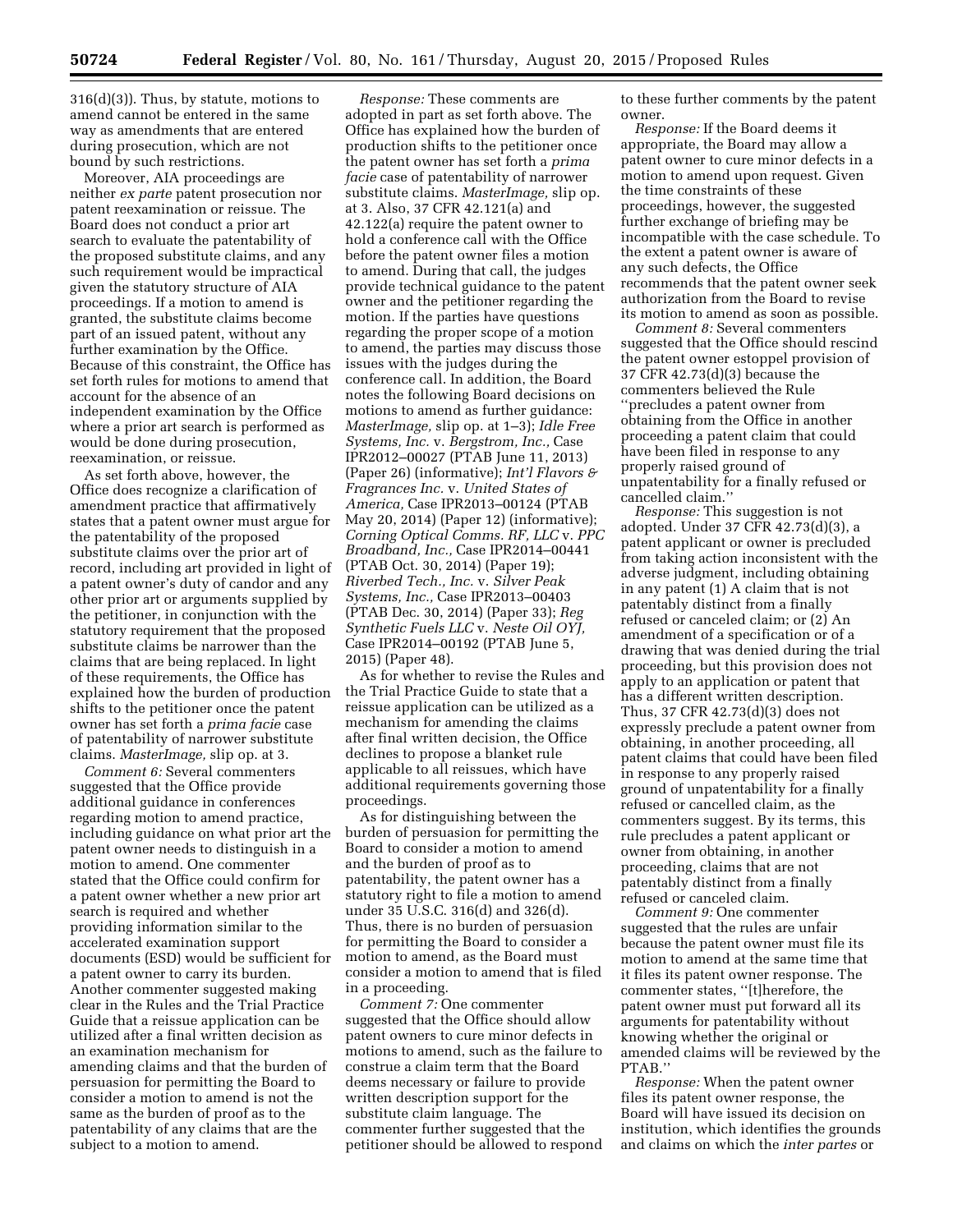post-grant review is instituted. Moreover, AIA proceedings before the Office are required, by statute, to be completed no later than one year from the date on which the Director notices the institution of a review, except where good cause is shown to extend the oneyear period, which extension may be no more than six months. 35 U.S.C. 316(a)(11); 37 CFR 42.100(c). Due to the time constraints imposed on these proceedings, the Office deemed it most efficient for patent owners to file their motions to amend no later than the filing of the patent owner response. *See*  37 CFR 42.121, 42.221. The patent owner, however, may file a motion to amend at an earlier stage of the proceeding.

*Comment 10:* One commenter suggested that when a patent owner concedes the unpatentability of an existing claim and files a noncontingent motion to amend, claim cancellation should take place immediately. The commenter stated that, under current practice, the conceded claim remains in effect until the Board issues its final written decision, which allows the patent owner to assert the conceded claim in parallel proceedings. Accordingly, the commenter suggested that a patent owner should not be permitted to concede a claim's patentability before the Board while continuing to assert it in litigation.

*Response:* This suggestion is not adopted. The defendant in such litigation may seek relief before the district court. The Board typically considers all papers at once for purposes of rendering the final written decision. That practice is generally most efficient, in light of the large number of cases pending before the Board. Also, a patent owner who asserts a claim in a parallel proceeding that was conceded to be unpatentable may face potential sanctions, and registered practitioners who assert such a claim may face disciplinary investigation by the Office of Enrollment and Discipline. In the event, however, that a patent owner concedes unpatentability and requests cancellation of any claims, the parties may request a conference call with the panel to request cancellation of those claims before issuing the final written decision.

*Comment 11:* One commenter suggested that if a motion to amend is denied, the patent owner should be allowed to convert the denied motion to amend into an *ex parte* reexamination of the substitute claims. Accordingly, any prior art raised in either the motion or the opposition should be applied as the

substantial new question of patentability in reexamination.

*Response:* This suggestion is not adopted. The rules for a request for *ex parte* reexamination apply different parameters than the rules for motions to amend in AIA proceedings. *Compare* 37 CFR 1.510(b) *with* 37 CFR 42.121, 42.221. Thus, the Office cannot convert a denied motion to amend into an *ex parte* reexamination of the proposed substitute claims that does not address the requirements of a request for *ex parte* reexamination.

#### **Patent Owner's Preliminary Response**

The Office asked, ''Should new testimonial evidence be permitted in a Patent Owner Preliminary Response? If new testimonial evidence is permitted, how can the Board meet the statutory deadline to determine whether to institute a proceeding while ensuring fair treatment of all parties?'' 79 FR at 36476. The Office received comments that range from advocating preserving the current prohibition on the patent owner's ability to assert new testimonial evidence at the preliminary response stage, an intermediate position of allowing new testimonial evidence on issues for which the patent owner bears the burden of proof or in response to petitioner's declarant, to allowance of new testimonial evidence by patent owner at the preliminary response stage with no restriction on scope. Commenters did express an overall concern with the ability of parties to conduct adequate discovery relating to testimonial evidence and adhering to the statutory timeline for instituting proceedings.

The Office proposes amending the rules to allow the patent owner to file new testimonial evidence with its preliminary response. In order to be able to meet the three-month statutory deadline for issuing a decision on institution, the rules will provide expressly that no right of crossexamination of a declarant exists before institution. Because the time frame for the preliminary phase of an AIA proceeding does not allow for such cross-examination as of right, nor for the petitioner to file a reply brief as of right, the Office proposes amending the rules to provide that any factual dispute that is material to the institution decision will be resolved in favor of the petitioner solely for purposes of making a determination about whether to institute. This is proposed, among other reasons, to preserve petitioner's right to challenge statements made by the patent owner's declarant.

*Comment 1:* Several commenters suggested that the patent owner should be allowed to rely on new testimonial evidence in its preliminary response to the petition given that the petitioner may rely upon such evidence in its petition, and that the current practice of not allowing a patent owner to rely on such evidence is unfair. Within these comments were examples of testimonial evidence that should be allowed in a preliminary response, such as testimony related to claim construction, issues regarding obviousness, and issues for which the patent owner has the burden of proof. Certain comments suggested that early development of the record would increase efficiency by leading to fewer institutions or institution on fewer grounds. Other comments said that the current rule should not be changed because the time period prior to institution does not allow a petitioner to evaluate fully the new evidence, the petitioner would not have an opportunity to cross-examine the witness, and the patent owner has a full opportunity to submit evidence postinstitution.

*Response:* The Office proposes to amend the rules for the patent owner preliminary response (37 CFR 42.107, 42.207) to allow new testimonial evidence, thereby adopting the suggestions that the patent owner be allowed to rely upon supporting testimonial evidence in response to the petition. Sections 313 and 323 of Title 35 state that the patent owner may file a preliminary response that sets forth reasons why no institution should be granted. Therefore, the Office believes that it would be fair and equitable to consider supporting evidence submitted with a preliminary response.

If supporting evidence is submitted by a patent owner, cross-examination of the witness providing the testimony is likely to be permitted only after the institution of the proceeding, given the time constraints surrounding the institution decision. Section 316(a)(5)(A) of Title 35 states that the Director shall prescribe regulations setting forth standards and procedures for discovery of relevant evidence including the depositions of witnesses submitting affidavits or declarations. Allowing for cross-examination as of right prior to the institution of a proceeding would negatively impact the ability of the Office to meet the statutory requirements set out in 35 U.S.C. 314(b) and 324(c), and would result in more cost to the parties before a review is instituted.

In order for the Board to act consistently when confronted with material factual disputes in the institution decision briefing and evidence, the Office proposes that any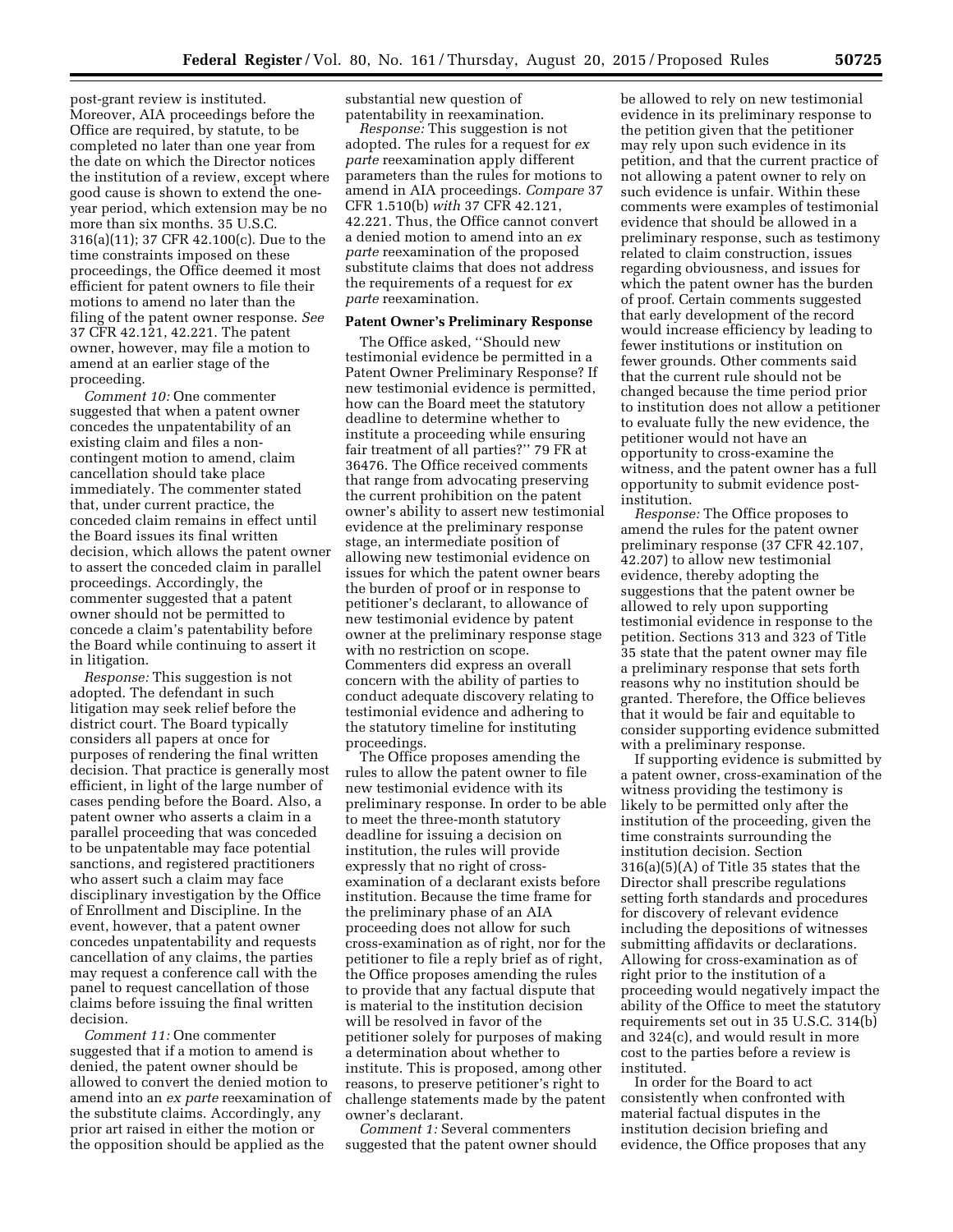such factual disputes will be resolved in favor of the petitioner solely for purposes of deciding whether to institute. The petitioner also will be afforded an opportunity to seek permission to file a reply brief to respond to a preliminary response that presents testimonial evidence, though it will not be able to file such a reply as of right.

*Comment 2:* The Office received several comments suggesting that the Board provide for the submission of a petitioner reply to the patent owner preliminary response, particularly if the Board were to amend the rule for the patent owner preliminary response to allow new testimonial evidence. Many of these commenters stated that the petition itself is limited because the petitioner cannot anticipate all arguments that the patent owner may make (*e.g.,* the patent owner preliminary response may present additional claim constructions), and that a petitioner's rehearing request does not provide a timely opportunity for the petitioner to reply to the patent owner preliminary response. However, one commenter opposed this suggestion, stating that ''in all fairness the only way to reasonably address such a drastic change were it implemented would be by the inventor/ [patent owner] being allowed to then file a sur-reply to Petitioner's reply . . . .'' Many of the commenters noted the short statutory timeframe for the pre-institution phase as a factor that limits the number of briefs that may be allowed.

*Response:* Because the Office proposes to amend the rules for the patent owner preliminary response (37 CFR 42.107, 42.207) to allow new testimonial evidence, the Office proposes to change the rules to provide for a petitioner to seek leave to file a reply to the patent owner preliminary response. In particular, each of 35 U.S.C. 316(a)(13) and 326(a)(12) states that the Director shall prescribe regulations providing the petitioner with ''at least 1 opportunity to file written comments.'' The Office proposes to change the rules to provide expressly that a petitioner may seek leave to file a reply to a preliminary response including new testimonial evidence, so that the Office may allow a reply when the circumstances so warrant.

*Comment 3:* Several commenters requested clarification of ''new testimonial evidence'' as used in 37 CFR 42.107(c). These comments indicated that the current rules, procedures, and cases do not provide adequate guidance as to what testimonial evidence is permitted in a preliminary response.

*Response:* Because the Office proposes to amend the rules for the patent owner preliminary response (37 CFR 42.107, 42.207) to allow new testimonial evidence, additional clarification is not necessary.

#### **Additional Discovery**

The Office asked, ''Are the factors enumerated in the Board's decision in *Garmin* v. *Cuozzo,* IPR2012–00001, appropriate to consider in deciding whether to grant a request for additional discovery? What additional factors, if any, should be considered?'' 79 FR at 36476. The Office provides guidance on its Web site, *see, e.g., [http://](http://www.uspto.gov/blog/aia/entry/message_from_administrative_patent_judges) [www.uspto.gov/blog/aia/entry/message](http://www.uspto.gov/blog/aia/entry/message_from_administrative_patent_judges)*\_ *from*\_*[administrative](http://www.uspto.gov/blog/aia/entry/message_from_administrative_patent_judges)*\_*patent*\_*judges,* in response to comments generated from these questions, and plans to revise the Office Patent Trial Practice Guide to reflect this guidance.

*Comment 1:* A number of comments indicated that the *Garmin* factors are appropriate. Some of the comments further noted that the *Garmin* factors help the Office to strike the right balance for AIA trial proceedings, permitting parties to obtain meaningful discovery while preventing expensive, broad discovery. The comments also urged the Office to continue applying those factors. Several comments also expressed the view that the first, third, and fifth *Garmin* factors provide an important safeguard to minimize costs and limit distractions, ensuring fast and efficient resolution on the merits.

*Response:* These comments are adopted. The Office appreciates the suggestions and will continue to apply the *Garmin* factors on a case-by-case basis when considering whether additional discovery in an *inter partes*  review is necessary in the interest of justice, as follows:

1. More Than A Possibility And Mere Allegation. The mere possibility of finding something useful, and mere allegation that something useful will be found, are insufficient. Thus, the party requesting discovery already should be in possession of a threshold amount of evidence or reasoning tending to show beyond speculation that something useful will be uncovered. ''Useful'' does not mean merely ''relevant'' or ''admissible,'' but rather means favorable in substantive value to a contention of the party moving for discovery.

2. Litigation Positions And Underlying Basis. Asking for the other party's litigation positions and the underlying basis for those positions is not necessarily in the interest of justice.

3. Ability To Generate Equivalent Information By Other Means. Discovery

of information a party reasonably can figure out, generate, obtain, or assemble without a discovery request would not be in the interest of justice.

4. Easily Understandable Instructions. The requests themselves should be easily understandable. For example, ten pages of complex instructions are prima facie unclear.

5. Requests Not Overly Burdensome To Answer. The Board considers financial burden, burden on human resources, and burden on meeting the time schedule of the review. Requests should be sensible and responsibly tailored according to a genuine need.

*Garmin Int'l, Inc.* v. *Cuozzo Speed Techs. LLC,* Case IPR2012–00001, slip op. at 6–7 (PTAB Mar. 5, 2013) (Paper 26) (informative). The Office also applies similar factors in post-grant reviews and covered business method patent reviews when deciding whether the requested additional discovery is supported by a good cause showing and ''limited to evidence directly related to factual assertions advanced'' by a party. *See* 37 CFR 42.224; *Bloomberg Inc.* v. *Markets-Alert Pty Ltd,* Case CBM2013– 00005, slip op. at 3–5 (PTAB May 29, 2013) (Paper 32).

*Comment 2:* A comment suggested that the Office should provide rulebased guidance on the ''interest of justice'' standard.

*Response:* As discovery disputes are highly fact dependent, the Office has found that the flexible approach as set forth in *Garmin* provides helpful guidance to the parties and assists the Office in achieving the appropriate balance, permitting meaningful discovery, while securing the just, speedy, and inexpensive resolution of every proceeding.

*Comment 3:* One comment suggested that the Office should continue to place emphasis on maintaining the one-year trial schedule by encouraging parties to raise discovery issues early in the proceeding, even during the preinstitution stage.

*Response:* This comment is adopted. As explained in *Garmin* regarding Factor 5—discovery requests must not be overly burdensome to answer—the Office will consider the burden on meeting the schedule of the proceeding. *Garmin,* Case IPR2012–00001, slip op. at 7. For example, as discussed below, the Office has granted reasonable, narrowly tailored discovery requests prior to institution when the patent owner raises sufficient concerns regarding the petitioner's identification of real parties-in-interest. Moreover, the Scheduling Order of each trial utilizes sequenced discovery, whereby parties can conduct meaningful discovery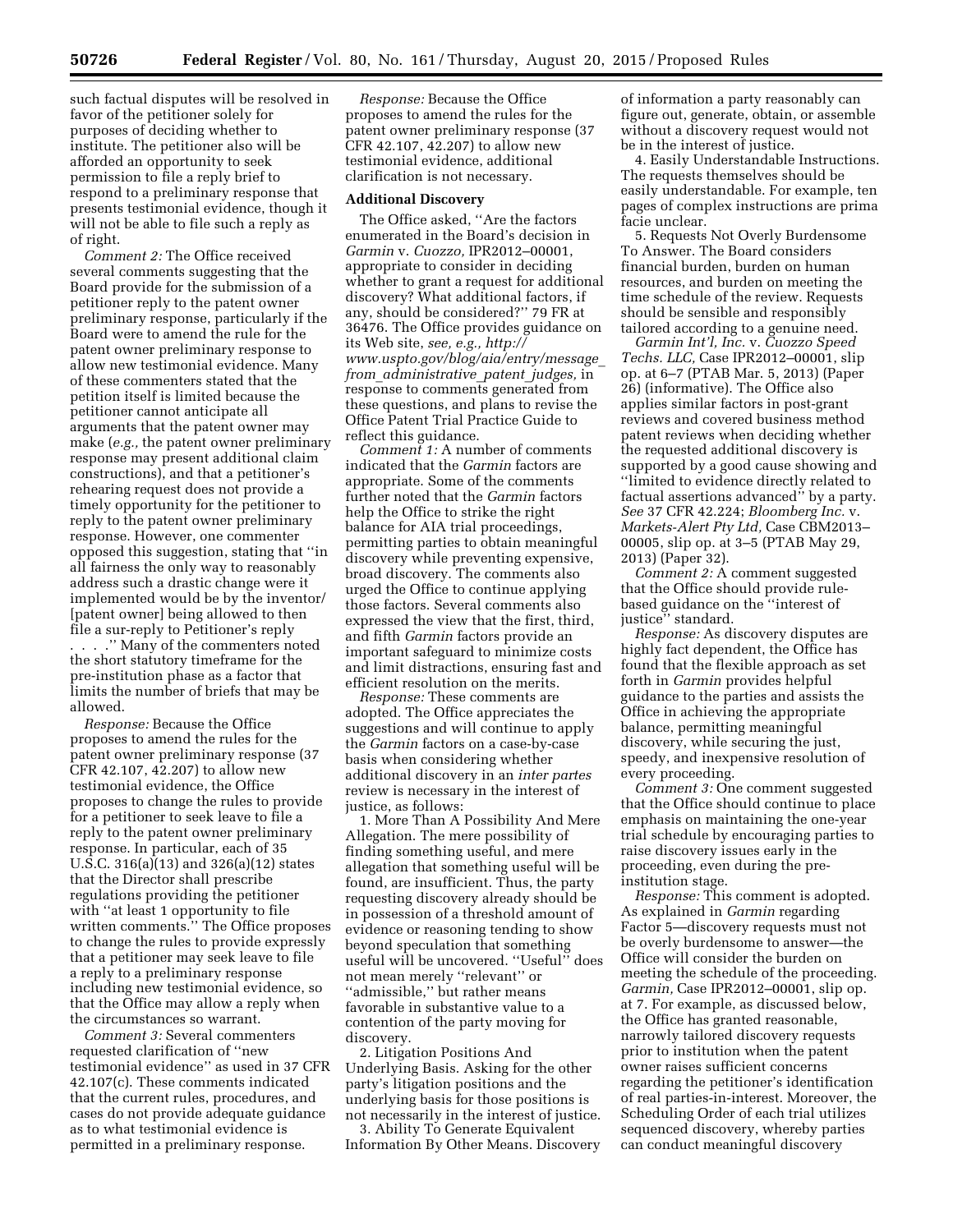before they are required to submit their respective motions and oppositions, taking into account the complexity of the proceeding, while ensuring that the trial is completed within one year of institution. Parties are encouraged to raise discovery issues, and confer with each other regarding such issues, as soon as they arise in a proceeding.

*Comment 4:* One comment suggested that Factor 2 should not be applied as a *per se* rule.

*Response: Garmin* sets forth a flexible approach in which the *Garmin* factors are not *per se* rules. As explained in *Garmin* regarding Factor 2, the Board has established rules and practices for the presentation of arguments and evidence, and there is a proper time and place for each party to make its presentation. *Garmin,* Case IPR2012– 00001, slip op. at 13. For instance, under 37 CFR 42.51(b)(1) for routine discovery, a party has the opportunity to cross-examine the opposing party's declarant with regard to the basis of his or her testimony. Moreover, as discovery disputes are highly fact dependent, the Office decides each issue on a case-by-case basis, taking account of the specific facts of the proceeding. *See, e.g., Bloomberg Inc.* v. *Markets-Alert Pty Ltd.,* Case CBM2013– 00005, slip op. at 6–7 (PTAB May 29, 2013) (Paper 32) (granting a specific and narrowly tailored request seeking information considered by an expert witness in connection with the preparation of his declaration filed in the proceeding).

*Comment 5:* One comment recommended that the Office expressly consider the specificity of the request, require parties to identify requested documents with the greatest possible specificity, and reject broad, amorphous requests that do not reasonably identify responsive documents. Other comments urged the Office to add the following additional factors, ensuring that the *Garmin* factors would be applied correctly and permitting additional discovery when it is actually warranted: (1) Whether the information is solely within the possession of the other party; (2) whether the information already has been produced in a related matter; and (3) whether the discovery sought relates to jurisdictional issues under 35 U.S.C. 315 and 325.

*Response: Garmin* sets forth a flexible and representative framework for providing helpful guidance to the parties, and assisting the Office to decide whether additional discovery requested in an *inter partes* review is necessary in the interest of justice, consistent with 35 U.S.C. 316(a)(5), or whether additional discovery in a post-

grant review is supported by a good cause showing, consistent with 35 U.S.C. 326(a)(5). The list of factors set forth in *Garmin* is not exhaustive. The Office applies the factors on a case-bycase basis, considering the particular facts of each discovery request, including the particular arguments raised by a party seeking additional discovery. Under this flexible approach, parties are permitted to present their arguments using different factors including those suggested in the comments. In fact, the suggested additional factors are subsumed effectively already under the *Garmin*  factors, and have been considered by the Office in deciding whether to grant additional discovery requests. *See, e.g., Int'l Sec. Exch., LLC* v. *Chi. Bd. Options Exch., Inc.,* Case IPR2014–00097 (PTAB July 14, 2014) (Paper 20) (granting a specific, narrowly tailored, and reasonable request for additional discovery of information that Patent Owner could not have obtained reasonably without a discovery request). As noted below, the Office frequently has granted reasonable discovery requests that are specific, narrowly tailored, and not overly burdensome in cases where a patent owner timely raises a real party-in-interest or privity challenge. *See, e.g., Nestle USA, Inc.* v. *Steuben Foods,* Case IPR2015–00195 (PTAB Feb. 27, 2015) (Paper 21) (granting Patent Owner's request for a sales agreement between Petitioner and another entity that allegedly contains indemnity, control, and cooperation provisions).

*Comment 6:* One comment suggested combining Factor 4 and Factor 5.

*Response:* Factor 4 and Factor 5 address different concerns. In particular, Factor 4 promotes the use of easily understandable instructions and, thereby, guards against the use of long and complex instructions that could unduly burden the producing party. Factor 5, by contrast, focuses on burdens and time constraints associated with complying with a request for additional discovery and, thereby, assists the Office in limiting discovery to requests that can be satisfied without disrupting the schedule, and which do not impose undue financial or human resource burdens on the producing party. As discussed above, parties have the flexibility under the *Garmin*  framework to adopt a different combination of factors to present their arguments, including combining their analyses regarding Factor 4 and Factor 5.

*Comment 7:* Several comments indicated that, although the *Garmin*  factors are appropriate, they sometimes are being applied incorrectly to require the moving party to have the actual evidence being sought.

*Response:* As explained in *Garmin,*  the moving party, who is seeking additional discovery, should present a threshold amount of evidence or reasoning tending to show beyond speculation that something useful will be uncovered. *Garmin,* Case IPR2012– 00001, slip op. at 7–8. This factor ensures that the opposing party is not overly burdened, and the proceeding not unnecessarily delayed, by speculative requests where discovery is not warranted. The Office, however, does not require the moving party to have any actual evidence of the type being sought, for example, where reasoning is presented that tends to show beyond speculation that something useful will be uncovered. Furthermore, a party who is dissatisfied with a decision and believes the Office misapprehended or overlooked a matter in denying additional discovery may file a request for rehearing, without prior authorization. *See* 37 CFR 42.71(d).

#### **Obviousness**

The Office asked, ''Under what circumstances should the Board permit the discovery of evidence of nonobviousness held by the Petitioner, for example, evidence of commercial success for a product of the Petitioner? What limits should be placed on such discovery to ensure that the trial is completed by the statutory deadline?'' 79 FR at 36476. The Office provides guidance on its Web site, *see, e.g., [http://www.uspto.gov/blog/aia/entry/](http://www.uspto.gov/blog/aia/entry/message_from_administrative_patent_judges) message*\_*from*\_*[administrative](http://www.uspto.gov/blog/aia/entry/message_from_administrative_patent_judges)*\_*patent*\_ *[judges,](http://www.uspto.gov/blog/aia/entry/message_from_administrative_patent_judges)* in response to comments generated from these questions, and will revise the Office Patent Trial Practice Guide to reflect this guidance.

*Comment 1:* Several comments suggested that the Office should permit discovery of evidence of nonobviousness held by the petitioner in all cases. Another comment indicated that, if a request is narrowly tailored, this may be one situation where additional discovery may be permissible. In contrast, several other comments recommended that the Office should very rarely, if ever, permit discovery of the petitioner's product, as it would require a mini-trial on whether the petitioner's product infringes the patent, overwhelming the AIA trial process, undermining the efficient, focused procedure, making it impossible to conclude the AIA trial proceedings within the statutory deadline, and imposing a significant burden on the petitioner. Several comments further suggested that the Office should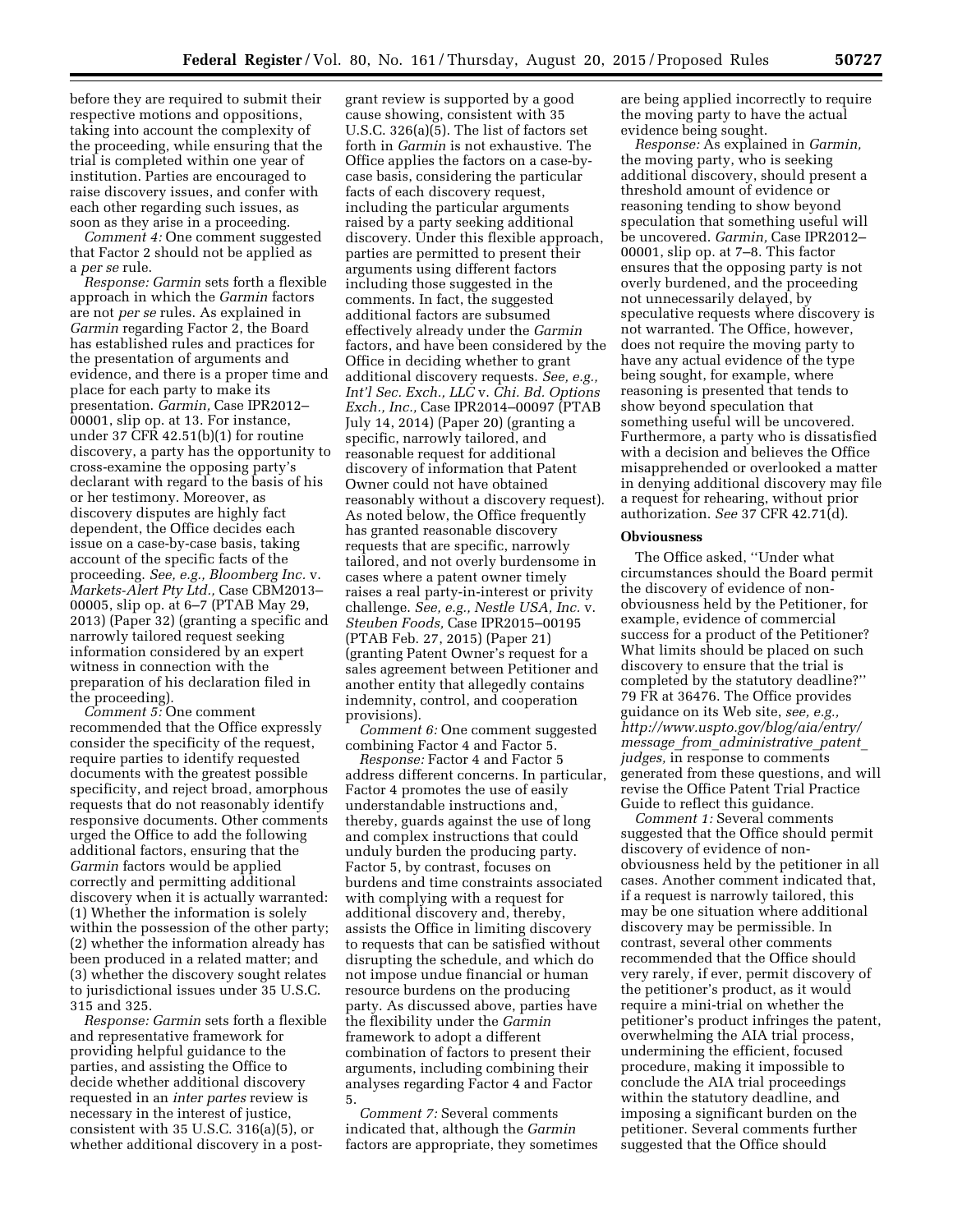continue to apply the *Garmin* factors (*see Garmin Int'l Inc.* v. *Cuozzo Speed Techs. LLC,* IPR2012–00001 (PTAB Mar. 5, 2013) (Paper 26) (informative)), allowing discovery only when the patent owner establishes that the additional discovery is in the interest of justice.

*Response:* The Office appreciates the varying points of view. The Office has considered these comments and believes that the *Garmin* factors currently provide appropriate and sufficient guidance for how to handle requests for additional discovery, which the Office will continue to decide on a case-by-case basis. The Office will continue to seek feedback as the case law develops as to whether a more specific rule for this type of discovery is warranted or needed. The Office encourages parties to confer and reach an agreement on the information to exchange early in the proceeding, resolving discovery issues promptly and efficiently. *See* 37 CFR 42.51(a). As explained in the Office Patent Trial Practice Guide, the parties may agree to certain initial disclosures, including information regarding secondary indicia of non-obviousness from the petitioner. Office Patent Trial Practice Guide, 77 FR at 48762. In situations in which there is a disagreement among the parties, the Office will decide on a case-by-case basis whether additional discovery in an *inter partes* review is necessary in the interest of justice, or whether additional discovery in a post-grant review is supported by a good cause showing, based on the particular facts of each request, consistent with 35 U.S.C. 316(a)(5) and 326(a)(5). As discussed above, the *Garmin* factors provide helpful guidance to the parties and assist the Office to achieve the appropriate balance, permitting meaningful discovery, while securing the just, speedy, and inexpensive resolution of every proceeding. The Office plans to add further discussion as to how the *Garmin* factors have been applied in the Office Patent Trial Practice Guide.

*Comment 2:* Several comments indicated that a patent owner seeking additional discovery regarding the petitioner's product in support of a commercial success non-obviousness argument should have to show that the challenged patent claims read on the petitioner's product, that the product was commercially successful, and that the alleged success resulted from the patented feature. Several other comments, however, suggested that requiring a patent owner to prove such a nexus between the evidence being sought and the claims places too high a

burden on the patent owner. One comment urged the Office to allow a patent owner to obtain secondary consideration evidence from the petitioner when the patent owner presents a good-faith argument that there is a nexus between such evidence and the claims, such as by infringement contentions offered in the related district court litigation. Several comments recommended that a patent owner should be permitted to obtain additional discovery from a petitioner when the patent owner demonstrates that the petitioner is reasonably likely to possess evidence of secondary considerations, relaxing the first *Garmin*  Factor. A few other comments suggested that the Office should permit limited discovery of the petitioner's evidence of secondary considerations when the patent owner has presented a sufficient showing of a nexus.

*Response:* The Office recognizes that it is important to provide a patent owner a full and fair opportunity to develop arguments regarding secondary considerations. The Office, therefore, agrees that a conclusive showing of nexus between the claimed invention and the information being sought through discovery is not required at the time the patent owner requests additional discovery. Nonetheless, some showing of nexus is required to ensure that additional discovery is necessary in the interest of justice, in an *inter partes*  review, or is supported by a good cause showing, in a post-grant review. *See* 35 U.S.C. 316(a)(5) and 326(a)(5); 37 CFR 42.51(b)(2) and 42.224. Notably, as explained in *Garmin* concerning Factor 1, the mere possibility of finding something useful, and mere allegation that something useful will be found, are insufficient to demonstrate that the requested discovery is necessary in the interest of justice. *Garmin,* slip op. at 6. A patent owner seeking secondary consideration evidence from a petitioner should present a threshold amount of evidence *or reasoning* tending to show beyond speculation that something useful will be uncovered. A mere infringement contention or allegation that the claims reasonably could be read to cover the petitioner's product is generally insufficient, because such a contention or allegation, for example, does not show necessarily that the alleged commercial success derives from the claimed feature. Nor does it account for other desirable features of the petitioner's product or market position that could have contributed to the alleged commercial success. *See e.g., John's Lone Star Distrib., Inc.* v. *Thermolife Int'l, LLC,* IPR2014–01201

(PTAB May 13, 2015) (Paper 30). The Office plans to add further discussion on this issue to the Office Patent Trial Practice Guide.

*Comment 3:* One comment recommended that the Office permit the patent owner to serve a limited number of focused interrogatories and requests for production related to secondary considerations, and provide a schedule for the discovery.

*Response:* The Office declines to adopt a mandatory rule regarding additional discovery of secondary considerations, but will continue to entertain the need for such discovery on a case-by-case basis. Moreover, as provided in 37 CFR 42.51(a)(1) and (b)(2), parties may agree to additional discovery, including answering focused interrogatories and production of documents, even prior to institution. The Office also encourages and facilitates such cooperation between parties. *See, e.g., Square, Inc.* v. *REM Holdings 3, LLC,* Case IPR2014–00312, slip op. at 2–4 (PTAB Sep. 15, 2014) (Paper 23) (In response to the Board's request, the parties conferred and reached an agreement as to the Patent Owner's focused and narrowly tailored interrogatories and document request.). Balancing fairness concerns with the need to meet statutory deadlines, the Office, at this time, declines to make additional discovery on secondary considerations available as a matter of right, given that all other types of additional discovery may be obtained only upon a showing based on the *Garmin* factors.

# **Real Party in Interest**

The Office asked, ''Should a Patent Owner be able to raise a challenge regarding a real party in interest at any time during a trial?'' 79 FR at 36476. The Office provides guidance below in response to comments generated from these questions, and will revise the Office Patent Trial Practice Guide to reflect this guidance.

*Comment 1:* A number of comments indicated that a patent owner should be able to raise a challenge regarding a real party-in-interest or privity at any time during a trial proceeding. A few comments also suggested that the Office should encourage or require the patent owner to raise this challenge in its preliminary response, so that the Office could consider this issue when determining whether or not to institute a review and resolve it promptly. Several comments further recommended that a patent owner may raise this challenge after institution if it provides a reasonable explanation as to why it could not have raised such a challenge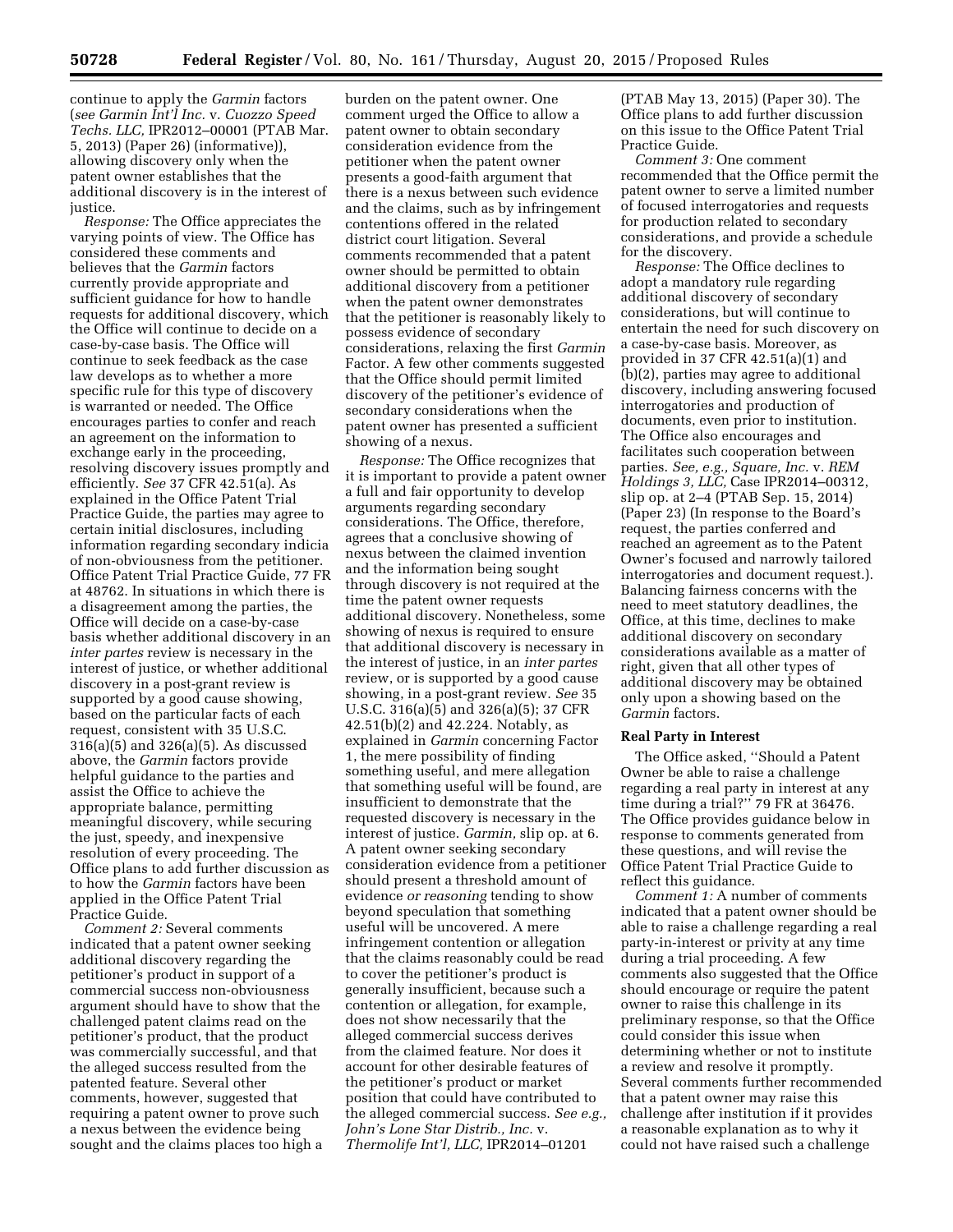earlier in the proceeding. One comment, however, opposed any change that would allow a patent owner to challenge the identity of a real party-ininterest at any time during a trial. Another comment also opposed allowing patent owners to make a belated challenge under 35 U.S.C. 312(a) for a petitioner's failure to name all real parties-in-interest.

*Response:* The Office recognizes that it is important to resolve real party-ininterest and privity issues as early as possible, preferably in the preliminary stage of the proceeding prior to institution, to avoid unnecessary delays and to minimize cost and burden on the parties and the resources of the Office. In most cases, the patent owner also recognizes the benefit of raising a real party-in-interest or privity challenge early in the proceeding, before or with the filing of its preliminary response, to avoid the cost and burden of a trial if the challenge is successful.

To balance efficiency with fairness, the Office, in general, will permit a patent owner to raise a challenge regarding a real party-in-interest or privity at any time during a trial proceeding. Such a position is consistent with the final rule notice. *See*  Changes to Implement *Inter Partes*  Review Proceedings, Post-Grant Review Proceedings, and Transitional Program for Covered Business Method Patents; Final Rule, 77 FR 48680, 48695 (Aug. 14, 2012) (''After institution, standing issues may still be raised during trial. A patent owner may seek authority from the Board to take pertinent discovery or to file a motion to challenge the petitioner's standing.''). With respect to a late challenge that reasonably could have been raised earlier in the proceeding, the Office will consider the impact of such a delay on a case-by-case basis, including whether the delay is unwarranted or prejudicial. The Office also will consider that impact when deciding whether to grant a motion for additional discovery based on a real party-in-interest or privity issue. The Office plans to add further discussion on this issue to the Office Patent Trial Practice Guide.

*Comment 2:* A few comments suggested that the rules should be revised to require both parties to provide certain documents associated with the real party-in-interest or privity of the parties. In particular, the comments recommended requiring the parties to provide the following information: (1) Joint defense group agreements, (2) indemnity agreements, (3) identification of counsel representing a defendant in related litigations, (4) identification of parties

participating in the preparation of the petition or in the review, and (5) identification of all parties funding the expenses associated with the review. In contrast, another comment urged the Office not to impose such burdensome mandatory disclosure requirements and indicated that the Office's current practice is appropriate for resolving real party-in-interest and privity issues in a low-cost and efficient manner.

*Response:* As many cases do not involve real party-in-interest or privity disputes, the Office, at this time, does not believe that any benefit resulting from requiring the parties to provide these highly sensitive, and possibly privileged, documents in every case would outweigh the additional cost and burden on the parties and the Office. When a patent owner timely raises real party-in-interest or privity challenges, which are highly fact dependent, the Office will continue to consider the need for additional discovery on a caseby-case basis, taking into account the specific facts in the proceeding to determine whether additional discovery is necessary in the interest of justice, in an *inter partes* review, or supported by a good cause showing, in a post-grant review. *See, e.g.,* 37 CFR 42.51(b)(2); *Garmin, Case* IPR2012–00001, slip op. at 7; Office Patent Trial Practice Guide, 77 FR at 48760; *Unified Patents, Inc.* v. *Dragon Intellectual Prop., LLC,* Case IPR2014–01252 (PTAB Feb. 12, 2015) (Paper 37) (A non-party does not become a real party-in-interest or privy solely because it is a member of a trade association or joint defense group.). The Office also encourages the parties to confer on the issue of additional discovery early in the proceeding, and attempt to reach an agreement on a reasonable amount of information to exchange, so that the issue may be resolved promptly and efficiently. *See*  37 CFR 42.51(b)(2) (''The parties may agree to additional discovery between themselves.'').

*Comment 3:* A few comments suggested that patent owners should be able to discover information concerning a real party-in-interest freely at any time. In contrast, several other comments urged the Office to limit discovery to that which is truly necessary, by applying the statutory standards for additional discovery.

*Response:* As discussed above, the Office generally will permit a patent owner to raise a challenge regarding a real party-in-interest or privity at any time during a proceeding. The scope of discovery in AIA proceedings, however, differs significantly from the scope of discovery available under the Federal Rules of Civil Procedure in district court

proceedings. Because Congress intended AIA proceedings to be a quick and costeffective alternative to litigation, the statute provides only limited discovery in trial proceedings before the Office. *See* 35 U.S.C. 316(a)(5) and 326(a)(5); 37 CFR 42.51(b)(2) and 42.224. Under the current practice—applying these statutory standards—the Office frequently has granted discovery requests directed to real-party-ininterest or privity information, where the requests were specific, narrowly tailored, and not unduly burdensome. *See, e.g., Arris Group, Inc.* v. *C-Cation Techs., LLC,* Case IPR2015–00635 (PTAB May 1, 2015) (Paper 10) (informative); *Zerto, Inc.* v. *EMC Corp.,*  Case IPR2014–01254 (PTAB Nov. 25, 2014) (Paper 15); *Gen. Elec. Co.* v. *Transdata, Inc.,* Case IPR2014–01380 (PTAB Nov. 12, 2014); *Medtronic, Inc.* v. *Robert Bosch Healthcare Sys., Inc.,* Case IPR2014–00488 (PTAB Nov. 5, 2014); *Samsung Elects. Co.* v. *Black Hills Media, LLC,* Case IPR2014–00717 (PTAB Oct. 2, 2014); *Atlanta Gas Light Co.* v. *Bennett Regulator Guards, Inc.,* Case IPR2013–00453 (PTAB Apr. 23, 2014) (Paper 40); *RPX Corp.* v. *VirnetX Inc.,*  Case IPR2014–00171 (PTAB Feb. 20, 2014) (Paper 33).

*Comment 4:* One comment urged the Office to provide additional guidance regarding issues concerning real partyin-interest or privity, including specific questions and factors that petitioners should consider in determining what entities to identify, which would allow petitioners and patent owners to evaluate these issues early and in a more efficient manner.

*Response:* The Office appreciates the interest in additional guidance on these complex issues. As the Supreme Court has instructed, however, whether an entity is a real party-in-interest is a highly fact dependent question that is not amenable to any bright-line test. *Taylor* v. *Sturgell,* 553 U.S. 880, 893– 895 (2008). Whether a non-party is a real party-in-interest or privy for a trial proceeding before the Office is a highly fact dependent question that takes into account how courts generally have used the term to ''describe relationships and considerations sufficient to justify applying conventional principles of estoppel and preclusion.'' Office Patent Trial Practice Guide, 77 FR at 48759. The Office Patent Trial Practice Guide sets forth a detailed discussion on the relevant common law principles and Federal case law. Further helpful guidance is provided in recent Board decisions. *See, e.g., Askeladden LLC* v. *Sean I. McGhie and Brian Buchheit,*  Case IPR2015–00122, slip op. at 3–16 (PTAB Mar. 6, 2015) (Paper 30); *Zerto,*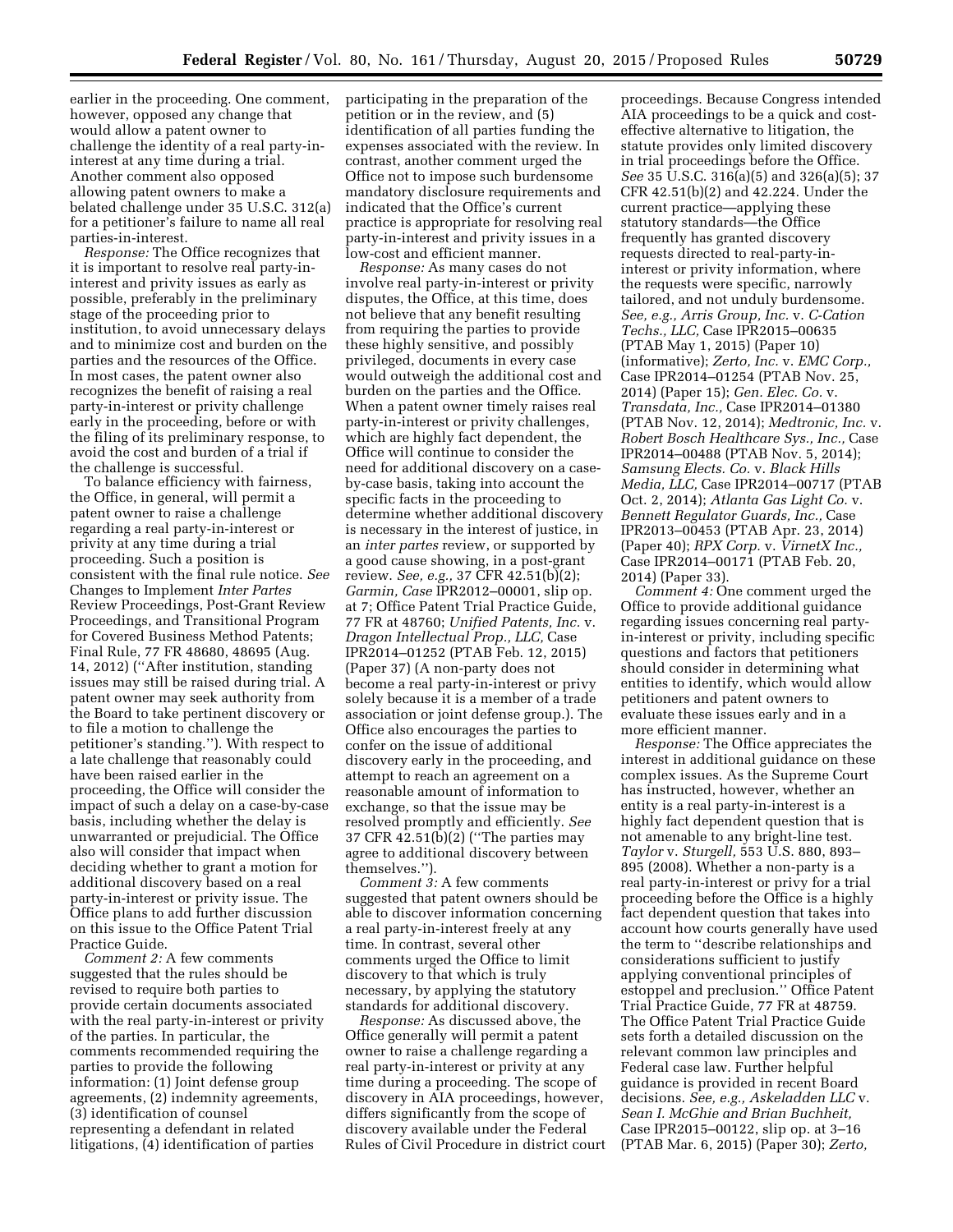*Inc.* v. *EMC Corp.,* Case IPR2014–01254, slip op. at 6–15 (PTAB Mar. 3, 2015) (Paper 35); *Aruze Gaming Macau, Ltd.* v. *MGT Gaming, Inc.,* Case IPR2014– 01288, slip op. at 6–20 (PTAB Feb. 20, 2015); *Unified Patents, Inc.* v. *Dragon Intellectual Prop., LLC,* Case IPR2014– 01252, slip op. at 8–13 (PTAB Feb. 12, 2015) (Paper 37); *GEA Process Eng'g, Inc.* v. *Steuben Foods, Inc.,* Case IPR2014–00041, slip op. at 3–26 (PTAB Dec. 23, 2014) (Paper 140); *Samsung Elecs. Co.* v. *Black Hills Media, LLC,*  Case IPR2014–00737, slip op. at 3–4 (PTAB Nov. 4, 2014) (Paper 7); *First Data Corp.* v. *Cardsoft LL*C, Case IPR2014–00715 (PTAB Oct. 17, 2014); *RPX Corp.* v. *VirnetX Inc.,* Case IPR2014–00171, slip op. at 6–10 (PTAB July 14, 2014) (Paper 49); *Alcon Research, Ltd.* v. *Dr. Joseph Neev,* Case IPR2014–00217, slip op. at 6–7 (PTAB May 9, 2014) (Paper 21); *Zoll Lifecor Corp.* v. *Philips Elecs. N. Am. Corp.,*  Case IPR2013–00606, slip op. at 3–12 (PTAB Mar. 20, 2014) (Paper 13). The Office plans to add further discussion on this issue to the Office Patent Trial Practice Guide.

*Comment 5:* A few comments recommended that the Office establish a rule or precedential opinion stating that the existence of a real party-in-interest and privity are determined based on the facts in existence at the time of petition filing.

*Response:* Limiting the inquiry to the time of petition filing would undercut the core functions underlying the requirement to name all real parties-ininterest and privies. Those core functions include resolution of conflicts of interest and ensuring the proper application of statutory estoppel provisions—concerns that persist throughout the course of an AIA trial proceeding. *See* 35 U.S.C. 315(e)(1) (real party-in-interest or privy of the petition may not ''request or maintain'' a proceeding); 35 U.S.C. 325(e)(1) (same). As real party-in-interest and privity issues are highly fact dependent, in certain situations the issue may involve supporting evidence that comes into existence after the filing of a petition. *See, e.g., GEA Process Eng'g, Inc.* v. *Steuben Foods, Inc.,* Case IPR2014– 00041 (PTAB Dec. 23, 2014) (Paper 140, Public Version) (finding that a non-party who paid the Petitioner's legal fees for the *inter partes* review is a real partyin-interest, and rejecting the argument that post-filing funds cannot retroactively change the facts as of the filing date, because ''[t]ypically, legal bills are billed and paid for after the services have been rendered''). Therefore, such bright-line rules as suggested by the comments would not

be in the interest of justice and are not adopted.

*Comment 6:* A comment urged the Office to permit petitioners to correct the identification of real parties-ininterest without affecting the filing date if a ''good faith attempt'' was made to satisfy 35 U.S.C. 312(a).

*Response:* The statute requires a petition to identify all real parties-ininterest without qualification. *See* 35 U.S.C. 312(a); *see* 37 CFR 42.8 and 42.104. In the situation where the failure to identify a real party-in-interest was a mere clerical error, the petitioner may correct the petition without affecting the filing date. *See, e.g.,* 37 CFR 42.104(c); *Coleman Cable, LLC* v. *Simon Nicholas Richmond,* Case IPR2014–00935 (PTAB Aug. 28, 2014) (Paper 12). The Office is unable, however, to allow for the correction of any other such errors without changing the filing date because of the statutory requirement.

*Comment 7:* A comment urged the Office to confirm that the petitioner bears the burden of producing evidence that it has standing, as well as the burden of persuasion on the issue.

*Response:* As discussed previously, additional discovery may be authorized where patent owner raises sufficient concerns regarding the petitioner's identification of real parties-in-interest. Several recent decisions have acknowledged that the ultimate burden of proof on the issue lies with the petitioner. *See, e.g., Askeladden,* slip op. at 8 (Paper 30); *Zerto,* slip op. at 6– 7 (Paper 35); *Atlanta Gas Light Co.* v. *Bennett Regulator Guards, Inc.,* Case IPR2013–00453, slip op. at 6–8 (PTAB Jan. 6, 2015) (Paper 88); *Atlanta Gas Light Co.* v. *Bennett Regulator Guards, Inc.,* Case IPR2013–00453, slip op. at 2– 7 (PTAB Feb. 23, 2015) (Paper 91). This allocation of the burden acknowledges that a petitioner is more likely than a patent owner to be in possession of, or have access to, evidence relevant to the issue. *Zerto,* slip op. at 6–7. The Office plans to add further discussion on this issue to the Office Patent Trial Practice Guide.

#### **Multiple Proceedings**

The Office asked a series of questions relating to how multiple proceedings, such as an AIA trial, reexamination, or reissue proceeding, before the Office involving the same patent should be coordinated, including whether one proceeding should be stayed, transferred, consolidated, or terminated in favor of another. The questions are replicated below, followed by the comments responsive to those questions and the Office's responses to the comments.

*Question 7:* How should multiple proceedings before the USPTO involving the same patent be coordinated? Multiple proceedings before the USPTO include, for example: (i) Two or more separate AIA trials; (ii) an AIA trial and a reexamination proceeding; or (iii) an AIA trial and a reissue proceeding? 79 FR at 36476.

*Comments:* Multiple commenters recommended that the Board continue to exercise its discretion, on a case-bycase basis, to stay, transfer, consolidate, or terminate multiple proceedings involving the same patent claims. Several commenters urged the Board to consolidate multiple proceedings involving the same or related patents.

Commenters urged the Board to manage multiple AIA proceedings by manipulating the dates for the patent owner's preliminary response. Several commenters suggested that the Board should delay the time period for filing the patent owner's preliminary response to a second petition, ''so as to effectively stay the filing of'' that response, until after the first-filed petition is resolved by termination or a final written decision. One commenter remarked that this effective stay of the time for filing the patent owner's preliminary response in a second proceeding is especially appropriate where the proceeding, instituted on the first-filed petition, is near completion.

Another commenter proposed that, where a second petition is filed before the date on which the patent owner's preliminary response is filed in the first proceeding, the patent owner's preliminary response in the first proceeding should be reset to three months from the notice of filing date accorded the second petition. The commenter also urged that, under those circumstances, scheduling and briefing should be consolidated in the two proceedings. The same commenter proposed that the Board should stay all activity on a second petition that is filed after trial is instituted on a first petition.

Several commenters proposed requiring petitioners, who file a petition challenging the same patent claims at issue in an earlier-filed petition, to identify what issues were previously raised. Commenters also advocated requiring such petitioners to state whether they are amenable to joinder with the earlier proceeding. On that point, one commenter urged that duplicative petitions, filed after the deadline for joinder, ''should be terminated at an early stage to conserve Patent Owner costs and [Board] resources.'' Another commenter stated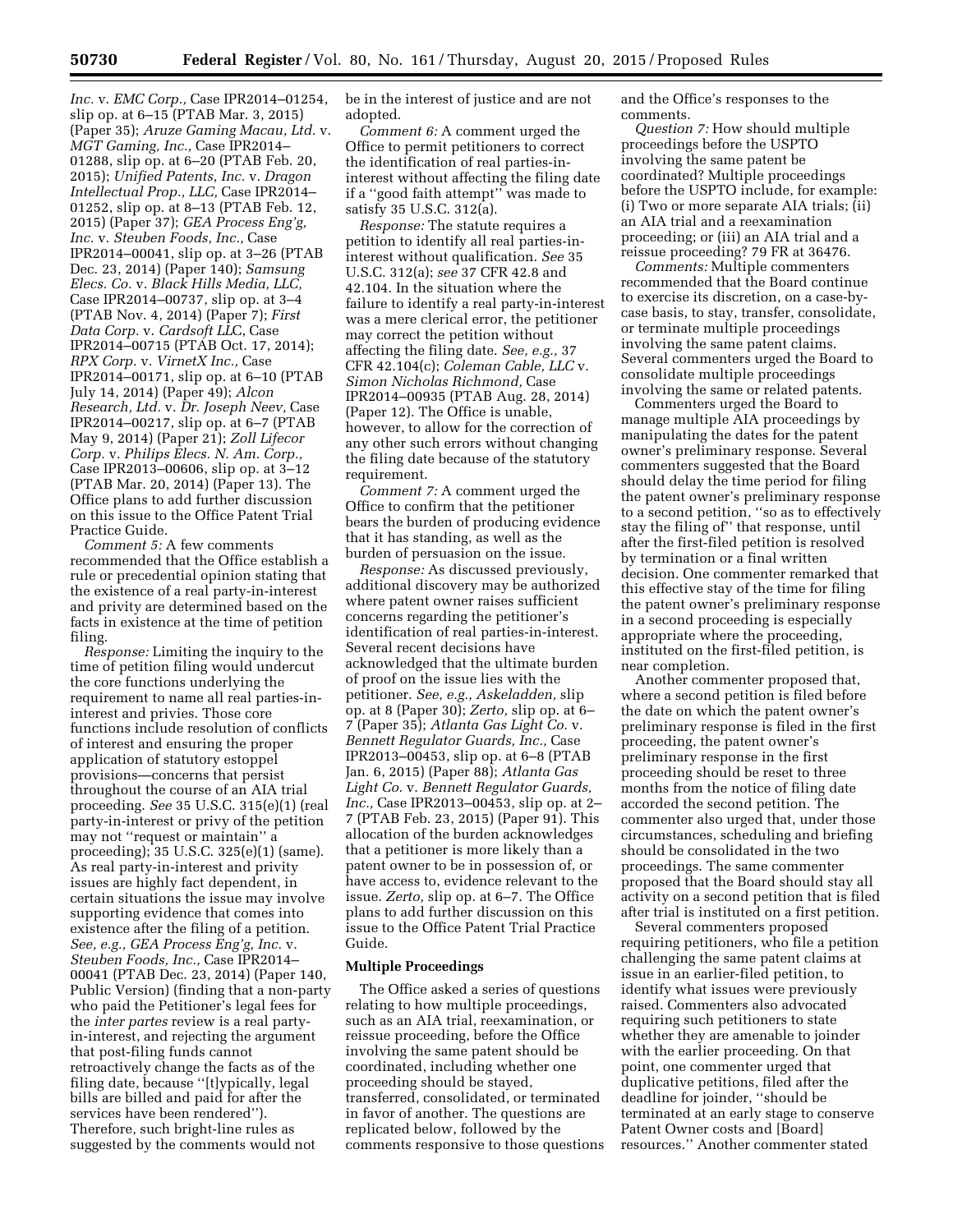that, ''[f]or consolidated AIA trials involving the same patent with at least one challenged claim in common, the current rules that the Board uses for joinder seem to be working well.'' Some commenters urged that duplicative petitions, filed outside the permissible period for joinder, should not be granted.

*Response:* The current rules afford the Board broad discretion to manage multiple proceedings by tailoring the solution to the unique circumstances of each case and, thereby, optimizing efficiencies and promoting fair results in each case. *See Prism Pharma Co.* v. *Choongwae Pharma Corp.,* IPR2014– 00315 (PTAB July 8, 2014) (Paper 14) (informative) (denying institution of *inter partes* review based on secondfiled petition that was based on the same prior art and same arguments previously considered by the Office during prosecution of the patent being challenged); *Medtronic, Inc.* v. *Nuvasive, Inc.,* Case IPR2014–00487 (PTAB Sept. 11 2014) (Paper 8); *Unified Patents, Inc.* v. *PersonalWeb Techs., LLC,* Case IPR2014–00702 (PTAB July 24, 2014) (Paper 13); *Unilever, Inc.* v. *Procter & Gamble Co.,* Case IPR2014– 00506 (PTAB July 7, 2014) (Paper 17); *Medtronic, Inc.* v. *Robert Bosch Healthcare System*s, Inc., Case IPR2014– 00436 (PTAB June 19, 2014) (Paper 17); *Intelligent Bio-Systems, Inc.* v. *Illumina Cambridge Ltd.,* Case IPR2013–00324 (PTAB Nov. 21, 2013); *ZTE Corp.* v. *ContentGuard Holdings, Inc.,* Case IPR2013–00454 (PTAB Sept. 25, 2013) (Paper 12). The Board will continue to take into account the interests of justice and fairness to both petitioners and patent owners where multiple proceedings involving the same patent claims are before the Office.

The Board also must consider its ability to meet the statutory deadlines imposed by Congress on AIA trials. The Board agrees with the commenters that the timing of the patent owner's preliminary response may be altered, when helpful and fair in an appropriate case. No rule change is needed to accomplish that goal.

The Board has considered the comment that second petitioners should self-identify repetitive challenges, and state their amenability to joinder. As a practical matter, the Board is wellpositioned to determine whether a second petition raises the same or substantially the same challenges presented in a first petition that is identified as a related matter. The Board is also adept at determining whether a grant of the second petition, with joinder, serves the interests of fairness, efficiency, and economy of process. In

addition, pursuant to 37 CFR 42.8(b)(2), petitioners are required to identify other proceedings involving the same challenged patent, and petitioners are encouraged to identify any substantive similarities with other proceedings in the petition. No rule change requiring petitioners to self-identify repetitive challenges is warranted at this time.

The Board agrees with the commenters that a factor which may be relevant in appropriate cases is whether the petitioner in a later-filed proceeding is amenable to joinder with an earlierfiled proceeding involving the same patent claims. *See, e.g., Motorola Mobility LLC* v. *Softview LLC,* IPR2013– 00257 (PTAB June 20, 2013) (Paper 10) (order granting joinder where a second petitioner neither introduced new grounds of unpatentability nor raised procedural issues that would delay the schedule set for the first proceeding). The Board will continue to take account of all factors, bearing on the propriety and feasibility of joinder, based on the particular facts of the involved proceedings.

Based on the comments, the Office determines that the current rules provide a workable framework for the Board to manage multiple proceedings that involve the same patent claims. No revision of the rules for managing such proceedings is necessary at this time.

*Question 8:* What factors should be considered in deciding whether to stay, transfer, consolidate, or terminate an additional proceeding involving the same patent after a petition for AIA trial has been filed? 79 FR at 36,476.

*Comments:* Some commenters suggested that the Office promulgate new rules that define the factors that the Office will take into account when considering multiple petitions directed to the same patent claims. Commenters advocated for the application of a variety of factors, which fall into three main categories: (1) The impact on scheduling and the Office's ability to meet the deadlines imposed by Congress in AIA proceedings; (2) prejudice to the patent owner; and (3) prejudice to the petitioner.

*Response:* The issues raised by Question 8 are closely related to the issues raised by Question 7. The interests of fairness, speed, efficiency, and economy are served by retaining the Office's ability to balance the competing interests of the petitioner and patent owner, where multiple petitions are filed that challenge the same patent claims. Managing multiple petitions demands highly fact-specific inquiries, and the Office requires broad discretion to craft results that are tailored to the particular circumstances presented in

each case. The Office agrees with the comments that recognize the issues raised by multiple petitions are best resolved on a case-by-case basis.

The Office recognizes that approaching each case on its own facts raises consistency concerns that could be ameliorated by identifying a set of factors that apply in all cases. The Office agrees with the comments, however, suggesting that the interests, which bear on the propriety of a stay, transfer, consolidation, or termination where multiple proceedings are directed to the same patent claims, are best served by allowing the constellation of relevant factors to evolve gradually, tethered to the facts of individual cases. A restrained evolution, on a case-bycase basis, promotes fair and rational results in each case, and equips the Office with necessary flexibility to customize resolutions suitable for each particular case. The Office will develop relevant factors, tethered to specific facts raised in particular cases, through its body of case law. Given the stillevolving nature of AIA proceedings, the Office believes that this gradual approach is prudent and preferred over a premature attempt to establish a rule or factors divorced from particular facts raised in a particular case, which may not address the relevant concerns in every case. The Office plans to add further discussion on this issue to the Office Patent Trial Practice Guide.

*Question 9:* Under what circumstances, if any, should a copending reexamination proceeding or reissue proceeding be stayed in favor of an AIA trial? If a stay is entered, under what circumstances should the stay be lifted? 79 FR at 36476.

*Comments:* The Office received comments in favor of staying a copending reissue or reexamination. Commenters proposed that a stay for copending proceedings be determined on a case-by-case basis, with other commenters proposing that the stay be imposed upon institution of trial on the same patent. Another commenter proposed that a copending reissue or reexamination be stayed automatically, unless there was a showing of ''good cause,'' which includes factors such as avoiding: (a) Inconsistent decisions by the Office; (b) duplicative work for the Board; and (c) disruption to the trial schedule. Other factors to consider in granting a stay, according to another commenter, include the statutory deadlines of the proceeding, the issues raised in the multiple proceedings, the parties involved, the likelihood of a reissue application being granted, and whether the decision adversely affects a party's ability to reach a timely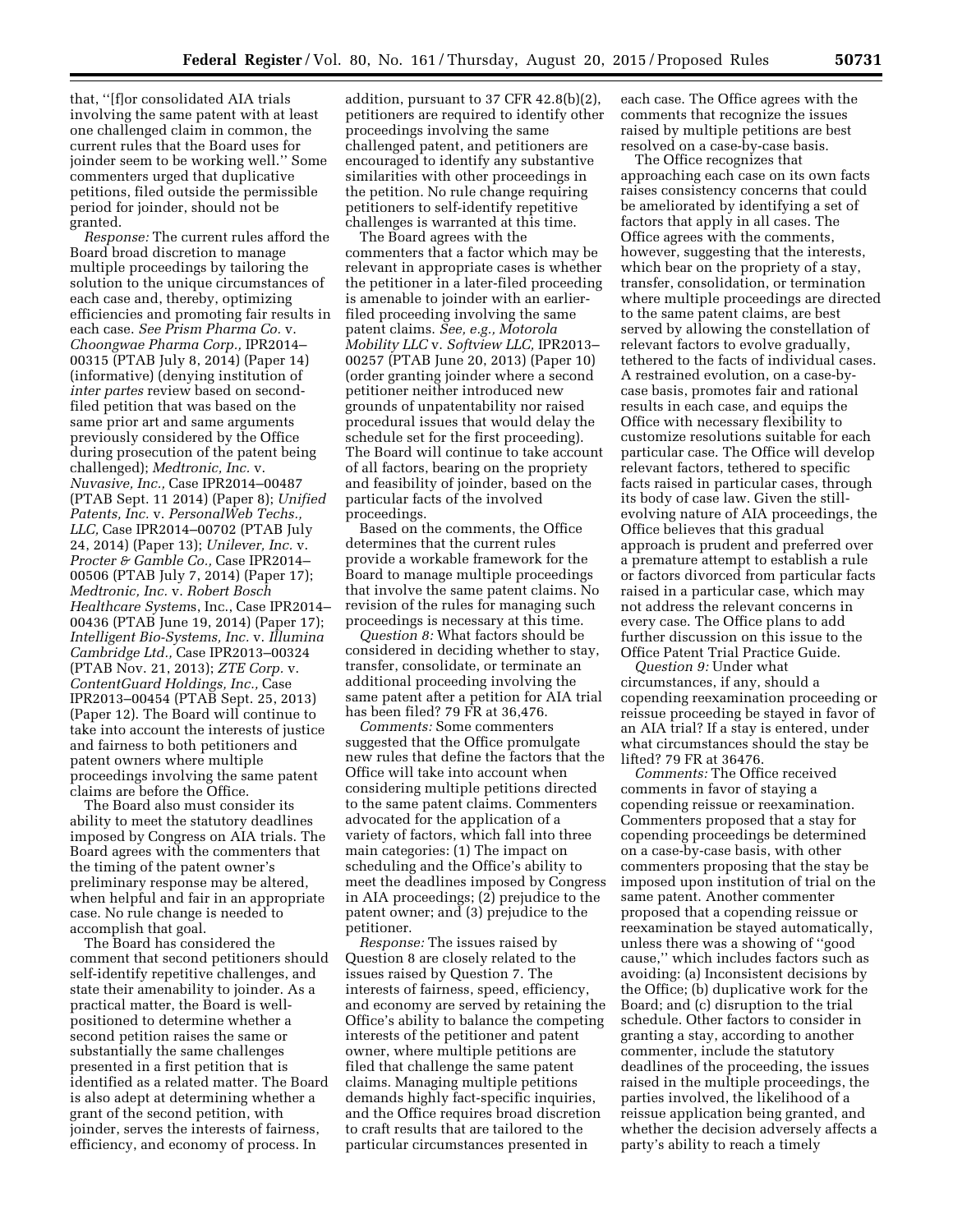conclusion on a patentability issue. Another commenter provided additional factors to consider in granting a stay, such as the stage where amendments are possible, whether claim construction is inconsistent with the claim construction applied during trial, and agreement of the parties regarding a stay.

For those commenters favoring a stay, the circumstances regarding when a stay should be lifted ranged from the rendering of a final written decision to when appeal to the Federal Circuit has been exhausted. Other commenters have requested that the Office clarify that it will not terminate the reexamination or reissue once the final written decision issues, so that a patent owner may pursue claim amendments in those proceedings.

In the circumstances when a copending reexamination or reissue is not stayed and when there is no overlap of claims involved in the copending proceedings and the instituted trial, a commenter stated that the Office should preclude the presentation of new amended claims in the copending proceedings involving the same patent because a ''sequential,'' rather than a ''simultaneous,'' evaluation of the claims is consistent with the legislative history of the AIA.

Other commenters proposed that the Office consider allowing the reexamination and reissue to continue in parallel with or before the instituted trial. One commenter stressed that the purpose of a reissue is to correct errors, and therefore the remedial nature of the proceeding counsels against waiting for a trial to conclude. The same commenter offered that staying a reexamination is unjust to the patent owner because reexaminations are given ''special dispatch'' under 35 U.S.C. 305, a statutory requirement that remained unchanged with the passage of the AIA. Because in an instituted trial only one amendment is allowed by motion, the same commenter stated that a stay would preclude examination of claims amended in a reexamination or reissue to address the newly cited prior art or correct an error that was not present or addressed during the original examination of the patent. In particular, one commenter stressed that a reexamination should be allowed to run its course, and in any event, because an AIA proceeding would replace reexamination, copending AIA and reexamination would not be a problem much longer.

In the event a reexamination is not stayed, one commenter suggested that the Board's claim construction should be applied in the reexamination, or briefing on claim construction for the

reexamination should be allowed in light of the claim construction involved in the trial.

*Response:* The Office has been determining whether to stay a reexamination or reissue on a case-bycase basis, and agrees with the commenters advocating that various factors should be considered, including the overlap of issues presented in the copending proceeding and the stage of the copending proceeding to avoid duplicative work for the Office. *See, e.g., Kaiser Aluminum* v. *Constellium Rolled Prods. Ravenswood, LLC,*  IPR2014–01002 (PTAB Feb. 19, 2015) (Paper 25) (denying request to stay a reexamination on the same patent and some of the same references because the proceeding involved evidence different from the evidence presented in the *inter partes* review (IPR) and the reexamination was not sufficiently underway such that it would conclude before a final decision would issue in the IPR); *Chicago Mercantile Exch., Inc.*  v. *5th Market, Inc.,* CBM2014–00114 (PTAB Jan. 9, 2015) (Paper 20) (denying request to stay copending reexamination because claims amended in reexamination were not at issue in the instituted covered business method review, where Patent Owner did not file a motion to amend, and finding that parallel proceedings would not result in duplication of efforts at the Office because the instant proceedings did not involve a complete overlap of claims); *Geortek, Inc.* v. *Knowles Elecs.,* LLC, IPR2013–00614 (PTAB Nov. 13, 2013) (Paper 11) (granting Patent Owner's motion to stay copending reexamination that had been ongoing for three years where Patent Owner argued that stay would prevent inconsistent results with regard to potential amendments of the same claims challenged in the *inter partes* review); *Google, Inc.* v. *Grandeye, Ltd.,* IPR2013–00548 (PTAB Sept. 30, 2013) (Paper 7) (granting unopposed motion to stay copending reexamination by Patent Owner because concurrent proceedings would duplicate efforts within the Office and could potentially result in inconsistencies among the proceedings, especially in light of amendments of the challenged claims in the reexamination).

The Office is not proposing changes at this time to the Rules or to the Office Patent Trial Practice Guide to give guidance regarding the timing on lifting a stay or how to proceed in a copending reexamination or reissue that is not stayed. These determinations have been proceeding appropriately on a case-bycase basis, noting, among many factors, the impact of the concurrent reexamination on the trial and whether

the trial has concluded. *See, e.g., GEA Process Eng'g, Inc.* v. *Steuben Foods, Inc.,* IPR2014–00043 (PTAB Feb. 19, 2015) (Paper 121) (ordering lift of stay of a copending reexamination after the trial was terminated and timing for filing a request for rehearing had expired, and ordering that Patent Owner provide a copy of the Decision on Institution to the Central Reexamination Unit for consideration in light of alleged inconsistencies); *Gnosis S.p.A.* v. *Merck & CIE,* IPR2014–00117 (PTAB Feb. 5, 2015) (Paper 74) (ordering lift of stay of a copending reexamination after issue of a final written decision, and in consideration of the following: (1) The reexamination involved overlapping claims; (2) Patent Owner did not amend claims involved in *inter partes* review; (3) added claims were alleged to be narrower in scope; and (3) Examiner in the reexamination had issued a final rejection); *Avaya Inc.* v. *Network-1 Sec. Solutions, Inc.,* IPR2013–00071, slip op. at 31–32 (PTAB May 22, 2014) (Paper 103) (lifting stay, sua sponte and after final written decision issued, of a reexamination involving a non-asserted claim and different prior art presented in the *inter partes* review).

The Office will continue to determine, on the facts of each case in which there is a copending reexamination or reissue, whether a stay is warranted or a stay should be lifted under the circumstances of each case.

*Question 10:* Under what circumstances, if any, should an AIA trial be stayed in favor of a copending reexamination proceeding or reissue proceeding? If a stay is entered, under what circumstances should the stay be lifted? 79 FR at 36476.

*Comments:* The Office received comments in favor of not staying AIA trials in favor of a copending reexamination or reissue. One reason provided for not staying the trial is that statutory deadlines apply to the trials. One commenter observed an exception that may warrant a stay of AIA proceedings, *i.e.,* to account for when the copending reexamination or reissue was not stayed and a new claim is about to issue. In that circumstance, the commenter suggested that a limited stay should be granted to allow a petitioner to raise the new claim in the pending trial. Another commenter also stated that limited circumstances may warrant a stay, such as when the copending reexamination is in the late stages of appeal and there is significant overlap in claims between the trial and the copending proceeding. This same commenter stressed that if the parties agree that patentability should be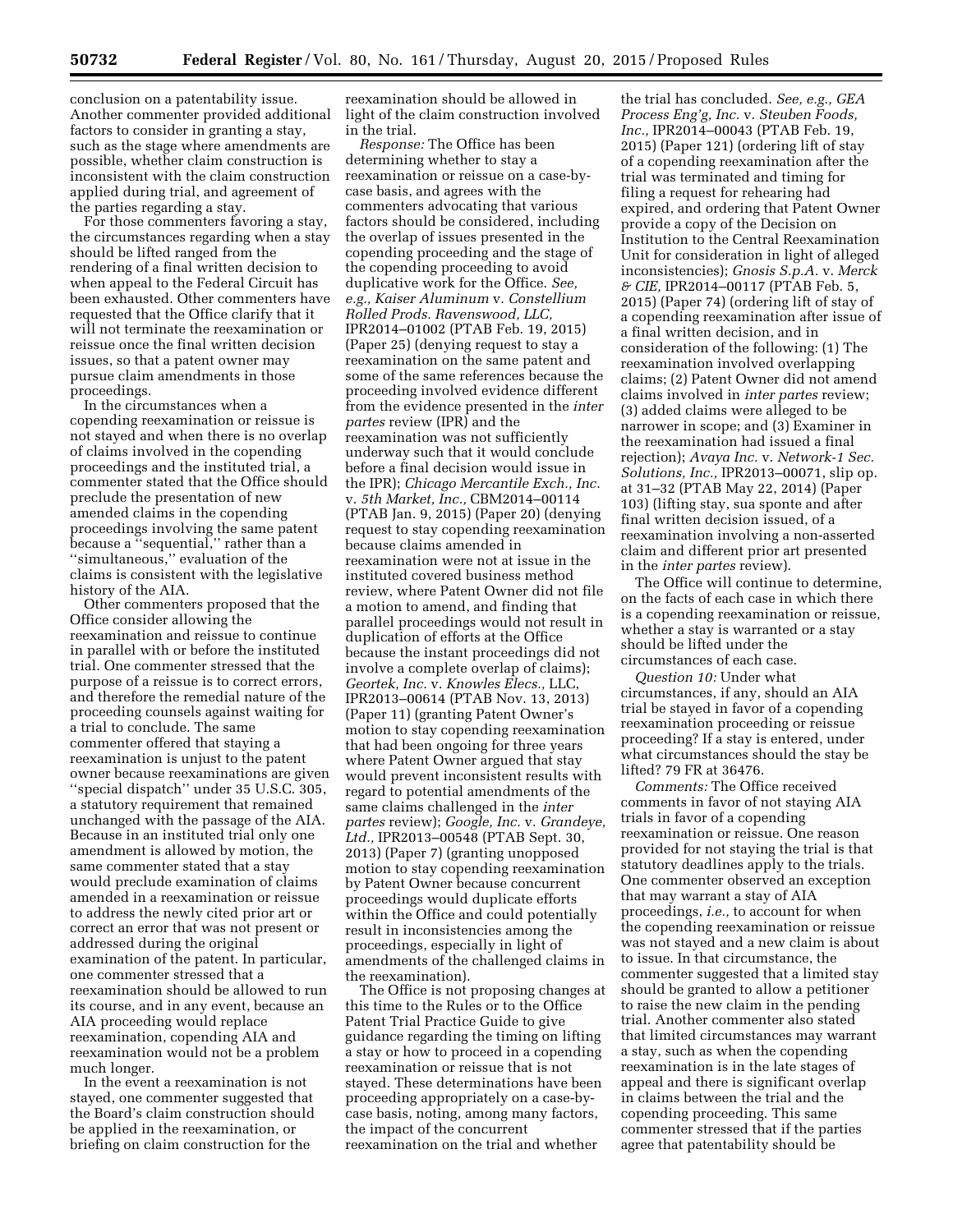determined first in the reexamination, a stay of the trial may be warranted.

Other comments favored the request for and grant of a stay of the trial in favor of the copending reexamination or reissue. One commenter noted that such a stay should be granted when the copending reexamination or reissue is near completion, and another commenter stressed that the stay may be implemented before the trial is instituted such that the statutory deadlines are not impacted.

Another commenter provided that denial of institution should result for grounds with claims that are at issue in a copending reexamination or reissue, where amended claims were filed in the copending proceeding before the deadline for the Board to determine institution. To clarify whether the Board would have jurisdiction over such a trial, the same commenter advocated revising the Office Patent Trial Practice Guide to include clarification regarding the timing on when a notice of intent to issue a reexamination certificate or notice of allowance of a reissue would be effective.

*Response:* The Office will continue to proceed with the determination whether to institute trial on a case-by-case basis with no delay of the proceedings unless warranted by the facts or circumstances of the case. *See, e.g., Intromedic Co., Ltd.* v. *Given Imaging Ltd.,* Case IPR2015–00579 (PTAB Aug. 5, 2015) (Paper 9) (denying institution of review because the only claim being challenged by Petitioner has been amended in the copending reexamination, and the advanced stage of the reexamination involving the same parties); *Juniper Networks, Inc.* v. *Linex Techs., Inc.,*  IPR2014–00595 (PTAB Sept. 26, 2014) (Paper 19) (denying institution of *inter partes* review because a Reexamination Certificate in a copending reexamination had issued and reexamination had concluded with all original claims amended and new claims issued). The Office agrees with the commenters that stress that a statutory deadline does not favor staying trials in favor of a copending reexamination or reissue, which have no statutory deadlines. *See, e.g., Mercedes-Benz USA, LLC* v. *Velocity Patent, LLC,*  IPR2015–00290 (PTAB Jan. 21, 2015) (Paper 9) (denying authorization for motion to stay *inter partes* review in favor of a copending reexamination because the argument that new claims would issue there first and *inter partes*  review would be amended to include those claims were not sufficient reasons to lengthen the pendency of the *inter partes* review, which is designed to secure the just, speedy, and inexpensive

resolution of the dispute); *see also American Simmental Assn.* v. *Leachman Cattle of Co.,* LLC, PGR2015– 00003 (PTAB Dec. 14, 2014) (Paper 4) (denying request to stay institution of post-grant review (PGR) in favor of pending reissue because of the status of the PGR, Patent Owner had not sought amendment or cancellation of the claims challenged in the PGR, and the Office had not taken any substantive action on the reissue application).

At this time, the Office does not propose changes to the Rules or the Trial Practice Guide to list specific circumstances under which a party may show that a stay of either a decision on institution or a trial may be appropriate. The Office will continue to decide motions to stay proceedings according to the facts and circumstances of each case.

*Question 11:* Under what circumstances, if any, should a copending reexamination proceeding or reissue proceeding be consolidated with an AIA trial? 79 FR at 36477.

*Comments:* The Board received several comments concerning the circumstances under which a copending reexamination or reissue should be consolidated with an AIA trial. Those circumstances fall roughly into two categories. The first category of comments indicated that consolidation of an AIA trial with copending reexaminations or reissues was impractical and that rules requiring such consolidation could, in some cases, prejudice patent owners. The second category of comments provided several factors that should be considered and weighed by the Board in determining whether to consolidate such proceedings. Those factors included: (1) Type of additional proceeding; (2) time between filing date of initial proceeding and additional proceeding; (3) stage of initial proceeding; (4) duration of additional proceeding; (5) scope of each proceeding; (6) third party filers (same, different); (7) relation between third party filer of additional proceeding and filer of initial proceeding; (8) number of total proceedings filed against the patent; (9) whether the additional proceeding is a reexamination: *ex parte*  reexamination should not be transferred to PTAB because patent owner would lose certain procedural mechanisms such as ability to interview case; (10) whether pending district court litigation has been stayed pending resolution of the reexamination; (11) whether validity of claims at issue in AIA trial is currently on appeal to the Federal Circuit; (12) express interests of the parties in the proceedings; (13) issues

raised in the different proceedings; (14) ability of Board to reach a timely conclusion of a patentability issue in any proceeding; and (15) saving of costs and resources gained by the parties and the Board by consolidation, for example, by coordination of procedures common to the proceedings.

*Response:* The Office appreciates the comments and has been considering the above factors, among others, in deciding requests to consolidate a copending reexamination or reissue with AIA trials. *See, e.g., Mercedes-Benz USA, LLC et al.* v. *Velocity Patent LLC,* Case IPR2014–01247 (PTAB Dec. 15, 2014) (Paper 12) (denying Petitioner's request to file a motion to consolidate AIA trial proceeding with a related reexamination, where the only claims at issue in the AIA trial proceeding were added in the reexamination, and Patent Owner cancelled those claims in the reexamination); *GEA Process Engineering, Inc.* v. *Steuben Food, Inc.,*  Case IPR2014–00041, slip. op. at 3–5 (PTAB Dec. 6, 2013) (Paper 13) (denying Petitioner's motion to consolidate AIA trial proceeding with a related reexamination, where Patent Owner stipulated to not amend claims in the related reexamination); *GEA Process Engineering, Inc.* v. *Steuben Food, Inc.,*  Case IPR2014–00051, slip. op. at 2–3 (PTAB Dec. 6, 2013) (Paper 12) (denying as moot Petitioner's motion to consolidate AIA trial proceeding with a related reexamination, where the reexamination had terminated and the reexamination certificate had issued). The Office agrees with the commenters who noted that there are many difficulties in consolidating copending reexaminations or reissues with AIA trials, and that all relevant factors, including but not limited to those set forth above, should be taken into consideration. The Office has performed similar analyses weighing a myriad of factors in analogous contexts, for example, in determining whether to stay a copending reexamination or reissue in favor of an AIA trial, or vice versa. *See, e.g.,* Responses to Questions 9 and 10 set forth above.

The Office does not propose to change the Rules or the portion of the Office Patent Trial Practice Guide pertaining to consolidation of a copending reexamination or reissue with AIA trials at this time. The Office will continue to determine on the facts of each case, in which consolidation is requested, whether a particular request sets forth facts sufficient to warrant consolidation of a copending reexamination or reissue with AIA trials.

*Question 12:* How should consolidated proceedings be handled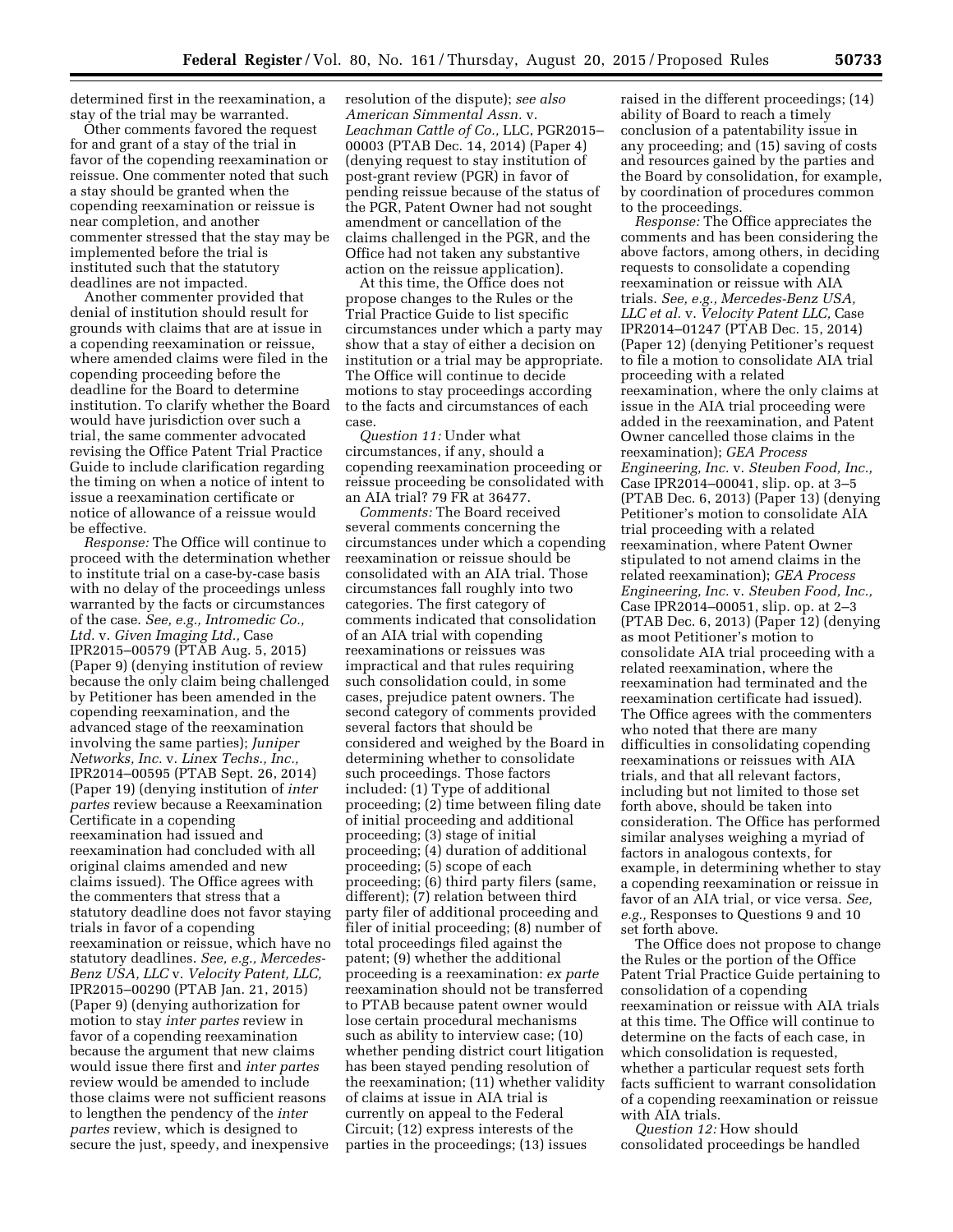before the USPTO? Consolidated proceedings include, for example: (i) Consolidated AIA trials; (ii) an AIA trial consolidated with a reexamination proceeding; or (iii) an AIA trial consolidated with a reissue proceeding? 79 FR at 36477.

*Comments:* The Office received comments suggesting ways in which consolidated proceedings should be conducted. Suggestions included: (1) Multiple AIA trials concerning the same (or related) patents (or parties) should be consolidated or handled by the same panel; (2) consolidated proceedings should follow the district court model with the same schedule applying to the proceedings; (3) a petitioner should be required to select a single lead and backup counsel, but taking into consideration the interests of the parties, in some circumstances the Board may determine coordination should not be required; and (4) panels should consider adjusting page limits in cases where different parties may be asserting different positions.

*Response:* The Office agrees with the commenters that conducting consolidated proceedings in the manner set forth in the comments above may be appropriate. The Board has consolidated *inter partes* reviews involving the same parties and the same patent into a single proceeding where appropriate. *See Ford Motor Co.* v. *TMC Fuels Injection System, LLC,* Case IPR2014–00272 (PTAB Jun 26, 2014) (Paper 12) (consolidating IPR2014–00272, which was instituted on challenges under 35 U.S.C. 103, with IPR2014–00273, which was instituted on different challenges to the same claims under 35 U.S.C. 102 and 103 in which some of the applied references were common to both proceedings). In some cases where different parties have been joined to a proceeding, the panel has provided opportunities for limited additional briefing on issues where the petitioners may take different positions. *See, e.g., Motorola Mobility LLC* v. *Softview LLC,*  Case IPR2013–00257 (PTAB June 20, 2013) (Paper 10) (joining proceeding to IPR2013–00004 and providing for consolidated filings and limited separate filings by Petitioners on points of disagreement only).

The Office received a further comment that claim amendments should be allowed if an AIA trial is consolidated with a copending reexamination or reissue. The Office notes that claim amendments are available currently in all of these proceedings. Insofar as the commenter may be suggesting that all claim amendments be entered as a matter of right in a consolidated proceeding, the

Office disagrees, and instead leaves entry of claim amendments to be determined by the panel conducting the consolidated proceeding in accordance with the statutory and regulatory framework applicable to each of the proceedings.

Some commenters suggested that the Board has coordinated and should continue coordinating schedules of multiple related proceedings without formally consolidating the proceedings, for example, so as to allow different petitioners flexibility to pursue different arguments and to allow patent owner all of its allotted pages to respond to those different arguments. The Office has been coordinating schedules of multiple related proceedings without formally consolidating the proceedings, on a case-by-case basis, and agrees with the commenters that such practices should be continued, as appropriate. *See, e.g., Taiwan Semiconductor Mfg. Co., Ltd.* v. *Zond, LLC,* Case IPR2014–001089, slip. op. at 2–3 (PTAB Feb. 2, 2015) (Paper 17) (setting forth procedure for consolidated trial schedule, filings, and discovery in multiple related proceedings). The Board has also coordinated hearings in related cases and has scheduled hearings in related cases to occur on consecutive days in related cases. *See Samsung Electronics Co., Ltd.* v. *Black Hills Media, LLC,* Case IPR2014–00709 (PTAB Dec. 10, 2014) (summary of initial conference during which it was decided that IPR2014– 00709, –00711, and –00718 would be heard together, IPR2014–00737 and –00740 would be heard together, IPR2014–00718 and –00721 would be heard together, and IPR2014–00717 and –00735 would be heard together, on consecutive days). *See, e.g.,* Responses to Question 7 set forth above.

The Office does not propose to change the Rules or the portion of the Office Patent Trial Practice Guide pertaining to handling of consolidated proceedings. The Office will continue to determine based on a case-by-case basis the proper manner in which such consolidated proceedings should be handled.

*Question 13:* Under what circumstances, if any, should a petition for an AIA trial be rejected because the same or substantially the same prior art or arguments previously were presented to the USPTO in a different petition for an AIA trial, in a reexamination proceeding or in a reissue proceeding? 79 FR at 36477.

*Comments:* The Board received many comments in favor of denying AIA petitions that raise the same or substantially the same prior art or arguments that were raised in an earlierfiled petition, whether raised by the

same or a different petitioner. One commenter stated that the Board ''should aggressively exercise'' its discretion to deny cumulative or overlapping grounds in multiple proceedings, ''even when different parties file petitions.'' Some commenters advocated denial of serial petitions filed by the same real party-ininterest. Other commenters stated that the Board should consolidate multiple petitions where feasible.

Several commenters suggested a general policy of ''one and done'' to duplicative petitions, to prevent harassment of patent owners, minimize costs, and ensure quiet title of patent rights. Those same commenters also recommended that the citation of new art in a subsequent petition should create a rebuttable presumption that substantially the same prior art or arguments are not raised in that petition. Commenters also urged the Board to apply principles of redundancy, across different petitions, to deny duplicative grounds raised in later-filed petitions.

Other commenters stated that ''[t]he Board should treat each petition independently,'' and that a different petitioner, not in privity with the first petitioner, should be permitted to raise the same prior art in a subsequent petition. Some commenters proposed that duplicative petitions should not be denied where arguments in a later-filed petition differ in scope from those presented in an earlier-filed petition. Another commenter, by contrast, proposed a rule of ''horizontal stare decisis'' that would require treating a first decision on patentability as ''binding law of the case'' in subsequent proceedings, challenging the same patent claims, based on the same or substantially the same prior art or arguments.

*Response:* The Office has and will continue to balance the interests of petitioners, who seek to present new prior art and arguments in a later-filed petition, against patent owners' interest in preventing harassment that takes the form of repetitive, serial petitions that challenge the same patent claims. The Office is best able to balance those competing interests by approaching multiple petitions, which may raise the same or substantially the same prior art or arguments against the same patent claims, on a case-by-case basis, taking into account the unique facts and relative equities raised in each particular proceeding.

The comments do not suggest a need for a rule change at this time. The current rules provide the Board with broad discretion adequate to take all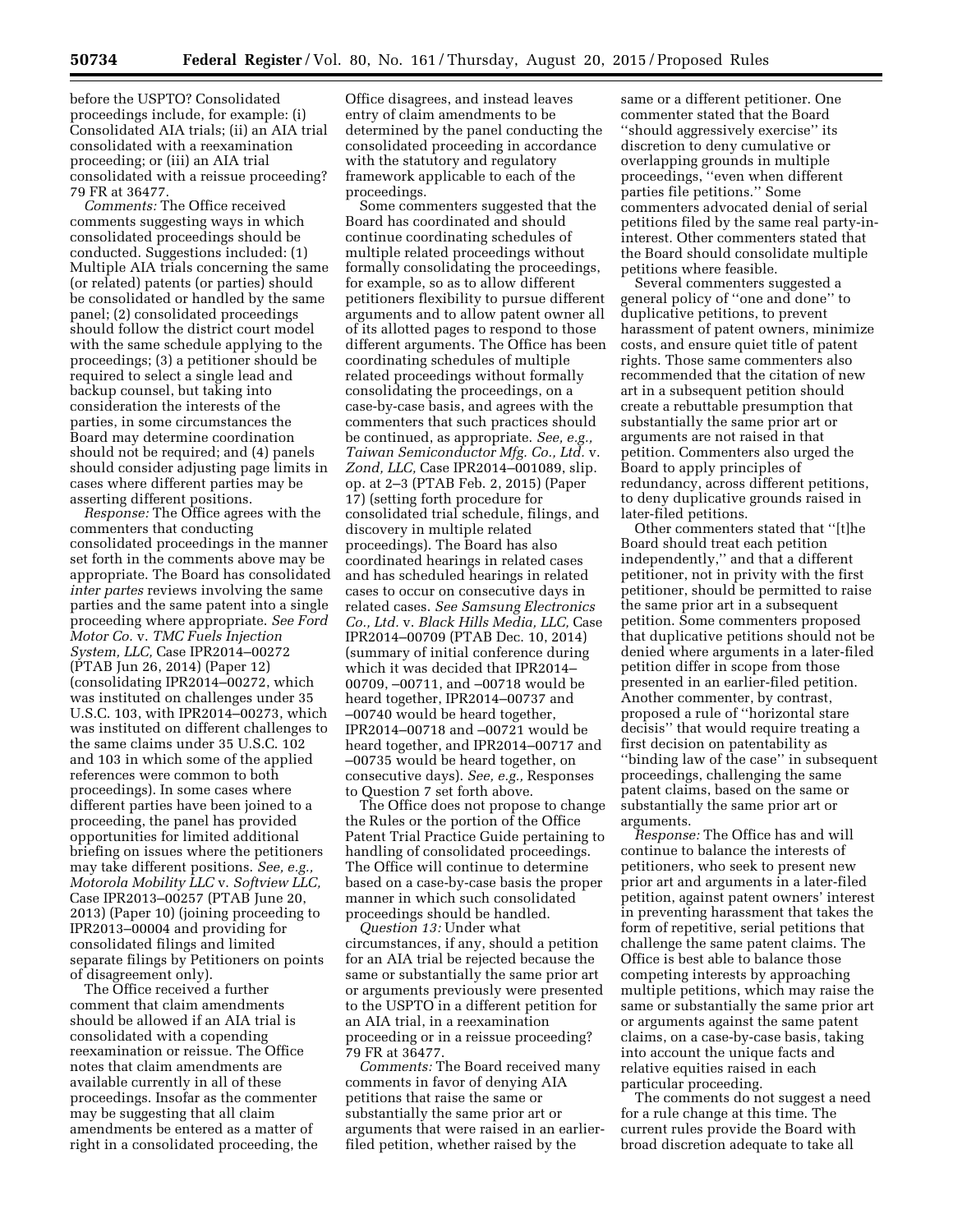relevant factors into account, when deciding whether to proceed on a petition that challenges the same patent claims at issue in an earlier-filed petition. Nor is a rule change necessary to enumerate the factors that the Board may take into account when making case-specific determinations, regarding the degree of overlap between the prior art and arguments raised in multiple petitions. The Office believes that the Board's current practice should continue to allow those factors to develop in its growing body of case law, tethered to the facts of particular proceedings, with such decisions of the Board providing guidance to practitioners.

Issued decisions already provide useful guidance in that regard. The Board has considered many factors, including, for example: (1) The degree of overlap between the prior art and arguments raised in the multiple petitions; (2) the identity of the petitioner in the later-filed proceeding; (3) whether the petitioner in the laterfiled proceeding uses a prior decision on institution as a roadmap to refine and recycle arguments presented in an earlier-filed petition; (4) whether the circumstances surrounding the laterfiled petition raises the specter of patent owner harassment; and (5) whether granting the later-filed petition is in the interests of justice. *See, e.g., ZTE Corp.*  v. *ContentGuard Holdings Inc.,*  IPR2013–00454 (PTAB Sept. 25, 2013) (Paper 12) (informative) (denying institution of *inter partes* review of a patent based on substantially the same prior art and same arguments presented previously in an earlier-filed petition filed by the same Petitioner for which institution was in-part denied, and citing 35 U.S.C. 325(d), to determine that ''[a] decision to institute review on some claims should not act as an entry ticket, and a how-to guide, for the same Petitioner who filed an unsuccessful joinder motion, and is outside of the one-year statutory period, for filing a second petition to challenge those claims which it unsuccessfully challenged in the first petition''); *Medtronic, Inc. v Robert Bosch Healthcare Systems, Inc.,* IPR2014– 00436 (PTAB June 19, 2014) (Paper 17) (informative) (denying institution of *inter partes* review where petition was based on redundant prior art and substantially the same arguments that were presented previously in an earlierfiled petition challenging the same patent and filed by a different Petitioner, but where the Petitioner in the later-filed case acknowledged that it was a real party-in-interest in the

earlier-filed proceeding, due to its acquisition of the Petitioner in the earlier-filed proceeding); *Unilever* v. *Procter & Gamble Co.,* IPR2014–00506 (PTAB July 7, 2014) (Paper 17) (informative) (denying institution of *inter partes* review based on a later-filed petition, filed by same Petitioner and on same patent as an earlier-filed petition, where the later-filed petition attempted to correct deficiencies in the earlierfiled petition for claims for which earlier trial was not instituted); *Dell Inc.*  v. *Electronics and Telecomms. Res. Inst.,* Case IPR2015–00549 (PTAB March 26, 2015) (Paper 10); *Zimmer Holdings, Inc.* v. *Bonutti Skeletal Innovations LLC,*  Case IPR2014–01080 (PTAB Oct. 31, 2014) (Paper 17); *Prism Pharma Co., Ltd.* v. *Choongwae Pharma Corp.,* Case IPR2014–00315 (PTAB July 8, 2014) (Paper 14).

The Office recognizes that a ''one and done'' approach to multiple petitions may favor patent owners by diminishing the opportunity for harassment and ensuring some certainty for patent rights. In that regard, the Board already has applied its broad discretion to curtail multiple challenges against a patent as described above.

The competing interests of fairness to petitioners and the public interest, however, favor retaining the Office's discretion to grant or deny multiple petitions, rather than imposing a rigid rule that would require denial and, in effect, bind all potential challengers to the outcome of a first-filed petition, regardless of the facts and equities that surround the filing of the subsequent petitions.

The Office also acknowledges that petitioners may benefit from a ''rebuttable presumption'' that would render inapplicable the provisions of section 325(d), where a subsequent petition raises even one prior art reference that was not raised in the firstfiled petition. Such an approach, however, unfairly would provide petitioners a fail-safe mechanism for avoiding the provisions of the statute, by filing serial petitions that add a single new reference to support the same grounds raised in an earlier petition. Such an approach fails to take into account the unfairness, including the potential for harassment, to patent owners when ''substantially the same'' prior art is raised sequentially against the same patent claims. The Office's discretion to grant or deny subsequent petitions, by viewing all relevant circumstances as a whole, on a case-bycase basis, is preferable to setting down a rigid rule.

Within the existing framework of the statute and rules, the Office has

discretion to consider the relative scope of the challenges raised in multiple petitions. If a petition raises challenges that are based on the same or substantially the same prior art as a prior petition, but advances arguments of different scope, the Office has discretion to deny or grant the second petition based on the totality of facts presented in the case. A rule of ''horizontal stare decisis'' would, therefore, abolish the Board's discretion, especially where two cases do not present the same facts or identical considerations.

The Office will to continue to apply the existing framework, based on discretion to customize a result based on the facts and equities of each case. No rule changes are indicated at this time.

#### **Extension of One Year Period To Issue a Final Determination**

The Office asked, ''What circumstances should constitute a finding of good cause to extend the 1 year period for the Board to issue a final determination in an AIA trial?'' 79 FR at 36477.

*Comments:* The Office received comments in favor of the current strict adherence to the one-year statutory period and advocating that the granting of extensions should be rare. Many of these commenters stated that the Office should ''continue to strive for completion of each trial in one year,'' the ''good cause'' bar should be very high, and extensions of the deadline should be ''rare'' and used only ''in the most extreme circumstances'' such as ''where unforeseen circumstances make it impossible to complete proceedings in a fair manner.'' These same commenters stressed that ''one of the most important benefits of [these proceedings]'' and ''a major driver in the widespread adoption of the AIA procedures'' is that the Office renders a decision within one year. The commenters warned about eviscerating these benefits by a ''systematic extension of the one-year period.''

The Office also received comments advocating that the Office make more generous use of the option to extend the one-year statutory period under certain circumstances. For example, commenters proposed that an extension of the one-year deadline would be appropriate under the following circumstances: (1) ''where a comparative test(s) are deemed necessary;'' (2) where there is ''delay by the party not seeking the extension;'' (3) ''if there is a later-filed AIA proceeding on the same patent that will not reach a final decision until after the first proceeding is concluded;'' (4) ''where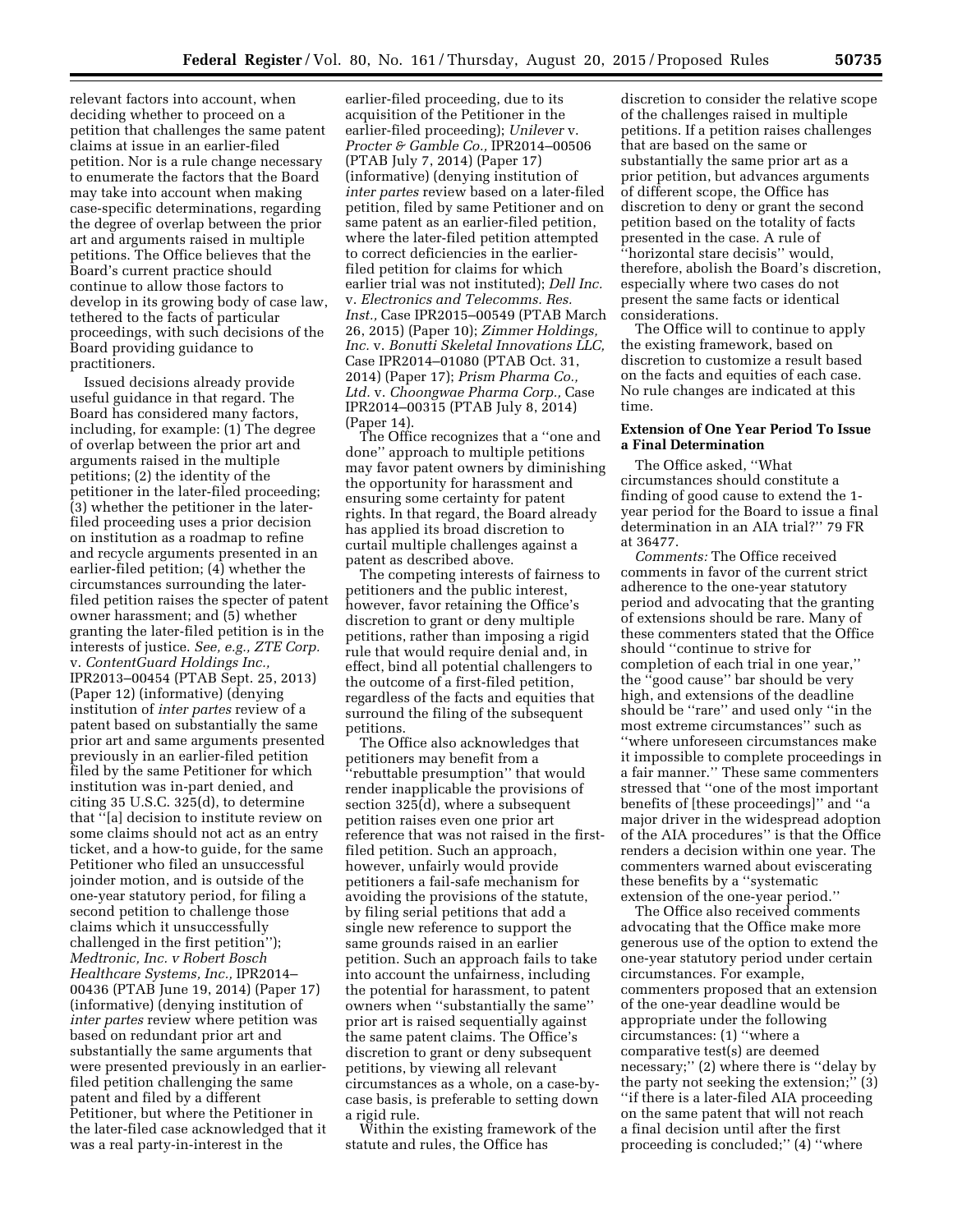additional discovery is sought . . . in regard to secondary considerations or real party in interest;'' (5) ''in situations in which more time is needed to consider amended claims;'' and (6) ''where an irreplaceable, key participant becomes unexpectedly unavailable.''

Many commenters also suggested that an extension would be appropriate in complex cases ''in the interests of justness, fairness to the parties'' and ''to conduct a full and fair review of the record.'' The commenters described examples of complex cases as including: (1) ''where there is a complex situation with multiple proceedings;'' (2) when ''the [Patent] Owner is involved in multiple proceedings simultaneously;'' (3) ''when an invention is particularly complex;'' (3) ''where multiple AIA trials are consolidated or joined;'' (4) ''where there are a large number of parties involved;'' and (5) ''where the trial involves complicated discovery issues.''

*Response:* The Office will continue to strive to meet the one-year statutory time period for trial. By striving to meet the one-year statutory time period in most cases, the Office safeguards a core function of the administrative process as a speedy alternative to district court litigation. The Office does not propose to change the rules pertaining to the one-year pendency from institution-todecision to provide for specific circumstances under which ''good cause'' may be shown. The Board will continue to determine on the facts of each case, in which an extension is requested, whether a particular request sets forth facts sufficient to meet the ''good cause'' standard to extend the one-year statutory deadline to complete a trial. The Office proposes, however, to revise the Office Patent Trial Practice Guide to provide examples of instances in which an extension of the one-year statutory period may be warranted. These examples will not be an exclusive list.

#### **Oral Hearing**

The Office asked, ''Under what circumstances, if any, should live testimony be permitted at the oral hearing? What changes, if any, should be made to the format of the oral hearing?'' 79 FR at 36477.

*Comment 1:* Several commenters asked the Board to be more willing to permit live testimony of declarants. Some suggested that live testimony be considered when requested or when the issues turn on conflicting expert testimony. Others commented that live testimony is rarely needed in AIA trials and the format of oral hearings should not change. One party suggested

establishing a reasonable time limit when live testimony is permitted.

*Response:* The Office will continue its present practice of considering requests for oral hearings on a case-by-case basis. Thus far, the Office has authorized and granted one such motion requesting oral testimony. *See K–40 Electronics, LLC* v. *Escort, Inc.,* Case IPR2013–00203 (PTAB May 21, 2014) (Paper 34). The Office does not expect that oral testimony will be required in every case where there is conflicting testimony. When requested by the parties, however, and where the panel believes oral testimony will be helpful in making a determination, the Office will permit oral testimony. The format for presenting live testimony is left to the discretion of the panel.

*Comment 2:* Two commenters suggested that the Office should revise the definition of ''hearing'' or ''trial'' to clarify that live testimony at the final hearing is part of an AIA trial.

*Response:* The current definition of what constitutes a trial is intended to establish an endpoint for the receipt of evidence. Thus, unless otherwise authorized, no new evidence can be presented at the final oral hearing, as that would create surprise and be unfair to the party against whom the evidence is being offered. However, in the case of oral testimony at the final hearing, it is understood, and the Board will make clear at the hearing, that the testimony is evidence that becomes part of the record.

*Comment 3:* Several commenters suggested that the Office should alter its format for final oral hearings to allow each party to reserve time for a main and rebuttal argument.

*Response:* The comment is not adopted. The current format of oral hearings and the availability of rebuttal arguments are dictated by burdens of proof. Consequently, the petitioner, who has the burden of proving the challenged claims unpatentable, is permitted to rebut the patent owner's opposing argument on that issue. Likewise, a patent owner who presents argument on a motion to amend at final hearing is permitted to rebut petitioner's opposing argument on that issue. Providing a rebuttal to patent owner, as a matter of right, on unpatentablilty would disadvantage the party with the burden of proof. The Board, however, has broad discretion to conduct final oral hearings in a manner that is in the interests of justice.

*Comment 4:* A commenter requested that the Office clarify whether the parties are limited to presenting argument on issues specified in the oral hearing request.

*Response:* The comment is adopted. The Office will provide guidance on this issue in the FAQs on the PTAB Trials Web site and in the Office Patent Trial Practice Guide.

*Comment 5:* A commenter requested that the Office provide the parties with additional days to permit exchange and conference on demonstratives.

*Response:* The comment is adopted. The Office's rules for oral hearings are proposed to be modified to require the exchange of demonstratives seven business days before the final hearing date.

*Comment 6:* A commenter requested that the Office revise its guidelines on the nature of demonstrative exhibits at oral argument to make them more ''relaxed.''

*Response:* The comment is not adopted. The guidelines on demonstrative exhibits are intended to prevent a party from supplementing the record with additional evidence and arguments after the period for presenting evidence has ended.

*Comment 7:* One commenter suggested upgrading technology resources so that hearings can be held in regional offices.

*Response:* Currently, the Office is planning to upgrade its ability to hold hearings in regional offices.

*Comment 8:* One commenter suggested that hearing rooms be open at least 30 minutes before the scheduled hearing time to allow the parties to organize themselves and connect any equipment to be used during the hearing.

*Response:* The current Office practice is to open PTAB hearing rooms to the parties and public 30 minutes before the hearing is scheduled to start. The Office will continue this practice.

*Comment 9:* A commenter advocated allowing a recess during oral argument to confer with an expert when there is a question of specific claim construction.

*Response:* The panel hearing a final argument will evaluate a party's request for a recess on a case-by-case basis.

*Comment 10:* A commenter suggested that all judges of a proceeding be available for multiple session final arguments.

*Response:* This comment is adopted in part. Sometimes several related cases having different assigned panels are heard at the same time in a multisession hearing. The Office ensures that, absent extenuating circumstances, the panel members assigned to a particular case are present at the session when that case is heard. The Office also encourages the panel members assigned to the related cases to be present for all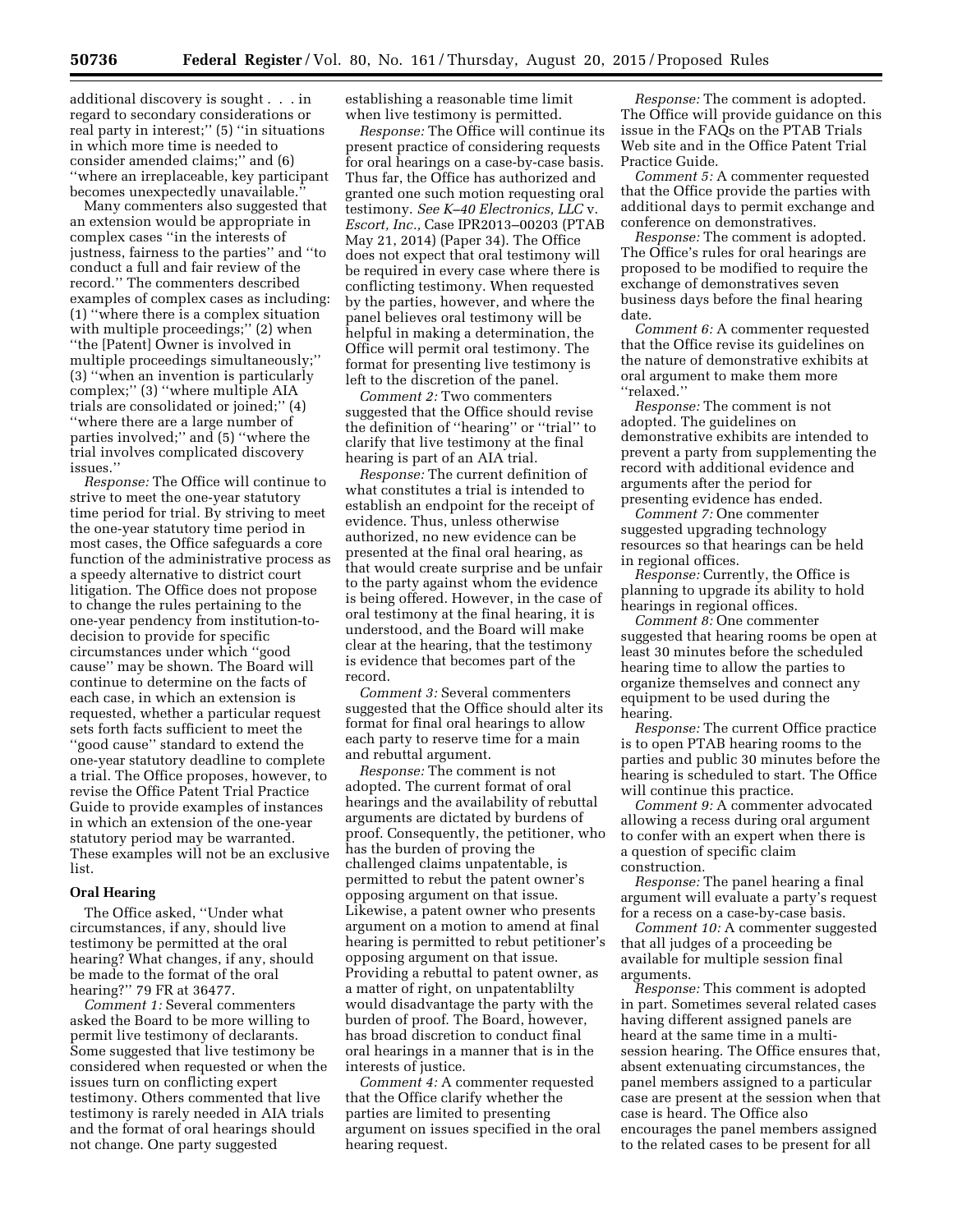the sessions. Occasionally a scheduling conflict prevents a panel member from attending a session in a related case.

## **General Topics**

The Office asked, ''What other changes can and should be made in AIA trial proceedings? For example, should changes be made to the Board's approach to instituting petitions, page limits, or request for rehearing practice?'' 79 FR at 36477.

*Comment 1:* Several comments suggested reduced filing fees for smaller businesses such as micro-entities and technology start-ups, especially those involved in litigation.

*Response:* The Office does not adopt this proposal. The Office was not given authority to provide for small entity and micro-entity filing fee reduction for reviews under AIA. The current filing fee schedule, available at *[http://](http://www.uspto.gov/learning-and-resources/fees-and-payment/uspto-fee-schedule) [www.uspto.gov/learning-and-resources/](http://www.uspto.gov/learning-and-resources/fees-and-payment/uspto-fee-schedule) [fees-and-payment/uspto-fee-schedule,](http://www.uspto.gov/learning-and-resources/fees-and-payment/uspto-fee-schedule)*  takes into account the costs and expenses for maintaining the operation of the Office, and in particular, the operation of the Board in conducting AIA proceedings.

*Comment 2:* The Office received comments regarding the use of party confidential information produced under a protective order in parallel district court proceedings. Commenters expressed concern that such party confidential information may be submitted in an AIA proceeding by the opposing party where there is ''little incentive to . . . either limit the evidence to that which has a nexus to the challenged claims or to provide sufficient argument to maintain'' confidentiality. Commenters further suggested procedural safeguards whereby, prior to filing an opponent's confidential information, a party is required to: (1) Initiate a conference call with the Board; (2) identify the materials to be used; and (3) explain why there is a nexus between the evidence and the challenged claims. The same commenters recommended that, once the Board authorizes the filing of this evidence, the opponent be afforded an opportunity to explain why the evidence be maintained under seal.

Additionally, some commenters suggested that Section 4(A)(i) and (ii) of the default protective order should be modified to place the burden on the party designating the information confidential to show good cause for maintaining the information under seal. Other commenters recommended that the default protective order be entered automatically, and that the parties request authorization to file a motion to modify the default protective order.

*Response:* In promulgating the rules for the treatment of confidential information in an AIA proceeding, the Office attempted to strike the proper balance between protecting the discloser's confidential information and the rights of others to use that information. There is a strong public policy in favor of making information filed in an AIA proceeding open to the public, especially because the proceeding determines the patentability of claims in an issued patent and, therefore, affects the rights of the public. Nonetheless, if a party wishes the Board to consider truly sensitive information in making a patentability determination, the current rules provide a mechanism for the party to seek protection of that information from public disclosure by providing for motions to seal and the filing of a proposed protective order. 37 CFR 42.54.

With respect to the specific situation identified by the commenters regarding the filing of an opponent's confidential information, the current rules provide mechanisms to maintain confidentiality of such information. For example, under Rule 42.14, information subject to a motion to seal is ''provisionally sealed on receipt of the motion and remain[s] so pending the outcome of the decision on the motion.'' Following the filing of the motion to seal, an opponent may contact the Board and raise concerns regarding the other party's motion and the confidentiality of the opponent's information while the information is provisionally sealed. Further, under Rule 42.54, if applicable, the Board may issue an order to protect a party or person from disclosing confidential information, including ''[f]orbidding the disclosure or discovery.'' Moreover, to the extent that confidential information may have been improperly filed, Rule 42.56 provides for the expungement of this information from the record.

Additionally, a party need not wait for the filing of a motion to seal or proposed protective order to bring issues of confidentiality to the Board's attention. Parties are encouraged to discuss discovery matters, including the discovery of confidential information, early in proceedings to resolve potential disputes before these occur. These discovery matters include whether a protective order is necessary for the proceeding. The automatic entry of a protective order in every proceeding is not necessary, especially as the majority of evidence in these contested proceedings is non-confidential. Nevertheless, should the parties desire more or less protection than that provided by the default order in the Office Trial Practice Guide (Appendix

B), the parties are always free to propose a stipulated protective order for consideration by the Board. The purpose of the default order is to encourage the parties to reach such agreements promptly, as lengthy disputes over complex protective order provisions are inconsistent with the legislative goal of providing a more efficient, less costly alternative to litigation. As always, if the parties are unable to come to agreement on any issue, the Board is available to provide guidance.

In light of the above, the Office does not propose any rule change in response to these comments. However, the Office appreciates the comments directed to affording the ''opponent'' an opportunity to explain why the evidence is confidential and placing the burden on the designating party to show good cause in sealing the information. The Office agrees it is reasonable that the party designating information as confidential is in the better position of explaining that designation and bearing the burden of maintaining confidentiality. Accordingly, the Office will revise the protective order in the Office Trial Practice Guide to include language addressing this concern.

*Comment 3:* Several commenters recommended the use of word count instead of page limits.

*Response:* This comment is adopted for the petition, preliminary response, patent owner response, and petitioner's reply brief. For all other briefing, a page limitation will be maintained. This change will allow the Office to gain administrative efficiencies. For example, with the use of word counts for the main briefing for AIA proceedings, petitions will no longer be reviewed to determine if any claim charts contain argument. This will streamline administrative review of petitions and reduce the number of noncompliant petitions that require correction.

*Comment 4:* One comment suggested that a petition page limit should be determined by the number of claims challenged to avoid the filing of multiple petitions on a single patent. Another comment has favored an alternative approach that provides automatic page extension tied to excess claim fees.

*Response:* This comment is not adopted. Based on the Board's experience, considering solely the number of claims at issue to determine a page limit for a petition does not provide sufficient flexibility in a petition to present ''the precise relief requested'' and ''the reasons for the relief requested, including a detailed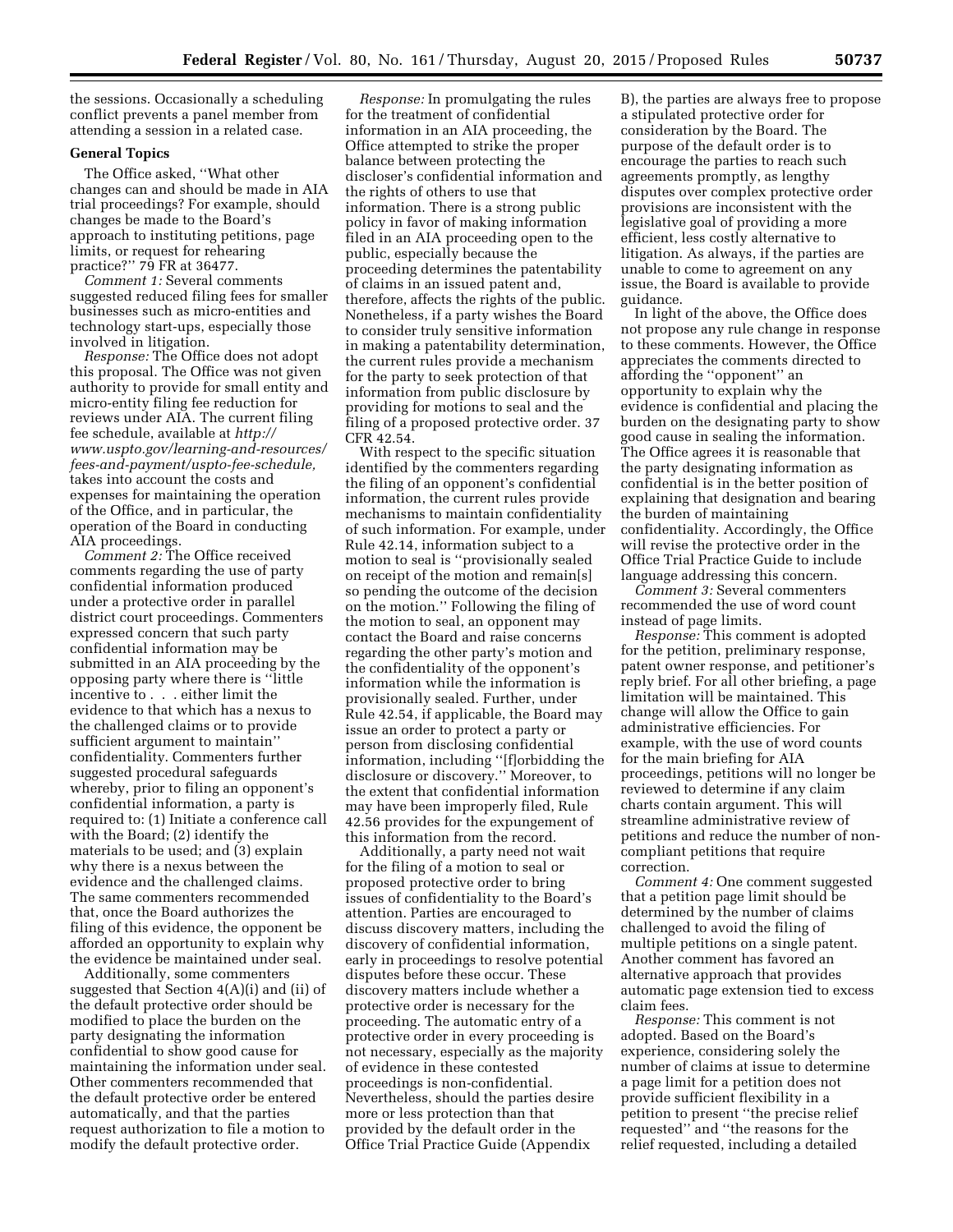explanation of the significance of the evidence including material facts, and the governing law, rules, and precedent'' as required under Rule 42.22(a). Although, the number of claims at issue may affect the length of a petition, more often, the page length is governed by the discussion of the substantive unpatentability issues presented. In the Board's experience, the substantive issues for multiple claims in the same patent involve similar discussions of technology, claim construction, and prior art references. The Office expects that the word limits for *inter partes* review petitions, covered business method patent review petitions, and post-grant review petitions will be sufficient in all but exceptional cases. Furthermore, petitioners may seek waiver of the word limits in appropriate circumstances. 37 CFR 42.24(a)(2).

*Comment 5:* The Office received several comments regarding the use of claim charts. One commenter suggested claim charts should be attached separately from a petition and should not count toward the page limit. Other commenters requested clarification on the permitted contents in claim charts. For example, one commenter suggests that claim charts only include quotations from and citations to the prior art. Another commenter suggested allowing citations to declarations in the claim chart to support arguments as long as the declaration does not ''bootstrap arguments not also presented in the briefing.''

*Response:* In considering the use of claim charts, the Office has always been mindful of the concerns that claim charts may be used improperly by parties to circumvent page limits. Indeed, claim charts have been improperly used by parties to present attorney arguments and the incorporation by reference of evidence and arguments (*e.g.,* copious citations to declarations) that would otherwise exceed the page limits if provided elsewhere in briefing. As explained in the Board's frequently asked questions, D12, ''[p]lacing one's argument and claim construction in a claim chart to circumvent the double spacing requirement is not permitted, and any such argument or claim construction may not be considered by the Board.'' Further, D12 explains the ''Board previously accepted a few petitions with claim charts that included claim constructions, arguments, and explanations as to how the claim is unpatentable because the procedure for filing AIA petitions was new. However, correction is now required when a petition includes improper usage of

claim charts.'' With the advent of the change from page limits to word count for the petition, patent owner preliminary response, patent owner response, and reply brief, however, a party could present its case by including argument in claim charts.

*Comment 6:* Several comments proposed allowing petitioners to file a reply brief responsive to the patent owner's preliminary response. Commenters suggest that the ability to file a reply brief will provide a more complete record, reduce the burden on the Office, and reduce the number of requests for rehearing filed by petitioners. Another comment, however, contends this proposed practice at the preliminary stage of the review would afford petitioners an unfair advantage in including arguments in the reply not addressed in the petition.

*Response:* The Office does not adopt the proposal of a petitioner's reply as of right in the pre-institution phase of an AIA review. Adding a reply as of right to the record at the preliminary stage would increase the burden on Office review by introducing additional arguments into the record not presented in the petition, which is the focus of the institution decision. Further, under Rule 42.5 the Office exercises discretion in administering the proceedings to balance the ideal of precise rules against the need for flexibility to achieve reasonably fast, inexpensive, and fair proceedings. Accordingly, the Board will continue to consider a petitioners' requests for filing reply briefs on a caseby-case basis, such as in response to testimonial evidence submitted by a patent owner in its preliminary response.

*Comment 7:* Several comments proposed increased page limits for the petitioner's reply to patent owner's response. Other comments suggested allowing patent owners to file a surreply to the petitioner's reply to patent owner's response addressing new issues that appear in replies. Another comment proposed replacing the motion for observations with a surreply.

*Response:* The Office has recently issued rules that adopt the proposed change for increasing the page limit of the petitioner's reply to twenty-five (25) pages. The Office does not adopt the other proposed changes regarding surreplies. The Office Patent Trial Practice Guide provides that ''a reply that raises a new issue or belatedly presents evidence will not be considered and may be returned.'' Thus, a surreply is not required to address new issues raised in a petitioner's reply because such new issues are not considered by the Board.

*Comment 8:* Several comments advised against implementing mandatory settlement discussions that impact the statutory timeline for AIA proceedings. Other comments agreed with the Board's approach of encouraging but not requiring settlement discussions. Further comments advised that additional Board resources should not be expended on promoting settlement. Additionally, other commenters disagreed on whether a proceeding should be terminated following settlement.

*Response:* The Office agrees with comments recommending the encouragement of settlement and often includes a meet-and-confer requirement in a Scheduling Order. Additionally, the Office notes that the extent of the Board's involvement in settlement discussions, if any, will be determined on a case-by-case basis, especially where the parties request such involvement.

With respect to the issue of termination following settlement, current Rule 42.74 provides the Board with discretion to determine issues of unpatentability after a settlement in a proceeding. In the Board's experience, this rule allows the Board greater flexibility to balance the public interest in resolving issues of unpatentability with the need to efficiently allocate Board resources. Thus, the Office does not adopt any rule change.

*Comment 9:* The Office received a number of comments suggesting that the Board designate more decisions as precedential or informative to improve consistency of Board decisions, although one commenter suggested that the Office should not announce policy changes inferentially, for example, by selectively publishing decisions as informative. One commenter suggested the assignment of an assistant chief judge to identify precedential and informative decisions, and the promulgation of a rule-based designation process. Another commenter advocated revising SOP 2 to streamline the designation process.

*Response:* The Office does not adopt these changes. Standard Operating Procedure 2 (rev. 9) (''SOP 2'') provides that any member of the Board may recommend to the Chief Judge that an opinion be designated as precedential or informative. This procedure ensures that all members of the Board, and not just an assigned member, have the opportunity to nominate a case of which others may not be aware. Further, SOP 2 provides that parties to a proceeding or a third party member of the public may, within 60 days of issuance of an opinion, request that the opinion be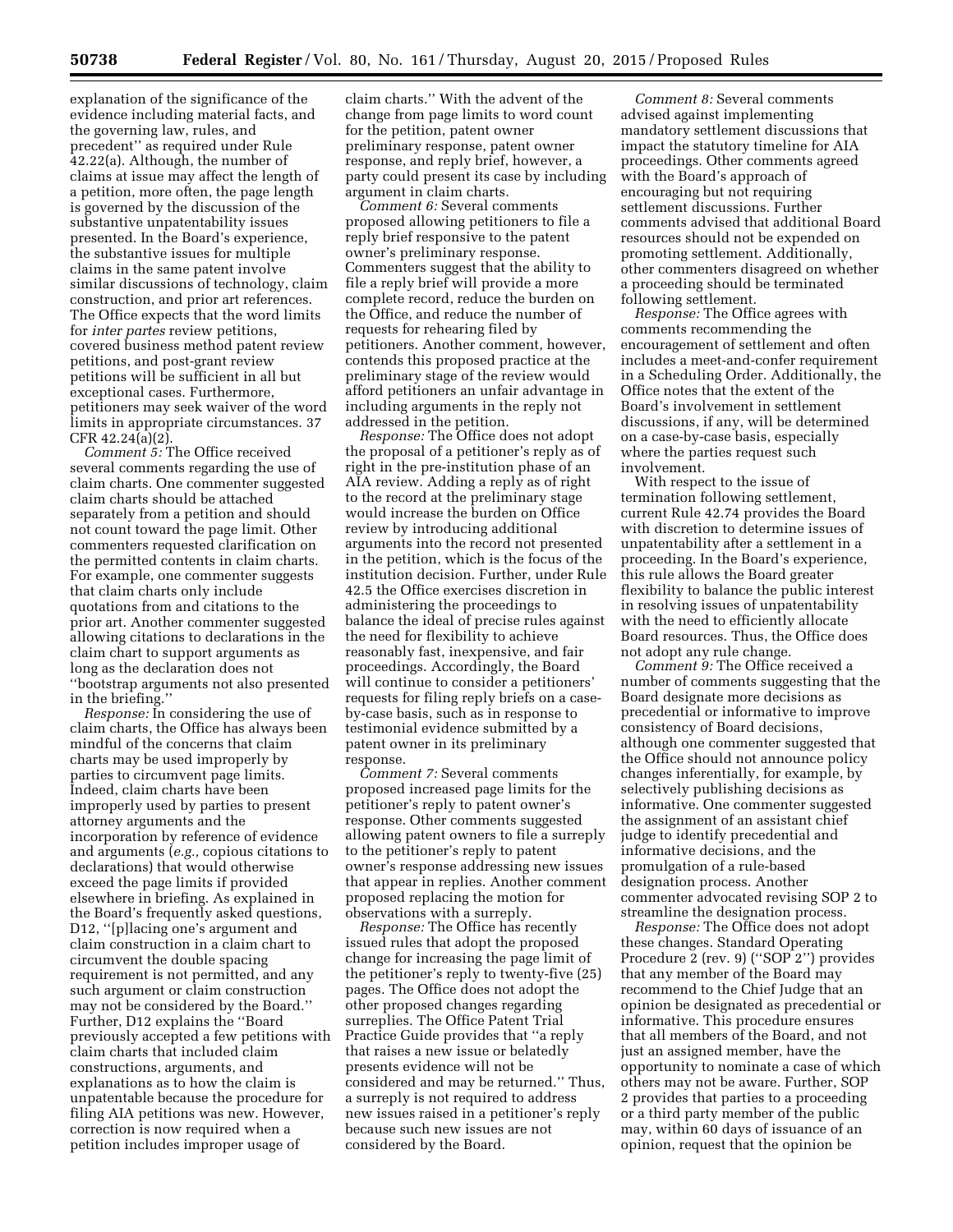made precedential. This procedure further engages stakeholders in the process of maintaining consistency at the Board by bringing cases of interest to stakeholders to the Board's attention. Additionally, the Office does not adopt a rule-based approach given that SOP 2 provides clear and sufficient guidance on the procedures taken at the Board for the designation of cases as informative or precedential.

Also, in addition to the informative and precedential decisions, the Board further provides a list of representative orders and decisions at *[http://](http://www.uspto.gov/patents-application-process/appealing-patent-decisions/decisions-and-opinions/representative-orders) www.uspto.gov/patents-applicationprocess/appealing-patent-decisions/ [decisions-and-opinions/representative](http://www.uspto.gov/patents-application-process/appealing-patent-decisions/decisions-and-opinions/representative-orders)[orders.](http://www.uspto.gov/patents-application-process/appealing-patent-decisions/decisions-and-opinions/representative-orders)* Although not informative or precedential, representative orders and decisions provide guidance on the Board's treatment of recurring issues in AIA proceedings. *See* Standard Operating Procedure 2 (Rev. 9) (explaining distinction between routine, representative, informative, and precedential), *[http://www.uspto.gov/](http://www.uspto.gov/sites/default/files/documents/sop2-revision-9-dated-9-22-2014.pdf) [sites/default/files/documents/sop2](http://www.uspto.gov/sites/default/files/documents/sop2-revision-9-dated-9-22-2014.pdf)  [revision-9-dated-9-22-2014.pdf.](http://www.uspto.gov/sites/default/files/documents/sop2-revision-9-dated-9-22-2014.pdf)* 

*Comment 10:* One commenter suggested that the Office Patent Trial Practice Guide should be updated periodically.

*Response:* The Office is currently working on a revised Office Patent Trial Practice Guide that will be published with the final rulemaking for these proposed rules. The Office further expects revisions to the Office Patent Trial Practice Guide will be issued as needed in the future.

*Comment 11:* Several commenters advocated improvements to the Board's Web site and docketing case system. Suggestions included the integration of the PTAB docketing system with Patent Application Information Retrieval (''PAIR''), improvements to Patent Review Processing System (''PRPS'') searching capabilities and user interface, and increased availability of statistics concerning AIA proceedings. One commenter suggested that all final written decisions should be uploaded into PAIR.

*Response:* The Office has considered the commenters' suggestions and is working with vendors to improve PRPS and provide additional functionality such as searching in the case docketing system. With respect to integration with PAIR, after the issuance of a final written decision in an AIA proceeding, the final written decision also is uploaded into PAIR. In the Office's experience, this provides sufficient continuity of information between PRPS and PAIR. Additionally, the Office posts all final Board decisions to the Office's

eFOIA site at *[http://e-foia.uspto.gov/](http://e-foia.uspto.gov/Foia/PTABReadingRoom.jsp) [Foia/PTABReadingRoom.jsp](http://e-foia.uspto.gov/Foia/PTABReadingRoom.jsp)*, and has endeavored to maintain up-to-date and archived statistics on AIA proceedings, available at *[http://www.uspto.gov/](http://www.uspto.gov/patents-application-process/patent-trial-and-appeal-board/statistics) [patents-application-process/patent](http://www.uspto.gov/patents-application-process/patent-trial-and-appeal-board/statistics)[trial-and-appeal-board/statistics.](http://www.uspto.gov/patents-application-process/patent-trial-and-appeal-board/statistics)* Thus, at this time no changes to the availability of statistics or the underlying data are adopted.

*Comment 12:* Several commenters expressed concern about the Office's practice of allowing institution based on some, but not all, of the grounds presented in a Petition. Commenters are concerned that because the decision on institution is not appealable, and any ground on a challenged claim that is not instituted is not reflected in the final, appealable decision, a petitioner has no redress for grounds on which the Office chooses to not institute. Also, one commenter suggested, allowing claim amendments for any ''challenged'' patent claim as contemplated by the AIA would be at odds with a practice where all challenged claims may not be in a trial. A commenter suggested shifting the redundancy determination to the final written decision, so that such a decision is appealable. One commenter stated that redundancy should not be applied where grounds are in different statutory classes, or when a reference can be sworn behind. Another commenter suggested requiring patent owner to submit a claim construction at the preliminary stage so that the Office could render a definitive construction in its decision on institution, subject to broadening in view of claim construction opinions in concurrent litigation, and avoid redundancy determinations between grounds under sections 102 and 103, that may prove during trial to be unduly constraining.

*Response:* The Office appreciates the concerns expressed by the comments, but must balance these concerns with the workload in AIA proceedings and the statutory time constraints under which AIA review proceeding must be decided. In order to ensure a fair and efficient process to resolve reviews in a timely fashion, the Office uses partial institution as one tool to manage effectively AIA reviews. The Office is cognizant of the ramifications of partial institution where the grounds are in different statutory classes, or when a reference may be overcome by swearing behind it, and strives to strike an appropriate balance between what can be accomplished during the finite time frame for a trial and fairness to the parties in fully vetting patentability issues on challenged claims. The Office

will continue to assess whether such balance is appropriately struck.

*Comment 13:* One commenter suggested that the scope of estoppel under 37 CFR  $42.73(d)(3)$  is too broad because it encompasses a finally refused or cancelled claim of a patent owner in an AIA review as prior art to be used against the patent owner, and may not allow a patent owner to pursue narrower, patentably distinct claims in a separate reissue, reexamination, or continuing application. Another commenter requested that the Office should maintain its rules regarding patentee estoppel to prevent a patentee from seeking new, but patentably indistinct claims in another proceeding before the Office. Commenters also requested clarification of the estoppel rule to make clear that an estoppel does not arise where an amendment is proposed, but not granted.

*Response:* The Office appreciates the comments, but does not propose any rule change in response. The rule that the comment addresses, 37 CFR 42.73(d)(3), appropriately precludes an applicant or owner from obtaining a claim that is not patentably distinct from a finally refused or canceled claim.

*Comment 14:* Several commenters were concerned with a panel's perceived reluctance to revisit a decision, whether on rehearing or on final written decision after institution. One commenter suggested that the Office should consider designating one Administrative Patent Judge (''APJ'') for the decision on institution and a panel of three APJs for the corresponding AIA trial because of a real or perceived challenge for panel members to remain impartial in conducting an AIA trial on the merits when they participated in the decision to institute the trial. The commenter further stated that having the same three APJs consider an incomplete, preliminary record to decide institution, and subsequently issuing a final written decision based on the complete trial record, creates an actual or perceived bias against the patent owner. Another commenter suggested that the panel that institutes should be different from the panel that makes a final decision on the merits because it would increase due process protections, reduce any bias or perception of bias, and more fully meet AIA requirements by avoiding any blurring of the distinction between the threshold standard for institution and the higher standard for a determination on the merits of patentability. Several commenters suggested that requests for rehearing should be freely allowed and an expanded panel of APJs should be used to have ''another set of eyes'' to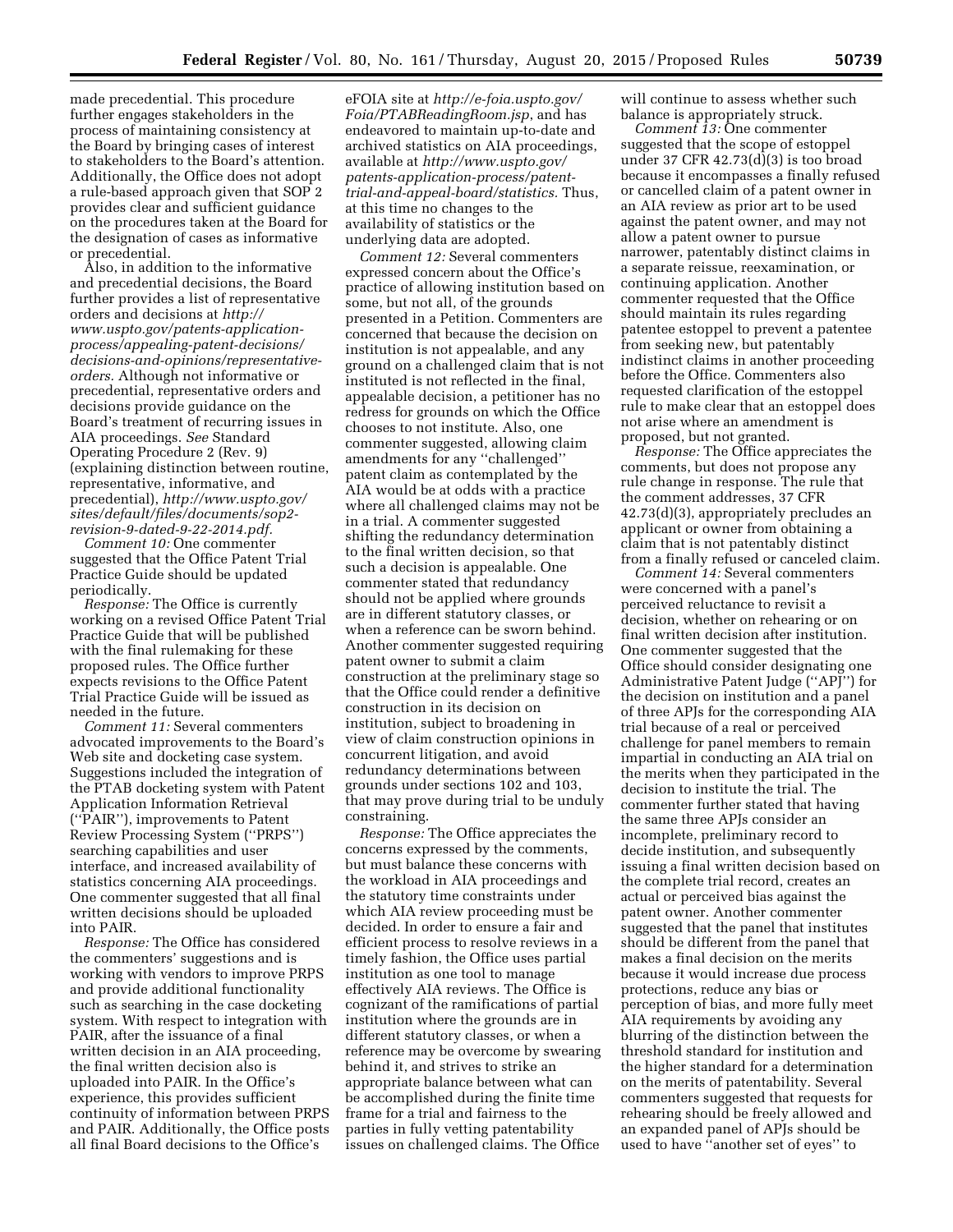ensure that rehearing requests will be duly considered, with another commenter suggesting that a completely different panel of APJs should consider requests for rehearing. Another commenter suggested that the Office should clarify what types of decisions are appropriate for an expanded panel review. One commenter asked for a requirement that a party requesting rehearing should file a statement specifically identifying conflicting Board or court decisions. Another commenter suggested that a reply brief for a petitioner should be allowed before a decision on institution is made, rather than relying on the availability of a request for rehearing that has a deferential standard, because the panel that decided the original decision may be reluctant to revisit it.

*Response:* The Office believes that the panel deciding whether to institute an AIA proceeding is not predisposed to rule in favor of any party, whether the petitioner or patent owner, and that each panel applies the appropriate legal standard to make a fair and unbiased decision based upon the evidence and arguments of record. In response to these comments and to explore gaining further efficiencies in AIA proceedings, however, the Office may seek, in a separate Request for Comments, comments on a proposed pilot program under which the determination of whether to institute an IPR will be made by a single APJ, with two additional APJs being assigned to the IPR if a trial is instituted. In that separate Request for Comments, the Office also may seek comments on any other issues relevant to fair and efficient decision making.

The Office recently has revised SOP1 to describe situations in which an expanded panel may be utilized, where the decision to expand a panel is made on a case-by-case basis. In SOP1, the Office has included reasons that may warrant expansion of a panel. This guidance may be found on the Office's Web site at: *[http://www.uspto.gov/sites/](http://www.uspto.gov/sites/default/files/documents/SOP1%20-%20Rev.%2014%202015-05-08.pdf)  [default/files/documents/SOP1%20-](http://www.uspto.gov/sites/default/files/documents/SOP1%20-%20Rev.%2014%202015-05-08.pdf)  [%20Rev.%2014%202015-05-08.pdf.](http://www.uspto.gov/sites/default/files/documents/SOP1%20-%20Rev.%2014%202015-05-08.pdf)*  Also, a petitioner always has the ability to request that a panel authorize the filing of a reply brief at the preliminary stage. Although a petitioner is not afforded a reply brief as of right before institution, the Office has provided in these proposed rules an explicit provision affording an opportunity to seek permission to file a reply brief to respond to a preliminary response that presents testimonial evidence.

A request for rehearing is an opportunity to address whether a panel misapprehended or overlooked a matter in rendering its opinion, which may

include identification of conflicting Board or court decisions, but does not necessitate such a statement. *See* 37 CFR 42.71(d). Requiring a moving party to identify all matters the party believes the Board misapprehended or overlooked, and the place where each matter was previously addressed in a motion, an opposition, or a reply is appropriate for a rehearing request. *See id.* 

*Comment 15:* Two commenters sought a more generous schedule for parties to conduct the trial and advocated a more proactive management of the trial by earlier rulings on interlocutory motions, such as motions to amend, claim construction disputes, and motions to exclude, to narrow the issues for trial.

*Response:* Although there is discretion in how to schedule due dates for an AIA trial, the Office is cognizant of the constraints on parties to engage in and complete discovery in a timely manner. To that end, the standard Scheduling Order generally entered in each case allows the parties to stipulate to adjustment of deadlines for the filing of patent owner's response, petitioner's reply, briefing for any motion to amend, and briefing on any motions for observations and any motion to exclude except for the reply briefs for the motion to exclude (due dates 1 through 5). If a problem arises in meeting the schedule set forth by the Office on dates for which the parties may not stipulate to a change or on which the parties do not agree to a new date, the parties are encouraged to contact the Office to resolve the issue. The Office continues to review the AIA proceedings to assess where efficiencies may be gained for both the Office and the parties, but does not contemplate at this time requiring resolution of interlocutory motions at certain points in the trial timeline. As always, should any party believe that a particular motion in a case warrants early attention to resolve an issue that will truncate the proceeding, such party is invited to bring that issue to the attention of the Office in that case.

*Comment 16:* One commenter suggested changing 37 CFR 42.20(c) to refer to both the burden of proof and persuasion, and to refer to the burden being placed on the ''petitioning or moving'' party, as opposed to ''moving party'' only.

*Response:* The Office appreciates the comment, but declines to amend the rule.

*Comment 17:* One commenter suggests that further training of APJs in the payments industry may be necessary for those working on covered business method patent reviews. Another commenter suggests that 37 CFR

42.301(b) should be amended to reflect that both factors for determining a technological invention must not exist for a claim to be found to fail to define a ''technological invention.''

*Response:* The Office appreciates these comments and continues to assess the training needs for employees. The Office declines to amend 37 CFR 42.301(b) as it reflects properly the standard for determining whether a patent is for a technological invention.

*Comment 18:* One commenter advocates application of an issue preclusion analysis in deciding whether to adopt a prior claim construction in another proceeding.

*Response:* Although the Office considers prior claim constructions rendered in another proceeding, the Office is mindful that the Board follows a different claim construction approach than that of district courts, and the evidentiary record in the later AIA proceeding may be different than the one in the prior proceeding. Therefore, a strict issue preclusion analysis would not be appropriate for every case. The Office will determine the claim construction on a case-by-case basis depending on the facts presented in the particular proceeding.

*Comment 19:* Several commenters had suggestions for deposition practice before the Office in AIA trials. One commenter suggested that 37 CFR 42.53(d)(4) is too restrictive by requiring a notice of deposition to be filed at least 10 days before a deposition takes place, because in practice, parties often do not agree on the place and time of a deposition within this time frame. Another commenter asked for clarification concerning when counsel may object to a line of questioning in a deposition as beyond the scope of the witness's direct testimony. Two commenters requested clarification of 37 CFR 42.53(g) governing which party should bear the costs associated with the testimony of a witness. Another commenter seeks a blanket prohibition on a party's ability to confer with a witness during the deposition, especially between cross-examination and re-direct, which the commenter asserts encourages rehearsal of testimony for re-direct.

*Response:* The Office appreciates these comments. The Office invites further comment on how to amend section 42.53(d)(4). For instance, should the rule be amended to reduce the amount of lead time for filing a notice of deposition before the deposition, allow the parties to stipulate to the timing for filing, or allow both options? Determining when a party's line of questioning in a deposition is beyond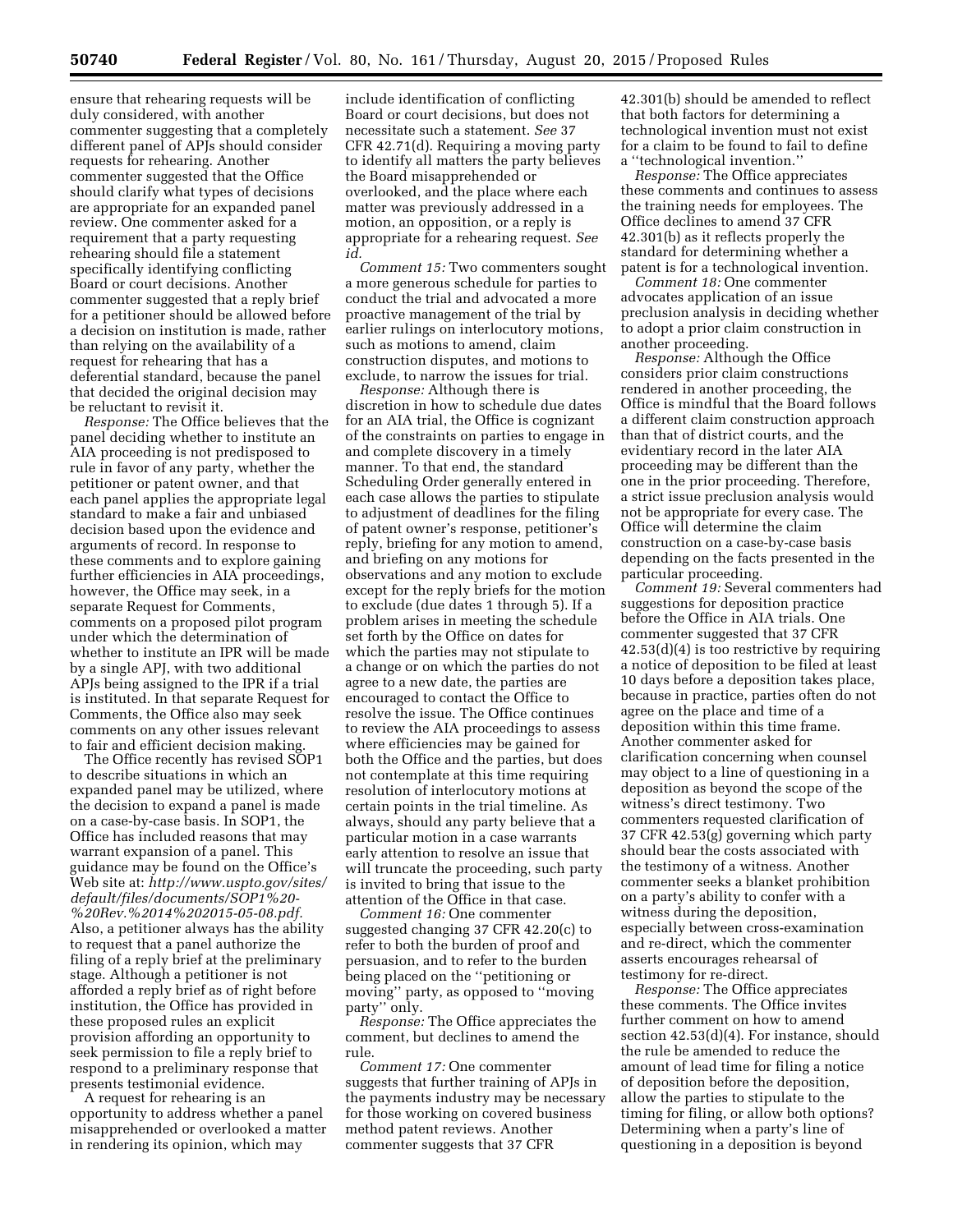the scope of the deposition is best handled on a case-by-case basis, and the Office is amenable to handling timely these issues as they arise in a deposition. The Office has provided guidance on which party should bear the costs associated with the testimony of a witness in the Office Patent Trial Practice Guide in discussing witness expenses associated with discovery. *See*  77 FR at 48761. The Office invites further comment on any additional clarification that is needed. The Office appreciates the comment concerning when a party may confer with its witness during a deposition, but believes that the guidance in the Office Patent Trial Practice Guide strikes the correct balance concerning when a party may confer with its witness.

*Comment 20:* One commenter suggested that a patent owner be required to serve any evidence regarding authentication or public availability of a prior art reference on which trial has been instituted, concurrent with any objections the patent owner is making to the petitioner's evidence.

*Response:* The Office appreciates the comment. The rules currently provide that unless previously served, a party must serve relevant information that is inconsistent with a position advanced by the party during the proceeding concurrent with the filing of the documents or things that contains the inconsistency. *See* 37 CFR 42.51(b)(1)(iii). Therefore, a patent owner advancing the position that evidence is not authentic or was not available publicly has an obligation to serve this information on the petitioner.

*Comment 21:* To facilitate electronic filing, one commenter suggested that backup counsel's login credentials should be able to be used for filing documents and that service may be made to electronic mail addresses specified in the mandatory notices without requiring agreement of the parties.

*Response:* The Office appreciates the suggestions and is working to improve its electronic filing and case management system. Parties are now permitted to identify one backup counsel who will have the same permissions as lead counsel and be permitted to file documents in the system. Parties may identify additional backup counsel, but only the lead counsel and first backup counsel may file documents. With respect to service under § 42.6(e), the Office believes that the ability to serve electronically should remain optional upon agreement of the parties, rather than mandatory, to accommodate users who do not use

electronic mail regularly or who prefer service by mail.

*Comment 22:* Two commenters questioned how experts are utilized in AIA proceedings. One commenter favors significant sanctions for counsel to author a report that an expert signs without authorship. A second commenter seeks amendment of 37 CFR 42.65(a) to require that an unsupported expert report be entitled to ''no weight.''

*Response:* The authority of the Office to sanction a party for misconduct, *see*  37 CFR 42.12, including abuse of process or any other improper use of the proceeding, is robust, and the Office proposes adding a Rule 11-type certification for all papers filed with the Board with a provision for sanctions for noncompliance that would apply to practitioners as well as parties. Therefore, the Office has the ability to sanction inappropriate conduct that is brought to its attention. The Office declines to amend 37 CFR 42.65(a) to require that an unsupported expert report must be entitled to ''no weight.''

*Comment 23:* One commenter stated that an Office decision nullifying the claims of a patent or an affirmance of such a decision should operate to trigger the failure-to-market forfeiture provisions under 21 U.S.C.  $355(j)(5)(D)(i)(I).$ 

*Response:* The Office appreciates the comment, but as the commenter recognizes, such a request is beyond the Office's jurisdiction to accomplish.

*Comment 24:* Several commenters expressed concern about the perception of overall fairness of AIA proceedings to both the petitioner and patent owner. For instance, several commenters expressed concern that the Office is more concerned with the speed and efficiency with which it handles AIA proceedings than with the perception of fairness of the proceedings to all involved parties. Several commenters expressed a perception that AIA proceedings are skewed in favor of petitioner.

*Response:* The Office appreciates these comments and continues to actively engage with the public and practitioners who utilize AIA proceedings, as the Office has done with this notice of proposed rulemaking, to continually monitor the fairness of the proceedings for all involved parties, as well as examining ways to ensure that the process is as efficient and fair as possible under the congressional mandate. For instance, in the Office's ''Quick-Fix'' rulemaking, the Office provided for additional pages for briefing for motions to amend and the petitioner's reply brief and provided for a claims appendix. The Office has also

issued further guidance on motions to amend through decisions, such as *MasterImage 3D, Inc.* v. *RealD Inc.*, Case IPR2015–00040 (PTAB July 15, 2015) (Paper 42), and currently proposes allowing Patent Owners to present new testimonial evidence at the preliminary stage of the proceeding. The Office also is proposing a word count for major briefing to allow the parties to present arguments and evidence to the Office in a way that the party deems is most effective, and is proposing a Rule-11 type certification be applied to police the actions of counsel, as well as parties, in AIA proceedings. Based upon input from the public and experience with the proceedings, the Office will continue its efforts to make the proceedings as fair and effective as possible under congressional mandate.

*Comment 25:* One commenter expressed concern over use of AIA proceedings by a second petitioner that uses prior art or arguments from a previously filed petition and expressed concerns about consistency in the joinder process. This commenter suggested assigning the second petitioner the role of junior party, who should not be allowed to continue the proceeding if the original petitioner and patent owner successfully settle the AIA proceeding.

*Response:* The Office appreciates these comments, and notes that the Office has the discretion concerning whether to institute an AIA review and the authority to decline to institute where the same or substantially the same prior art or arguments were previously presented to the Office. *See*  35 U.S.C. 314(a), 315(d), 324(a), 325(d). Although the Office strives for consistency in the treatment of parties before the Office, the Office declines to adopt the suggestion to assign a second petitioner, asserting similar argument or prior art as a first petitioner, the role of ''junior party'' and to discontinue a proceeding if the original petitioner and the patent owner settle their dispute. The Office will not terminate a proceeding that has not been settled as to all parties because each party is entitled to assert its interest in the proceeding.

*Comment 26:* Commenters suggested eliminating the proposed statement of material facts option in 37 CFR 42.22 and 42.23 because it is not used often and panels have differed as to whether such statements are counted in the page limits.

*Response:* The Office appreciates this comment, but declines to adopt it in order to maintain the option of a party to choose to file a proposed statement of material facts. *See* 37 CFR 42.24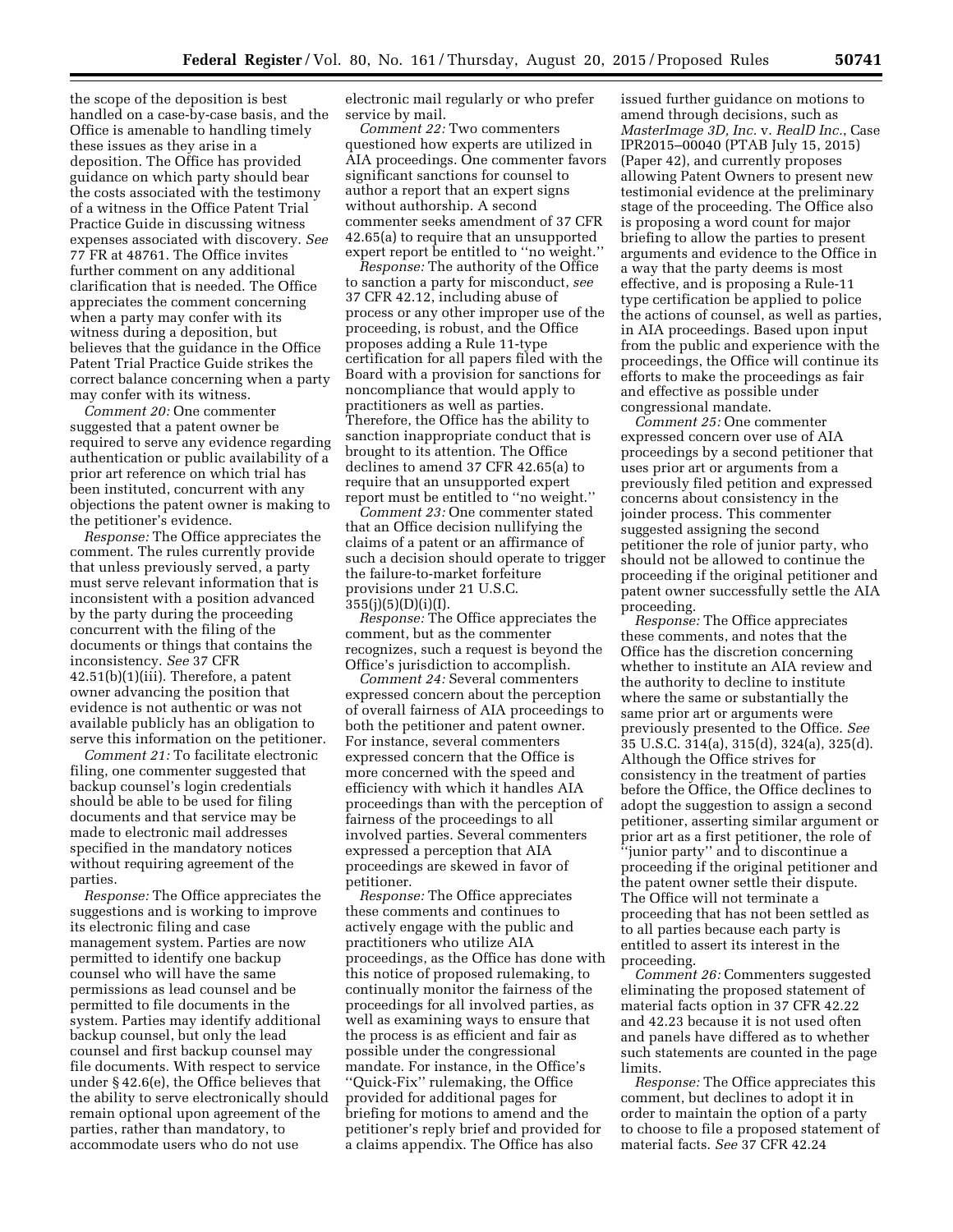(including any statement of material facts to be admitted or denied in support of a petition or motion in the page limits).

*Comment 27:* Several commenters expressed concern over the use of demonstrative exhibits. For instance, one commenter wanted the timing for exchanging demonstratives that allows parties to address objections and achieve resolution before the oral hearing. Another commenter seeks to be able to use argument in demonstratives with proper citation, and another commenter states that striking of demonstratives should be very rare and that problems with demonstratives should go to the weight to be accorded.

*Response:* The Office appreciates the comments and understands the difficulty in resolving disputes concerning demonstrative exhibits. The Office believes, however, that the most efficient way to handle such disputes is on a case-by-case basis with the panel for the case.

*Comment 28:* One commenter encourages the Office to continue outreach by roundtables and webinars.

*Response:* This comment is adopted. The Office continues to host Board-side chats, road shows, and lunch-and-learn programs that will begin in the fall of 2015. The Office considers these interactive programs to provide valuable input into how to improve the fairness and effectiveness of the AIA proceedings.

*Comment 29:* Two commenters ask that the patent owner's preliminary response be made mandatory for certain disclosures such as claim construction and antedating of references, which will merely shift the timeframe in which a patent owner must present such information and argument.

*Response:* The Office appreciates this comment. In this proposed rulemaking, the Office proposes allowing a patent owner to present new testimonial evidence with the patent owner preliminary response, which may encourage patent owners to participate in the preliminary phase by filing such a response and addressing issues raised in the petition with argument and supporting evidence. The Office declines, however, to make a patent owner preliminary response mandatory in light of the statutory framework of AIA, which provides a patent owner a right to file a preliminary response. *See*  35 U.S.C. 313.

*Comment 30:* One commenter requested that guidance in the Office Patent Trial Practice Guide that is not reflected in any rule, be incorporated into a rule, and that criteria for *pro hac*  vice motions that are reflected in

current case law be incorporated into a revised rule.

*Response:* The Office appreciates these comments. The Federal Circuit recognizes that ''the choice between rulemaking and adjudication lies in the first instance within the agency's discretion.'' *Microsoft Corp.* v. *Proxyconn, Inc.*, 789 F.3d 1291 (Fed. Cir. 2015) (citing *NLRB* v. *Bell Aerospace Co. Div. of Textron*, 416 U.S. 267, 294 (1974)) (internal quotation marks omitted). At this time, an effective and efficient way to provide guidance to practitioners is through the Office Patent Trial Practice Guide and through adjudication—the development of case law that resolves specific issues in light of specific facts before the Office. The Office will continue to develop guidance through these avenues, as well as through rulemaking, where appropriate.

*Comment 31:* Several comments addressed formatting for briefing in AIA proceedings. For instance, one commenter asks that the requirement that each page of an exhibit be uniquely numbered in sequence be amended to apply only if such page numbering does not exist already on the document to avoid confusion as to which numbering scheme is referenced in a brief. Another commenter asked that block quotes be single spaced, and that incorporation by reference be allowed at a panel's discretion when the same argument from another proceeding is applicable.

*Response:* The Office appreciates the comments, but declines to adopt them. Rule 42.63(d)(2)(i) requires that each page of an exhibit must be uniquely numbered in sequence, but does not require a new set of unique numbers be applied to an exhibit for which unique numbers exist. The Office proposes using a word count for major briefing, which would negate any advantage for using single spacing for a block quote, and the Office requires 1.5 spaced block quotations for readability. *See* 37 CFR 42.6(a)(2)(iii). The Office declines to allow incorporation by reference at the panel's discretion because such incorporation may subvert the page or word limit and each proceeding should be self-contained within the docket for that proceeding for efficiency and completeness.

*Comment 32:* Another commenter suggested that the Office allow the parties to file papers, such as claim construction orders or other statements from co-pending litigation, as supplemental information.

*Response:* The Office appreciates that claim construction orders and other papers from co-pending litigation could be helpful to resolve the parties'

disputes in the proceeding before the Office in certain situations. From the Office's experience, petitioners had submitted such papers with their petitions to support their proposed claim constructions. Similarly, patent owners proffered district court's claim construction determinations with their preliminary responses or patent owner responses in support of their position on patentability. In fact, parties may file copending litigation papers to support their motions, oppositions, or replies. Parties also may seek leave to file a motion to submit supplemental information pursuant to § 42.123, but such papers must be relevant to a claim for which the trial has been instituted.

*Comment 33:* One commenter suggested a clarification in 37 CFR 42.121(b)(1) to change the ''support in the original disclosure of the patent'' to the ''support in the original disclosure of the application from which the patent issued.''

*Response:* The Office appreciates this comment, but does not adopt it as the rule, as applied, is clear.

*Comment 34:* Several comments were directed to the treatment of sole inventors and small entities. One commenter asked for more guidance for independent inventors or small business who may want to utilize the AIA proceedings *pro se.* For instance, the commenter stated that AIA proceedings should be no more onerous than prosecution before the Office, should be affordable, fair, and accessible for smaller companies, and should be preferential to small entities and sole inventors, who spend a greater percentage of time and capital securing patents than larger entities.

*Response:* The Office does not adopt these proposals. The Office was not given authority to provide for small entity and micro-entity filing fee reduction for reviews under AIA. The current filing fee schedule, available at *http://www.uspto.gov/learning-and[resources/fees-and-payment/uspto-fee](http://www.uspto.gov/learning-and-resources/fees-and-payment/uspto-fee-schedule)[schedule,](http://www.uspto.gov/learning-and-resources/fees-and-payment/uspto-fee-schedule)* takes into account the costs and expenses for maintaining the operation of the Office, and in particular, the operation of the Board in conducting AIA proceedings. The Office also provides guidance for AIA proceedings through its Office Patent Trial Practice Guide and on its Web site.

*Comment 35:* One commenter suggested that the Office should encourage Congress to expand the scope of AIA proceedings by advocating that Congress include section 101 challenges in *inter partes* reviews, make covered business method patent reviews permanent, and expand covered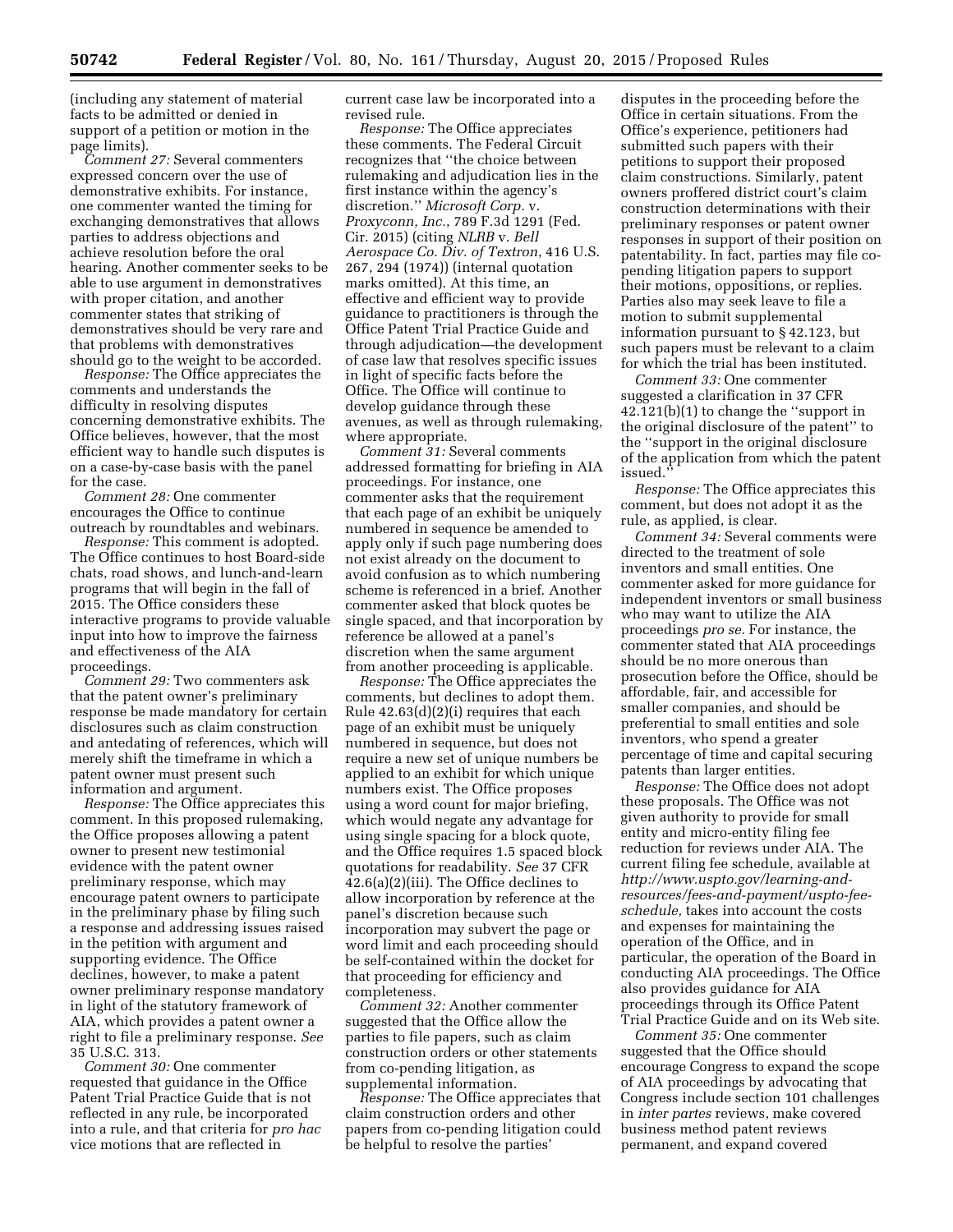business method patent reviews to include a broader variety of patents.

*Response:* The Office remains open to all ways of strengthening our patent system and appreciates the comment, and notes that these issues were considered by Congress during the legislative process for AIA.

*Comment 36:* One commenter proposed that the Office amend Rule  $42.52(d)(2)$  to state that crossexamination should ordinarily take place after any supplemental evidence relating to the direct testimony has been *served*, as opposed to *filed*, because supplemental evidence is *served* under Rule 42.64(b)(2), and not *filed* until after a motion to exclude has been filed, which occurs well after most depositions have taken place. Another commenter suggests requiring filing of supplemental evidence as exhibits versus just serving.

*Response:* The Office will adopt these comments and resolve the issue presented, but seeks further comment on the best way to resolve the issue. For instance, should the Office amend Rule 42.52(d)(2) as suggested or amend Rule 42.64(b)(2) to require that supplemental evidence be filed as opposed to served?

*Comment 37:* Several commenters expressed views concerning the types of arguments to be made in AIA proceedings. For instance, one commenter suggested that the Office should distinguish between appropriate analysis and inappropriate ''argument'' in claim charts. A second commenter sought a limitation on the number of invalidity arguments. Another commenter wanted clarification of the rules that a patent owner is also under a burden to support affirmative factual statements with evidence.

*Response:* The Office appreciates the comments. In the current proposed rule, the Office proposes to use a word count for major briefing, such as the petition, patent owner preliminary response, patent owner response, and petitioner's reply. A change from page limits to word count for major briefing allows the parties to structure arguments in briefing in any way that the party deems best for presenting its case to the Office, including presenting analysis and arguments in claim charts. Because the Office has the discretion under 35 U.S.C. 314(a) and 324(a) whether to institute an AIA trial and takes the opportunity at institution to focus the trial on grounds which meet the threshold standards in 35 U.S.C. 314(a) and 324(a) and which reasonably may be decided within the statutory imposed time-frame for the trial, the Office declines to place a limitation on the number of grounds that a petitioner may

present. Also, if patent owner does not support affirmative factual statements with evidence, such statements will be given little or no weight.

#### **Rule 11-Type Certification**

To further attempt to prevent any misuse of the AIA proceedings, the Office proposes to amend § 42.11, which prescribes the duty of candor owed to the Office, to include a Rule 11-type certification for all papers filed with the Board with a provision for sanctions for noncompliance. The Board also may refer possible misconduct in the course of AIA proceedings to the Office of Enrollment and Discipline for investigation and, if warranted, further proceedings under 37 CFR 11.19–11.61.

#### **Recognizing Privilege for Communications With Domestic Patent Agents and Foreign Patent Practitioners**

In 2015, the Office launched an outreach initiative to explore various issues associated with confidential communications with patent agents or foreign patent practitioners. The Office published a notice convening a roundtable in February 2015 and requesting public comments. *See*  Domestic and International Issues Related to Privileged Communications Between Patent Practitioners and Their Clients, 80 FR 3953 (Jan. 26, 2015). Nineteen parties submitted written comments in response to the **Federal Register** notice, which are available on the USPTO Web site at: *[http://](http://www.uspto.gov/learning-and-resources/ip-policy/roundtable-domestic-and-international-issues-related-privileged) [www.uspto.gov/learning-and-resources/](http://www.uspto.gov/learning-and-resources/ip-policy/roundtable-domestic-and-international-issues-related-privileged) [ip-policy/roundtable-domestic-and](http://www.uspto.gov/learning-and-resources/ip-policy/roundtable-domestic-and-international-issues-related-privileged)[international-issues-related-privileged.](http://www.uspto.gov/learning-and-resources/ip-policy/roundtable-domestic-and-international-issues-related-privileged)*  Some of these comments raised the issue of unclear or inconsistent privilege rules for agents and foreign practitioners during discovery in PTAB proceedings.

Consistent with that earlier outreach initiative, the Office here seeks comments on the subject of attorneyclient privilege or other limitations on discovery in PTAB proceedings, including on whether rules regarding privilege should be issued in connection with PTAB proceedings. Such rules could, for example, explicitly recognize privilege for communications between patent applicants or owners and their domestic patent agents or foreign patent practitioners, under the same circumstances as such privilege is recognized for communications between applicants or owners and U.S. attorneys. The Office invites the public to provide any comments on language, scope, or other considerations for creating such a privilege, including possible amendments to any of 37 CFR 42.51, 42.52, 42.55, 42.62, or 42.64 to accomplish this purpose.

# **Discussion of Specific Rules**

#### **Subpart A—Trial Practice and Procedure**

#### **Claim Construction Standard**

The Office proposes to amend 37 CFR 42.100(b), 42.200(b), and 42.300(b) as follows:

• Amend 37 CFR 42.100(b) to add the phrase ''that will not expire before a final written decision is issued'' after ''an unexpired patent.''

• Amend 37 CFR 42.200(b) to add the phrase ''that will not expire before a final written decision is issued'' after ''an unexpired patent.''

• Amend 37 CFR 42.300(b) to add the phrase ''that will not expire before a final written decision is issued'' after ''an unexpired patent.''

The Office will add further clarifying instructions in the Office Patent Trial Practice Guide concerning how a petitioner may determine which standard to apply in the petition.

#### **Patent Owner Preliminary Response**

The Office proposes to amend 37 CFR 42.107(a) to provide that the patent owner is not prohibited from including new testimonial evidence with a preliminary response and that the patent owner's preliminary response to the petition is subject to the word count under 37 CFR 42.24. See the proposed text in the amendatory instructions below.

The Office proposes to amend 37 CFR 42.107 to delete paragraph (c) so that the patent owner is not prohibited from including new testimonial evidence with a patent owner preliminary response.

The Office proposes to revise 37 CFR 42.108(c) provide that the Board's decision whether to institute an *inter partes* review will take into account a patent owner preliminary response where such a response is filed, but supporting evidence concerning disputed material facts will be viewed in the light most favorable to the petitioner for purposes of deciding whether to institute an *inter partes*  review, and that the petitioner may seek leave to file a reply to the preliminary response. See the proposed text in the amendatory instructions below.

The Office proposes to revise 37 CFR 42.207(a) to provide that the patent owner is not prohibited from including new testimonial evidence with a preliminary response and that the patent owner's preliminary response to the petition is subject to the word count under 37 CFR 42.24. See the proposed text in the amendatory instructions below.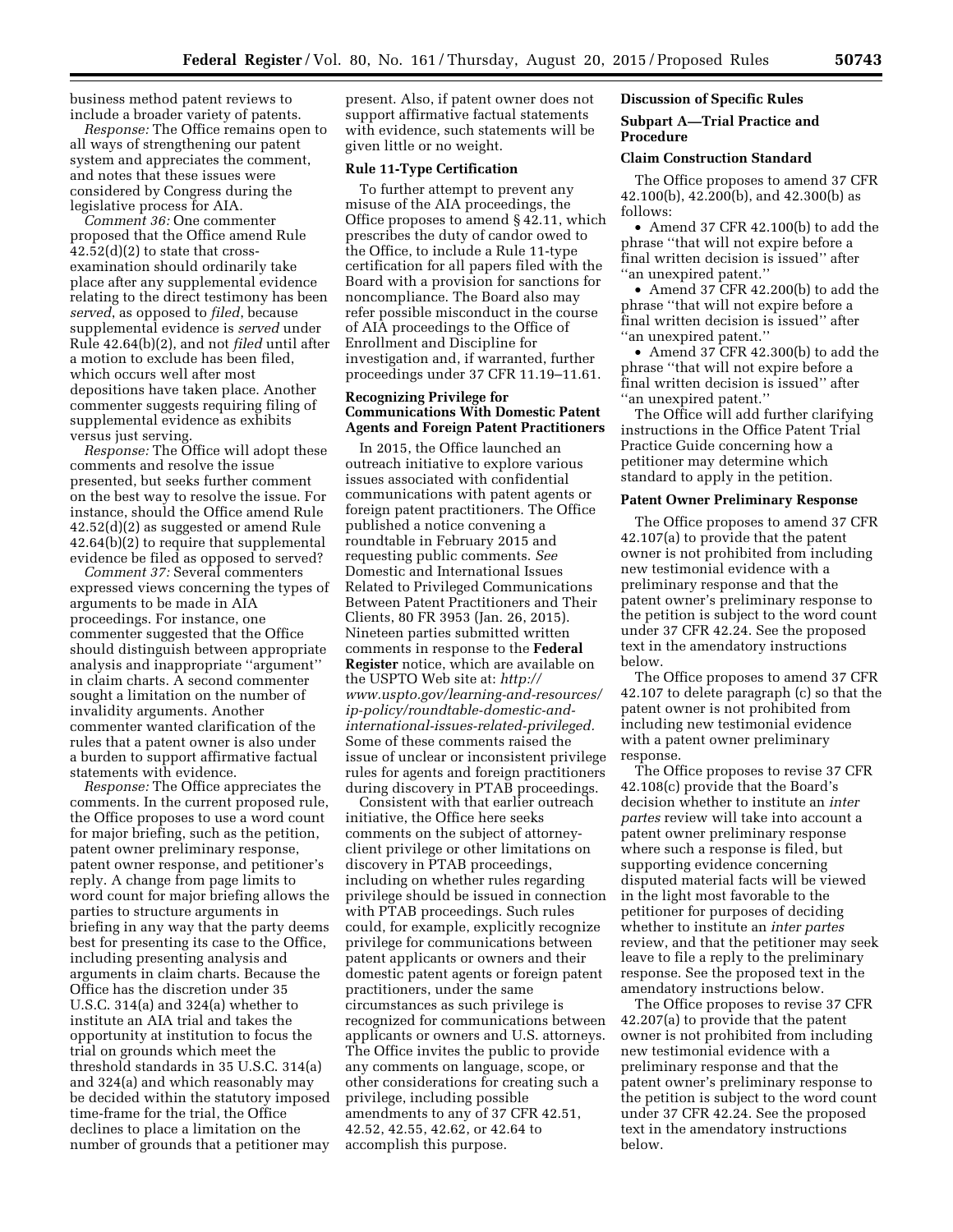The Office proposes to amend 37 CFR 42.207 to delete paragraph (c) so that the patent owner is not prohibited from including new testimonial evidence with a patent owner preliminary response.

The Office proposes to revise 37 CFR 42.208(c) provide that the Board's decision whether to institute a postgrant review will take into account a patent owner preliminary response where such a response is filed, but supporting evidence concerning disputed material facts will be viewed in the light most favorable to the petitioner for purposes of deciding whether to institute a post-grant review, and that the petitioner may seek leave to file a reply to the preliminary response. See the proposed text in the amendatory instructions below.

#### **Oral Hearing**

The Office proposes to amend 37 CFR 42.70(b) to require at least seven, not just five, days before oral argument for exchange of exhibits to provide additional time for the parties to resolve disputes concerning demonstrative exhibits.

#### **Word Count**

The Office proposes to amend 37 CFR 42.24 to implement a word count limitation for petitions, patent owner preliminary responses, patent owner responses, and petitioner's replies, by:

• Adding "Type-volume or" to the title;

• adding ''word counts or'' before the words ''page limits'' or ''page limit'' and adding ''or word count'' after ''a certificate of service'' in paragraph  $(a)(1);$ 

• substituting ''14,000 words'' for ''60 pages'' in paragraphs (a)(1)(i) and  $(a)(1)(iv);$ 

• substituting ''18,700 words'' for ''80 pages'' in paragraphs (a)(1)(ii) and  $(a)(1)(iii);$ 

• substituting ''word counts'' for ''page limits'' and ''word count'' for ''page limit'' in paragraph (a)(2) except for the last sentence in which ''word counts or'' is added before ''page limits;''

• adding ''word counts or'' before the ''page limits'' in paragraph (b);

• substituting ''word counts'' for the two instances of ''page limits'' in paragraph (b)(1);

• substituting ''word counts'' for the two instances of ''page limits'' in paragraph (b)(2);

• adding ''word counts or'' before the two instances of ''page limits'' and adding ''or word count'' after ''a certificate of service'' in paragraph (c);

• substituting "5,600 words" for "25 pages'' in paragraph (c)(1);

• adding paragraph (d) concerning word count certification. See the proposed text in the amendatory instructions below.

#### **Rule 11-Type Certification**

The Office proposes to amend 37 CFR 42.11 to add ''signing papers; representations to the Board; sanctions'' to the title of the section, to designate existing text as paragraph (a), and to add paragraphs (b) through (d) to include a Rule 11-type certification for all papers filed with the Board with a provision for sanctions for noncompliance. See the proposed text in the amendatory instructions below.

#### **Rulemaking Considerations**

#### *A. Administrative Procedure Act (APA)*

This proposed rule would revise the consolidated set of rules relating to Office trial practice for *inter partes*  review, post-grant review, the transitional program for covered business method patents, and derivation proceedings. The changes proposed in this notice do not change the substantive criteria of patentability. These changes involve rules of agency practice. *See, e.g.,* 35 U.S.C. 316(a)(5), as amended. These rules are procedural and/or interpretive rules. *See Bachow Commc'ns Inc.* v. *F.C.C.,* 237 F.3d 683, 690 (D.C. Cir. 2001) (rules governing an application process are procedural under the Administrative Procedure Act); *Inova Alexandria Hosp.* v. *Shalala,*  244 F.3d 342, 350 (4th Cir. 2001) (rules for handling appeals were procedural where they did not change the substantive requirements for reviewing claims); *Nat'l Org. of Veterans' Advocates* v. *Sec'y of Veterans Affairs,*  260 F.3d 1365, 1375 (Fed. Cir. 2001) (rule that clarifies interpretation of a statute is interpretive); *JEM Broad. Co.*  v. *F.C.C.,* 22 F.3d 320, 328 (D.C. Cir. 1994) (rules are not legislative because they do not ''foreclose effective opportunity to make one's case on the merits'').

Accordingly, prior notice and opportunity for public comment are not required pursuant to 5 U.S.C. 553(b) or (c) (or any other law), and thirty-day advance publication is not required pursuant to 5 U.S.C. 553(d) (or any other law). *See Cooper Techs. Co.* v. *Dudas,*  536 F.3d 1330, 1336–37 (Fed. Cir. 2008) (stating that 5 U.S.C. 553, and thus 35 U.S.C. 2(b)(2)(B), do not require notice and comment rulemaking for ''interpretative rules, general statements of policy, or rules of agency organization, procedure, or practice'') (quoting 5 U.S.C. 553(b)(A)); *U.S.* v. *Gould,* 568 F.3d 459, 476 (4th Cir. 2009)

(''The APA also requires publication of any substantive rule at least 30 days before its effective date, 5 U.S.C. 553(d), except where the rule is interpretive \* \* \* .''). The Office, however, is providing a sixty day comment period in order to seek the benefit of the public's views.

#### *B. Regulatory Flexibility Act*

For the reasons set forth herein, the Deputy General Counsel for General Law of the United States Patent and Trademark Office has certified to the Chief Counsel for Advocacy of the Small Business Administration that changes proposed in this notice will not have a significant economic impact on a substantial number of small entities. *See*  5 U.S.C. 605(b). The changes proposed in this document are to revise certain trial practice procedures before the Board. Any requirements resulting from these proposed changes are of minimal or no additional burden to those practicing before the Board. Specifically, proposed changes pertaining to representation would not present any additional burden as the duty of candor and good faith are already requirements under existing Board trial practice (37 CFR 42.11), USPTO rules of professional conduct, and, for those who are attorneys, applicable State bars. Second, changes imposed by converting certain page limits to word counts for petitions and motions are not expected to result in any material change to filings, other than the addition of a certification that the filing is compliant. Finally, the proposed changes pertaining to the inclusion of supporting evidence in a patent owner preliminary response to petition are not required to be filed, but merely available to parties should they choose. Moreover, the Office anticipates that the vast majority of those that will provide such supporting evidence during the petition review stage would have provided such information later anyway, if and when, a trial were instituted. For the foregoing reasons, the changes proposed in this notice will not have a significant economic impact on a substantial number of small entities.

#### *C. Executive Order 12866 (Regulatory Planning and Review)*

This rulemaking has been determined to be not significant for purposes of Executive Order 12866 (Sept. 30, 1993).

# *D. Executive Order 13563 (Improving Regulation and Regulatory Review)*

The Office has complied with Executive Order 13563. Specifically, the Office has, to the extent feasible and applicable: (1) Made a reasoned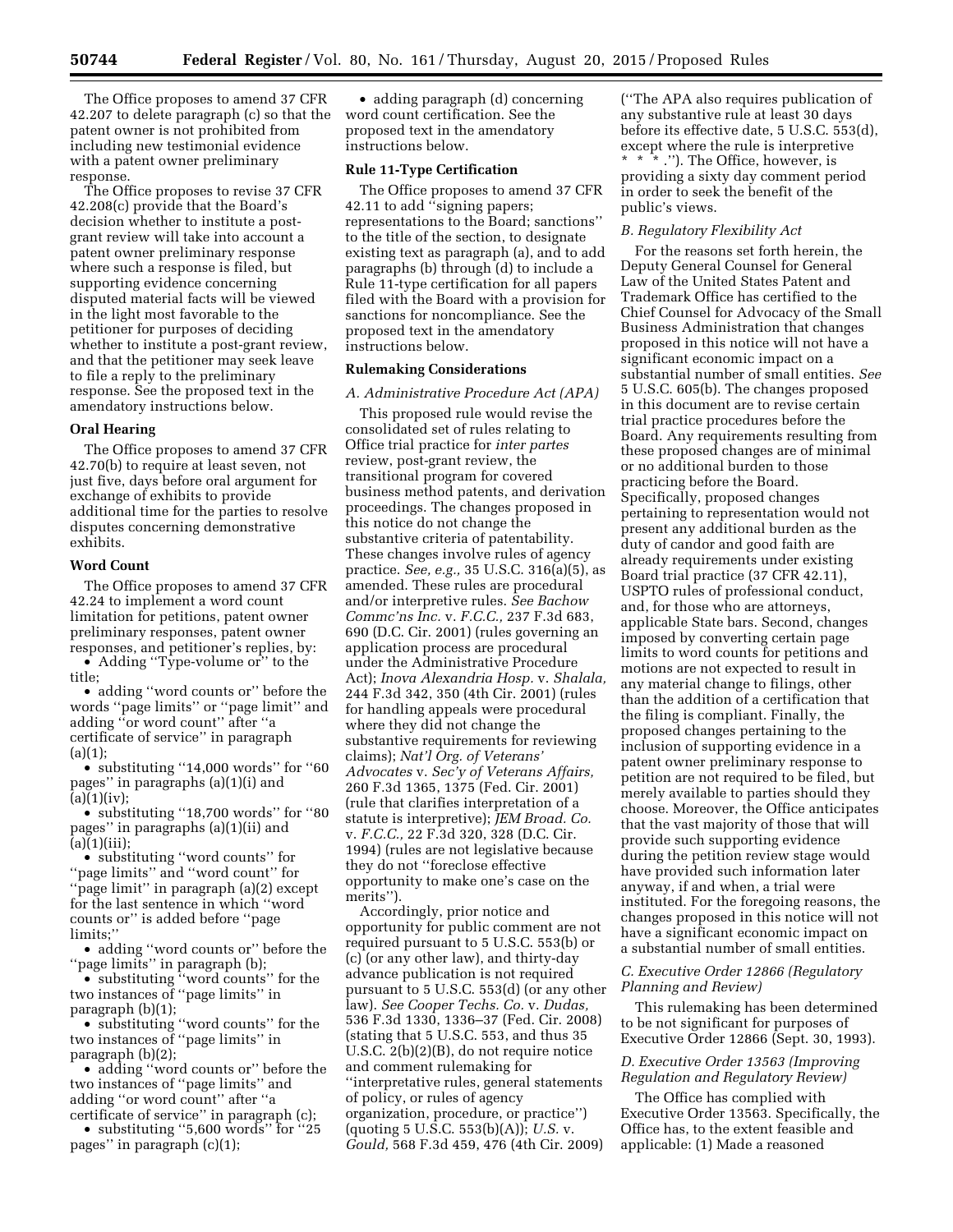determination that the benefits justify the costs of the rule; (2) tailored the rule to impose the least burden on society consistent with obtaining the regulatory objectives; (3) selected a regulatory approach that maximizes net benefits; (4) specified performance objectives; (5) identified and assessed available alternatives; (6) involved the public in an open exchange of information and perspectives among experts in relevant disciplines, affected stakeholders in the private sector and the public as a whole, and provided on-line access to the rulemaking docket; (7) attempted to promote coordination, simplification, and harmonization across government agencies and identified goals designed to promote innovation; (8) considered approaches that reduce burdens and maintain flexibility and freedom of choice for the public; and (9) ensured the objectivity of scientific and technological information and processes.

#### *E. Executive Order 13132 (Federalism)*

This rulemaking does not contain policies with federalism implications sufficient to warrant preparation of a Federalism Assessment under Executive Order 13132 (Aug. 4, 1999).

#### *F. Executive Order 13175 (Tribal Consultation)*

This rulemaking will not: (1) Have substantial direct effects on one or more Indian tribes; (2) impose substantial direct compliance costs on Indian tribal governments; or (3) preempt tribal law. Therefore, a tribal summary impact statement is not required under Executive Order 13175 (Nov. 6, 2000).

#### *G. Executive Order 13211 (Energy Effects)*

This rulemaking is not a significant energy action under Executive Order 13211 because this rulemaking is not likely to have a significant adverse effect on the supply, distribution, or use of energy. Therefore, a Statement of Energy Effects is not required under Executive Order 13211 (May 18, 2001).

#### *H. Executive Order 12988 (Civil Justice Reform)*

This rulemaking meets applicable standards to minimize litigation, eliminate ambiguity, and reduce burden as set forth in sections 3(a) and 3(b)(2) of Executive Order 12988 (Feb. 5, 1996).

#### *I. Executive Order 13045 (Protection of Children)*

This rulemaking does not concern an environmental risk to health or safety that may disproportionately affect

children under Executive Order 13045 (Apr. 21, 1997).

#### *J. Executive Order 12630 (Taking of Private Property)*

This rulemaking will not affect a taking of private property or otherwise have taking implications under Executive Order 12630 (Mar. 15, 1988).

#### *K. Congressional Review Act*

Under the Congressional Review Act provisions of the Small Business Regulatory Enforcement Fairness Act of 1996 (5 U.S.C. 801 *et seq.*), prior to issuing any final rule, the United States Patent and Trademark Office will submit a report containing the rule and other required information to the United States Senate, the United States House of Representatives, and the Comptroller General of the Government Accountability Office. The changes in this final rule are not expected to result in an annual effect on the economy of 100 million dollars or more, a major increase in costs or prices, or significant adverse effects on competition, employment, investment, productivity, innovation, or the ability of United States-based enterprises to compete with foreign-based enterprises in domestic and export markets. Therefore, this final rule is not a ''major rule'' as defined in 5 U.S.C. 804(2).

#### *L. Unfunded Mandates Reform Act of 1995*

The changes set forth in this rulemaking do not involve a Federal intergovernmental mandate that will result in the expenditure by State, local, and tribal governments, in the aggregate, of 100 million dollars (as adjusted) or more in any one year, or a Federal private sector mandate that will result in the expenditure by the private sector of 100 million dollars (as adjusted) or more in any one year, and will not significantly or uniquely affect small governments. Therefore, no actions are necessary under the provisions of the Unfunded Mandates Reform Act of 1995. *See* 2 U.S.C. 1501 *et seq.* 

#### *M. National Environmental Policy Act*

This rulemaking will not have any effect on the quality of the environment and is thus categorically excluded from review under the National Environmental Policy Act of 1969. *See*  42 U.S.C. 4321 *et seq.* 

#### *N. National Technology Transfer and Advancement Act*

The requirements of section 12(d) of the National Technology Transfer and Advancement Act of 1995 (15 U.S.C. 272 note) are not applicable because this rulemaking does not contain provisions which involve the use of technical standards.

#### *O. Paperwork Reduction Act*

The Paperwork Reduction Act of 1995 (44 U.S.C. 3501–3549) requires that the Office consider the impact of paperwork and other information collection burdens imposed on the public. This final rule involves information collection requirements which are subject to review by the Office of Management and Budget (OMB) under the Paperwork Reduction Act of 1995 (44 U.S.C. 3501–3549). This rulemaking does not add any additional information requirements or fees for parties before the Board. Therefore, the Office is not resubmitting information collection packages to OMB for its review and approval because the revisions in this rulemaking do not materially change the information collections approved under OMB control number 0651–0069.

Notwithstanding any other provision of law, no person is required to respond to, nor shall any person be subject to, a penalty for failure to comply with a collection of information subject to the requirements of the Paperwork Reduction Act unless that collection of information displays a currently valid OMB control number.

#### **List of Subjects in 37 CFR Part 42**

Administrative practice and procedure, Inventions and patents.

For the reasons set forth in the preamble, the Office proposes to amend 37 CFR part 42 as follows:

#### **PART 42—TRIAL PRACTICE BEFORE THE PATENT TRIAL AND APPEAL BOARD**

■ 1. The authority citation for 37 CFR part 42 continues to read as follows:

**Authority:** 35 U.S.C. 2(b)(2), 6, 21, 23, 41, 135, 311, 312, 316, 321–326 and Public Law 112–29.

#### **Subpart A—Trial Practice and Procedure**

■ 2. Section 42.11 is revised to read as follows:

#### **§ 42.11 Duty of candor; signing papers; representations to the Board; sanctions.**

(a) *Duty of candor.* Parties and individuals involved in the proceeding have a duty of candor and good faith to the Office during the course of a proceeding.

(b) *Signature.* Every petition, response, written motion, and other paper filed in a proceeding must be signed by at least lead counsel or designated backup counsel under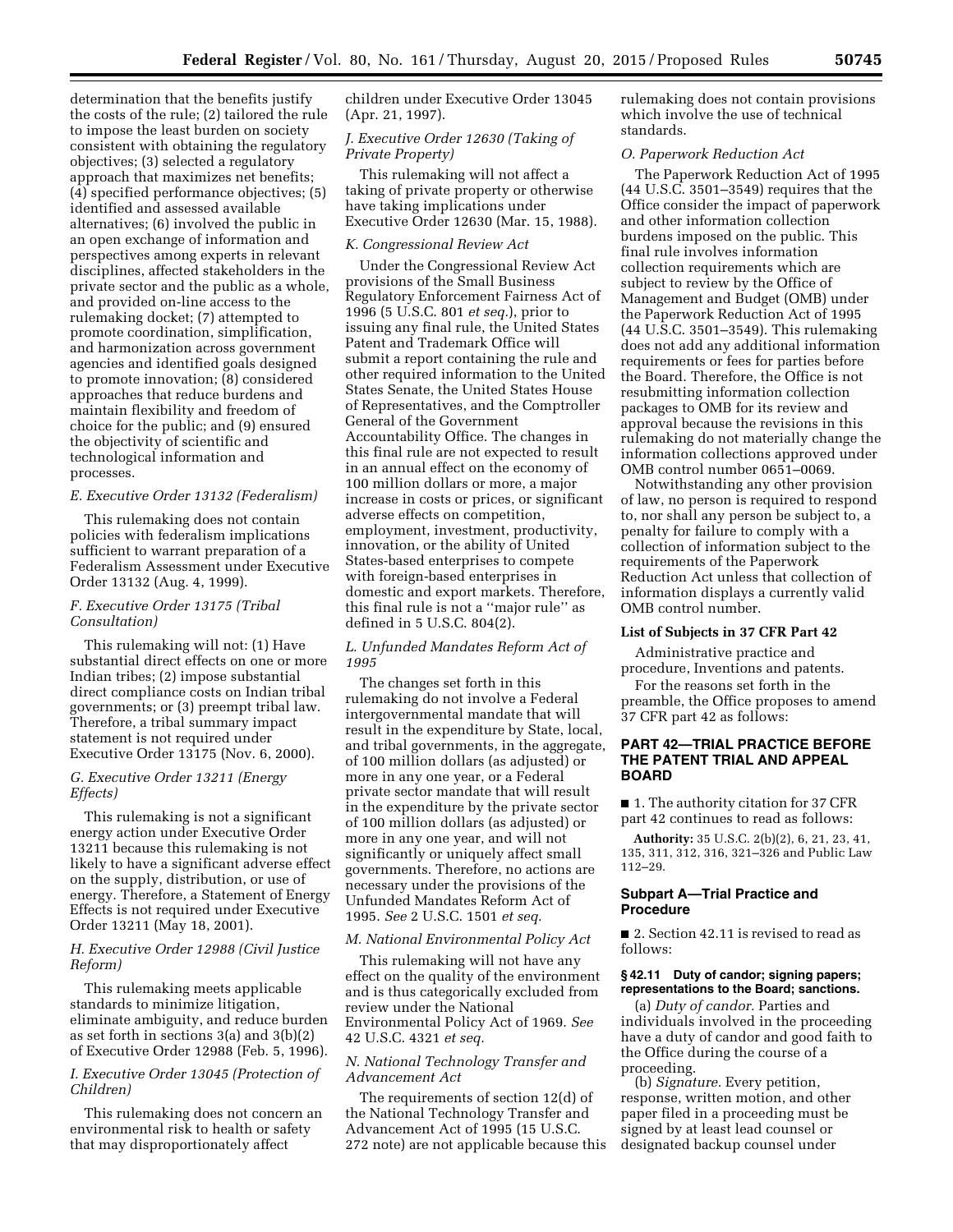§ 42.10 in the attorney's or registered practitioner's name—or by a party personally if the party is unrepresented. The Board may expunge any unsigned submission unless the omission is promptly corrected after being called to the counsel's or party's attention.

(c) *Representations to the Board.* By presenting to the Board a petition, response, written motion, or other paper—whether by signing, filing, submitting, or later advocating it—an attorney, registered practitioner, or unrepresented party certifies that to the best of the person's knowledge, information, and belief, formed after an inquiry reasonable under the circumstances:

(1) It is not being presented for any improper purpose, such as to harass, cause unnecessary delay, or needlessly increase the cost of the proceeding;

(2) The claims, defenses, and other legal contentions are warranted by existing law or by a non-frivolous argument for extending, modifying, or reversing existing law or for establishing new law;

(3) The factual contentions have evidentiary support; and

(4) The denials of factual contentions are warranted on the evidence.

(d) *Sanctions*—(1) *In general.* If, after notice and a reasonable opportunity to respond, the Board determines that paragraph (c) of this section has been violated, the Board may impose an appropriate sanction on any attorney, registered practitioner, law firm, patent agent, or party that violated the rule or is responsible for the violation. Absent exceptional circumstances, a law firm must be held jointly responsible for a violation committed by its partner, associate, or employee.

(2) *Motion for sanctions.* A motion for sanctions must be made separately from any other motion and must describe the specific conduct that allegedly violates paragraph (c) of this section. The motion must be authorized by the Board under § 42.20. Prior to seeking authorization to file a motion for sanctions, the moving party must provide written notice to the other party of the basis for the proposed motion. A motion for sanctions must not be filed or be presented to the Board if the challenged paper, claim, defense, contention, or denial is withdrawn or appropriately corrected within 21 days after service of such notice or within another time the Board sets. If warranted, the Board may award to the prevailing party the reasonable expenses, including attorney's fees, incurred for the motion.

(3) *On the Board's initiative.* On its own, the Board may order an attorney, registered practitioner, law firm, or

party to show cause why conduct specifically described in the order has not violated paragraph (c) of this section.

(4) *Nature of a sanction.* A sanction imposed under this rule must be limited to what suffices to deter repetition of the conduct or comparable conduct by others similarly situated and should be consistent with § 42.12.

(5) *Requirements for an order.* An order imposing a sanction must describe the sanctioned conduct and explain the basis for the sanction.

(e) *Inapplicability to discovery.* This rule does not apply to disclosures and discovery requests, responses, and objections.

■ 3. Section 42.24 is revised to read as follows:

#### **§ 42.24 Type-Volume and page-limits for petitions, motions, oppositions, and replies.**

(a) *Petitions and motions.* (1) The following word counts or page limits for petitions and motions apply and include any statement of material facts to be admitted or denied in support of the petition or motion. The word count or page limit does not include a table of contents, a table of authorities, a certificate of service or word count, exhibits, appendix, or claim listing.

(i) Petition requesting *inter partes*  review: 14,000 words.

(ii) Petition requesting post-grant review: 18,700 words.

(iii) Petition requesting covered business method patent review: 18,700 words.

(iv) Petition requesting derivation proceeding: 14,000 words.

(v) Motions (excluding motions to amend): 15 pages.

(vi) Motions to Amend: 25 pages.

(2) Petitions to institute a trial must comply with the stated word counts but may be accompanied by a motion to waive the word counts. The petitioner must show in the motion how a waiver of the word counts is in the interests of justice and must append a copy of proposed petition exceeding the word count to the motion. If the motion is not granted, the proposed petition exceeding the word count may be expunged or returned. Any other motion to waive word counts or page limits must be granted in advance of filing a motion, opposition, or reply for which the waiver is necessary.

(b) *Patent owner responses and oppositions.* The word counts or page limits set forth in this paragraph do not include a listing of facts which are admitted, denied, or cannot be admitted or denied.

(1) The word counts for a patent owner preliminary response to petition are the same as the word counts for the petition.

(2) The word counts for a patent owner response to petition are the same as the word counts for the petition.

(3) The page limits for oppositions are the same as those for corresponding motions.

(c) *Replies.* The following word counts or page limits for replies apply and include any statement of facts in support of the reply. The word counts or page limits do not include a table of contents, a table of authorities, a listing of facts which are admitted, denied, or cannot be admitted or denied, a certificate of service or word count, or appendix of exhibits.

(1) Replies to patent owner responses to petitions: 5,600 words.

(2) Replies to oppositions (excluding replies to oppositions to motions to amend): 5 pages.

(3) Replies to oppositions to motions to amend: 12 pages.

(d) *Certification.* Any petition, preliminary response, patent owner response, or reply whose length is specified by type-volume limits must include a certification stating the number of words in the petition, motion, opposition, or reply. A party may rely on the word count of the wordprocessing system used to prepare the petition, preliminary response, patent owner response, or reply.

■ 4. Section 42.70 is amended by revising paragraph (b) to read as follows:

# **§ 42.70 Oral argument.**

\* \* \* \* \* (b) Demonstrative exhibits must be served at least seven business days before oral argument and filed no later than the time of the oral argument.

#### **Subpart B—Inter Partes Review**

■ 5. Section 42.100 is amended by revising paragraph (b) to read as follows:

#### **§ 42.100 Procedure; pendency.**

\* \* \* \* \*

(b) A claim in an unexpired patent that will not expire before a final written decision is issued shall be given its broadest reasonable construction in light of the specification of the patent in which it appears.

\* \* \* \* \* ■ 6. Section 42.107 is amended by revising paragraph (a) and removing and reserving paragraph (c) to read as follows:

#### **§ 42.107 Preliminary response to petition.**

(a) The patent owner may file a preliminary response to the petition. The response may set forth the reasons why no *inter partes* review should be